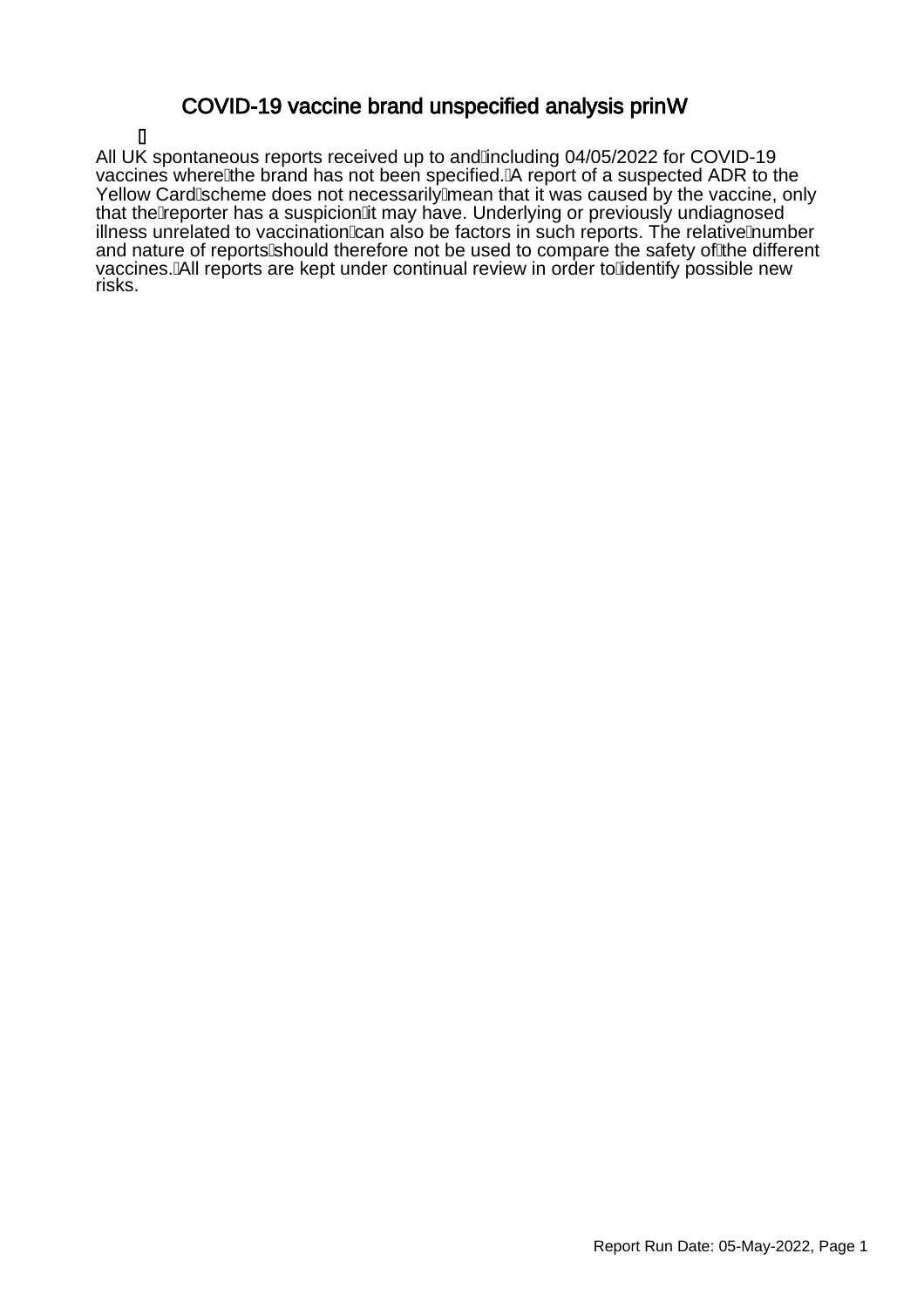### Name: COVID-19 vaccine brand unspecified analysis print

| <b>Reaction Name</b>                       | <b>Total</b> | Fatal          |
|--------------------------------------------|--------------|----------------|
| <b>Blood disorders</b>                     |              |                |
| <b>Anaemias NEC</b>                        |              |                |
| Anaemia                                    | 3            | $\mathbf 0$    |
| Coagulopathies                             |              |                |
| Disseminated intravascular coagulation     |              | $\mathbf 0$    |
| <b>Eosinophilic disorders</b>              |              |                |
| Eosinophilia                               |              | $\mathbf 0$    |
| Haematological disorders                   |              |                |
| <b>Blood disorder</b>                      |              |                |
| Leukocytoses NEC                           |              |                |
| Hyperleukocytosis                          |              | $\Omega$       |
| Lymphatic system disorders NEC             |              |                |
| Lymph node pain                            | 4            | $\mathbf 0$    |
| Lymphadenitis                              |              | $\mathbf 0$    |
| Lymphadenopathy                            | 32           | $\overline{0}$ |
| Marrow depression and hypoplastic anaemias |              |                |
| Aplastic anaemia                           |              | $\mathbf 0$    |
| Myelosuppression                           |              | 0              |
| Neutropenias                               |              |                |
| Neutropenia                                |              | 0              |
| <b>Platelet disorders NEC</b>              |              |                |
| Platelet disorder                          |              | 0              |
| Thrombocytopenias                          |              |                |
| Immune thrombocytopenia                    | 5            | 3              |
| Thrombocytopenia                           | 8            | $\overline{0}$ |
| Thrombosis with thrombocytopenia syndrome  |              | $\mathbf 0$    |
| White blood cell abnormal findings NEC     |              |                |
| White blood cell disorder                  |              | 0              |
| <b>Blood disorders SOC TOTAL</b>           | 63           | 4              |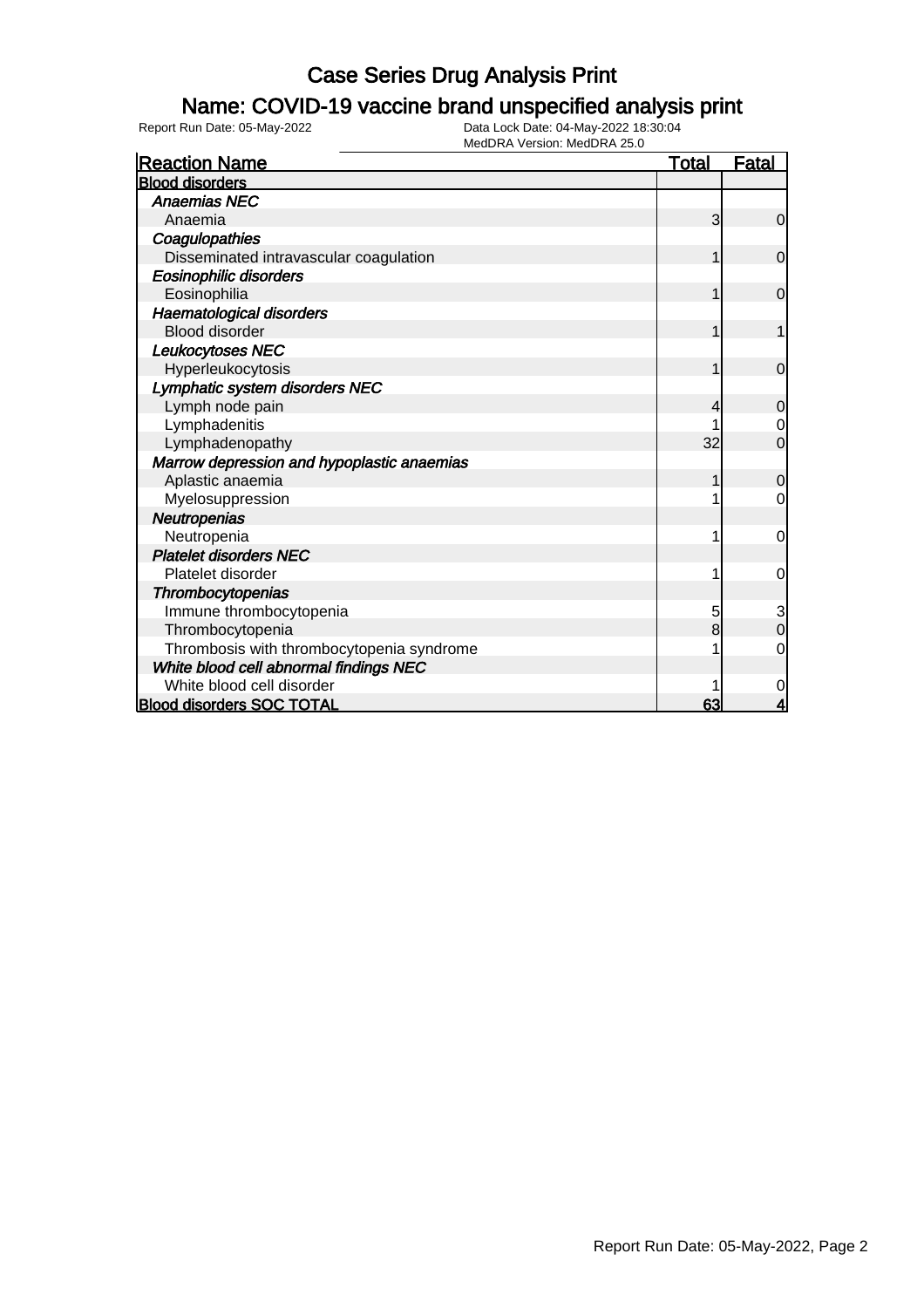### Name: COVID-19 vaccine brand unspecified analysis print

| <b>Reaction Name</b>                       | <u>Total</u>   | <b>Fatal</b>                               |
|--------------------------------------------|----------------|--------------------------------------------|
| Cardiac disorders                          |                |                                            |
| <b>Cardiac conduction disorders</b>        |                |                                            |
| Atrioventricular block                     | 1              | $\mathbf 0$                                |
| Bundle branch block                        | 1              | $\overline{0}$                             |
| <b>Cardiac disorders NEC</b>               |                |                                            |
| Cardiac disorder                           | 1              | $\mathbf 0$                                |
| Cardiac signs and symptoms NEC             |                |                                            |
| Cardiac discomfort                         | 2              | 0                                          |
| Palpitations                               | 48             | $\overline{0}$                             |
| <b>Heart failures NEC</b>                  |                |                                            |
| Cardiac failure                            | 1              | $\mathbf 0$                                |
| Ischaemic coronary artery disorders        |                |                                            |
| Acute myocardial infarction                | 1              | $\mathbf 0$                                |
| Angina pectoris                            | 6              |                                            |
| Myocardial infarction                      | 8              | $\begin{array}{c} 0 \\ 2 \\ 2 \end{array}$ |
| Myocardial ischaemia                       | 2              |                                            |
| <b>Myocardial disorders NEC</b>            |                |                                            |
| Left ventricular dilatation                | 1              | $\mathbf 0$                                |
| Left ventricular dysfunction               |                | $\mathbf{0}$                               |
| Myocardial injury                          | 1              | $\mathbf 0$                                |
| Noninfectious myocarditis                  |                |                                            |
| Immune-mediated myocarditis                | 1              | $\mathbf 0$                                |
| Myocarditis                                | $\overline{2}$ | $\overline{0}$                             |
| Noninfectious pericarditis                 |                |                                            |
| Pericarditis                               | 5              | $\mathbf 0$                                |
| <b>Pericardial disorders NEC</b>           |                |                                            |
| Pericardial effusion                       | 1              | $\mathbf 0$                                |
| Rate and rhythm disorders NEC              |                |                                            |
| Bradycardia                                | 1              | $\mathbf 0$                                |
| Cardiac flutter                            | 3              | $\mathbf 0$                                |
| Postural orthostatic tachycardia syndrome  |                | $\overline{0}$                             |
| Tachycardia                                | 13             | $\overline{0}$                             |
| Supraventricular arrhythmias               |                |                                            |
| <b>Atrial fibrillation</b>                 | 6              | 0                                          |
| Atrial tachycardia                         |                | $\overline{0}$                             |
| Supraventricular tachycardia               |                | $\mathbf 0$                                |
| Ventricular arrhythmias and cardiac arrest |                |                                            |
| Cardiac arrest                             | 3              |                                            |
| Cardiac disorders SOC TOTAL                | 112            | 5                                          |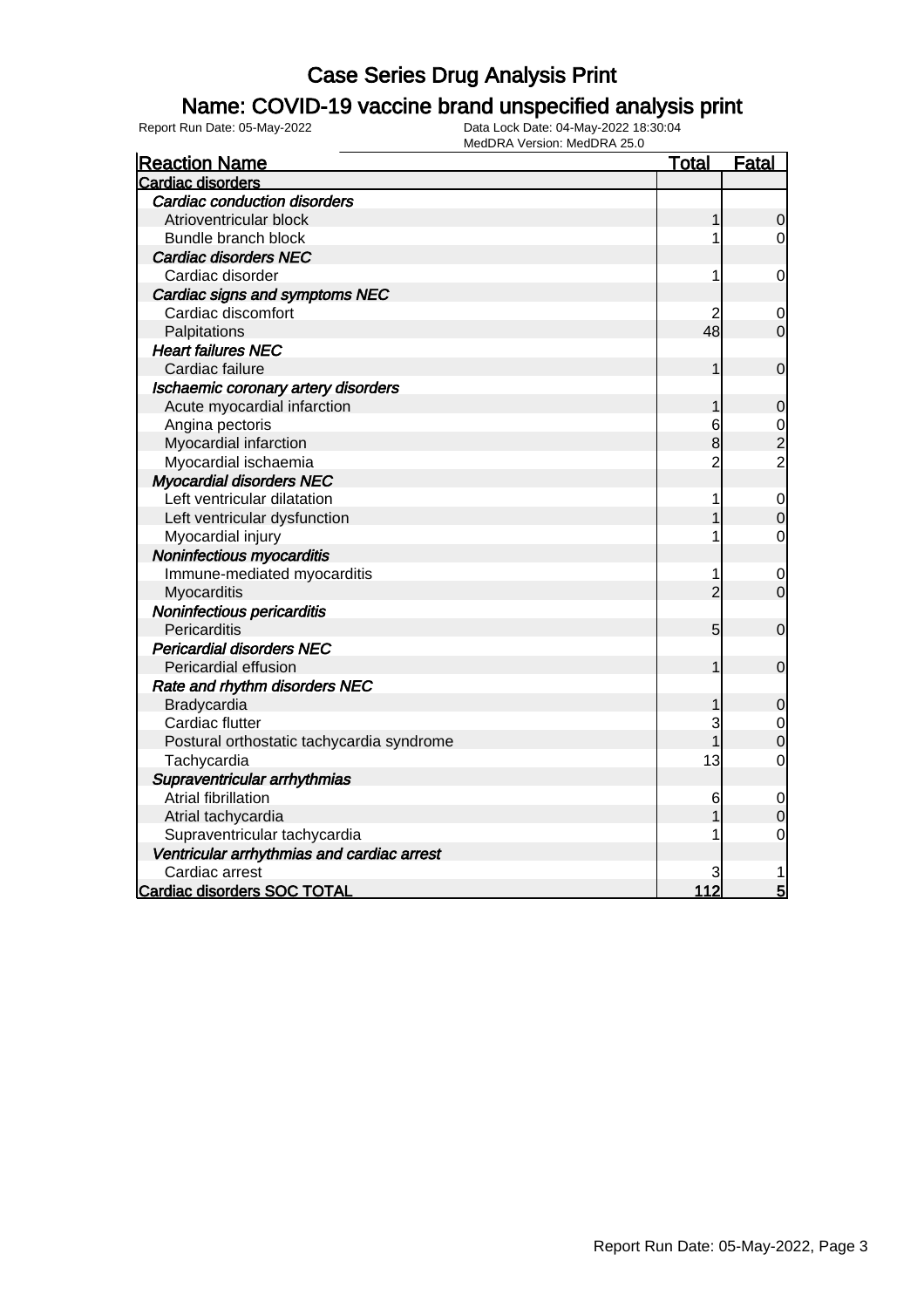#### Name: COVID-19 vaccine brand unspecified analysis print

| <b>Reaction Name</b>             | Total | Fatal    |
|----------------------------------|-------|----------|
| <b>Congenital disorders</b>      |       |          |
| Cardiac disorders congenital NEC |       |          |
| Heart disease congenital         |       | $\Omega$ |
| Congenital disorders SOC TOTAL   |       | വ        |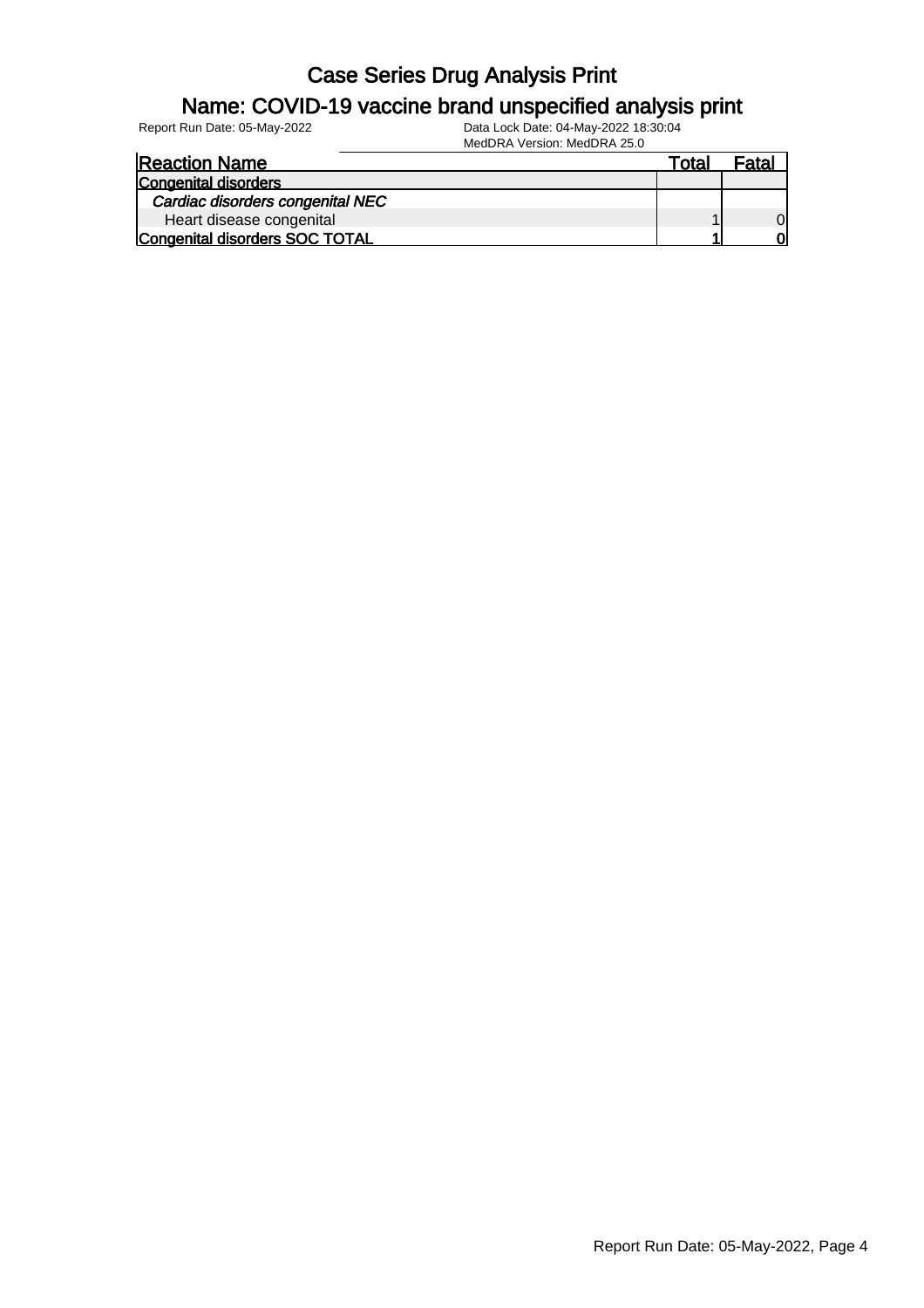### Name: COVID-19 vaccine brand unspecified analysis print

| <b>Reaction Name</b>                          | <b>Total</b> | <b>Fatal</b>   |
|-----------------------------------------------|--------------|----------------|
| Ear disorders                                 |              |                |
| <b>Ear disorders NEC</b>                      |              |                |
| Ear discomfort                                |              | 0              |
| Ear disorder                                  |              | 0              |
| Ear pain                                      |              | 0              |
| Ear swelling                                  |              | 0              |
| Eustachian tube disorders                     |              |                |
| Eustachian tube disorder                      |              | 0              |
| Eustachian tube dysfunction                   |              | $\mathbf 0$    |
| <b>External ear disorders NEC</b>             |              |                |
| Excessive cerumen production                  | 2            | $\mathbf 0$    |
| <b>Hearing losses</b>                         |              |                |
| <b>Deafness</b>                               | 5            | $\overline{0}$ |
| Deafness unilateral                           |              | $\mathbf 0$    |
| <b>Hypoacusis</b>                             | 5            | $\Omega$       |
| Hyperacusia                                   |              |                |
| Hyperacusis                                   |              | $\mathbf 0$    |
| Inner ear disorders NEC                       |              |                |
| Vestibular disorder                           |              | $\overline{0}$ |
| Inner ear signs and symptoms                  |              |                |
| <b>Tinnitus</b>                               | 27           | 0              |
| Vertigo                                       | 15           | 0              |
| Tympanic membrane disorders (excl infections) |              |                |
| Tympanic membrane perforation                 |              | 0              |
| Ear disorders SOC TOTAL                       | 73           | 0              |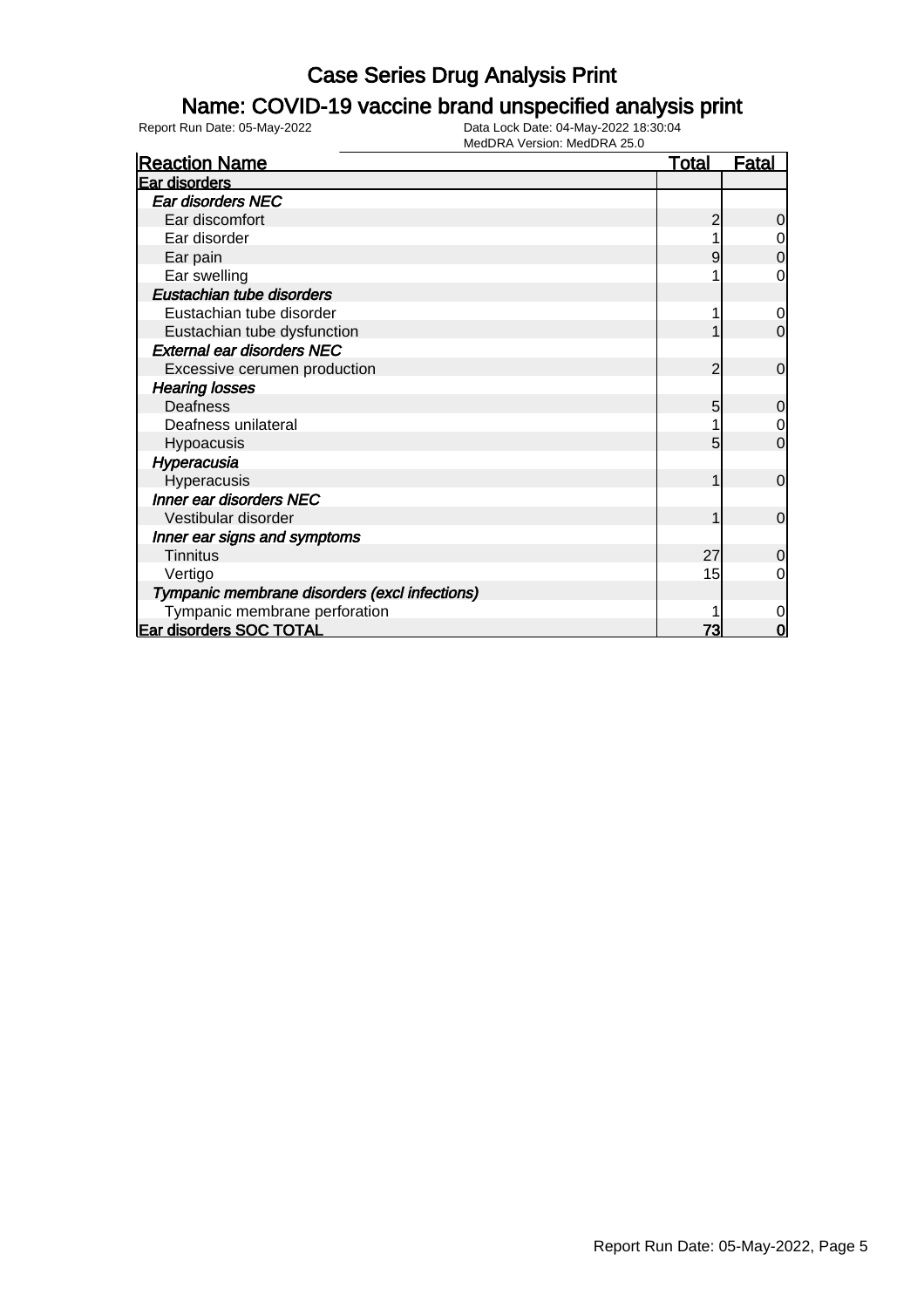#### Name: COVID-19 vaccine brand unspecified analysis print

Report Run Date: 05-May-2022 Data Lock Date: 04-May-2022 18:30:04

MedDRA Version: MedDRA 25.0

| <b>Reaction Name</b>                   | Total | Fata     |
|----------------------------------------|-------|----------|
| <b>Endocrine disorders</b>             |       |          |
| Acute and chronic thyroiditis          |       |          |
| Thyroiditis                            |       | $\Omega$ |
| Adrenal gland disorders NEC            |       |          |
| Adrenal haemorrhage                    |       | $\Omega$ |
| Female gonadal function disorders      |       |          |
| Ovulation delayed                      |       | $\Omega$ |
| <b>Thyroid hyperfunction disorders</b> |       |          |
| Thyrotoxic crisis                      |       | $\Omega$ |
| <b>Endocrine disorders SOC TOTAL</b>   |       |          |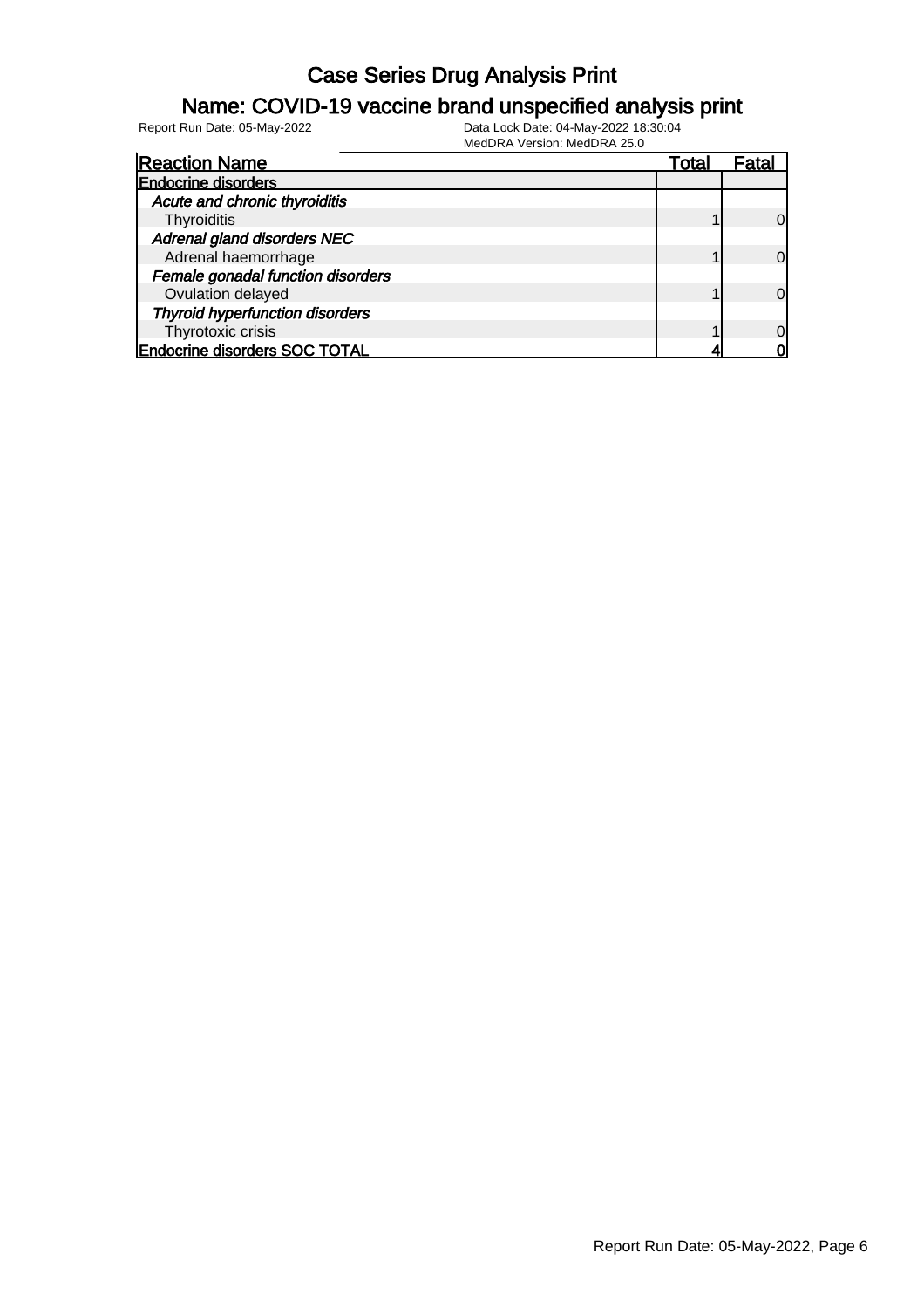#### Name: COVID-19 vaccine brand unspecified analysis print

| <b>Reaction Name</b>                                                            | <b>Total</b>   | <b>Fatal</b>   |
|---------------------------------------------------------------------------------|----------------|----------------|
| Eve disorders                                                                   |                |                |
| Choroid and vitreous structural change, deposit and degeneration                |                |                |
| Vitreous floaters                                                               | 5              | $\overline{0}$ |
| Corneal infections, oedemas and inflammations                                   |                |                |
| Keratitis                                                                       |                | $\mathbf 0$    |
| <b>Eyelid movement disorders</b>                                                |                |                |
| Blepharospasm<br>Iris and uveal tract infections, irritations and inflammations |                | $\mathbf 0$    |
| Iridocyclitis                                                                   |                | $\mathbf 0$    |
| <b>Lacrimation disorders</b>                                                    |                |                |
| Dry eye                                                                         | $\overline{c}$ | 0              |
| Lacrimation increased                                                           | $\overline{2}$ | 0              |
| Lid, lash and lacrimal infections, irritations and inflammations                |                |                |
| Chalazion                                                                       |                | 0              |
| Eyelid cyst                                                                     |                | $\mathbf 0$    |
| Eyelid margin crusting                                                          |                | 0              |
| Swelling of eyelid                                                              |                | $\overline{0}$ |
| <b>Ocular disorders NEC</b>                                                     |                |                |
| Eye disorder                                                                    | 4              | 0              |
| Eye pain                                                                        | 6              | 0              |
| Eye swelling                                                                    | 8              | $\mathbf 0$    |
| Ocular discomfort                                                               |                | 0              |
| Periorbital swelling                                                            | 3              | $\overline{0}$ |
| Ocular infections, inflammations and associated manifestations                  |                |                |
| Eye allergy                                                                     |                | 0              |
| Eye discharge                                                                   |                | 0              |
| Eye pruritus                                                                    | 3              | $\mathbf 0$    |
| Ocular hyperaemia                                                               |                | 0              |
| Ocular nerve and muscle disorders                                               |                |                |
| Eye movement disorder                                                           | 1              | 0              |
| <b>Ocular sensation disorders</b>                                               |                |                |
| Photophobia                                                                     | 4              | 0              |
| <b>Pupil disorders</b>                                                          |                |                |
| Anisocoria                                                                      |                | $\mathbf 0$    |
| <b>Pupil fixed</b>                                                              |                | $\overline{0}$ |
| Retinal bleeding and vascular disorders (excl retinopathy)                      |                |                |
| Retinal haemorrhage                                                             | 1              | 0              |
| Retinal vein occlusion                                                          | 3              | $\overline{0}$ |
| Retinal structural change, deposit and degeneration                             |                |                |
| Macular degeneration                                                            | 1              | $\overline{0}$ |
| <b>Retinal toxicity</b><br><b>Visual disorders NEC</b>                          |                | $\mathbf 0$    |
|                                                                                 | 5              | $\mathbf 0$    |
| Diplopia<br>Photopsia                                                           | $\overline{c}$ | $\overline{0}$ |
| Vision blurred                                                                  | 14             | $\mathbf 0$    |
| Visual impairment and blindness (excl colour blindness)                         |                |                |
| <b>Blindness</b>                                                                | 4              | $\mathbf 0$    |
| <b>Blindness transient</b>                                                      |                | $\overline{0}$ |
| Visual impairment                                                               | 6              | $\mathbf 0$    |
| <b>Eye disorders SOC TOTAL</b>                                                  | 89             | $\overline{0}$ |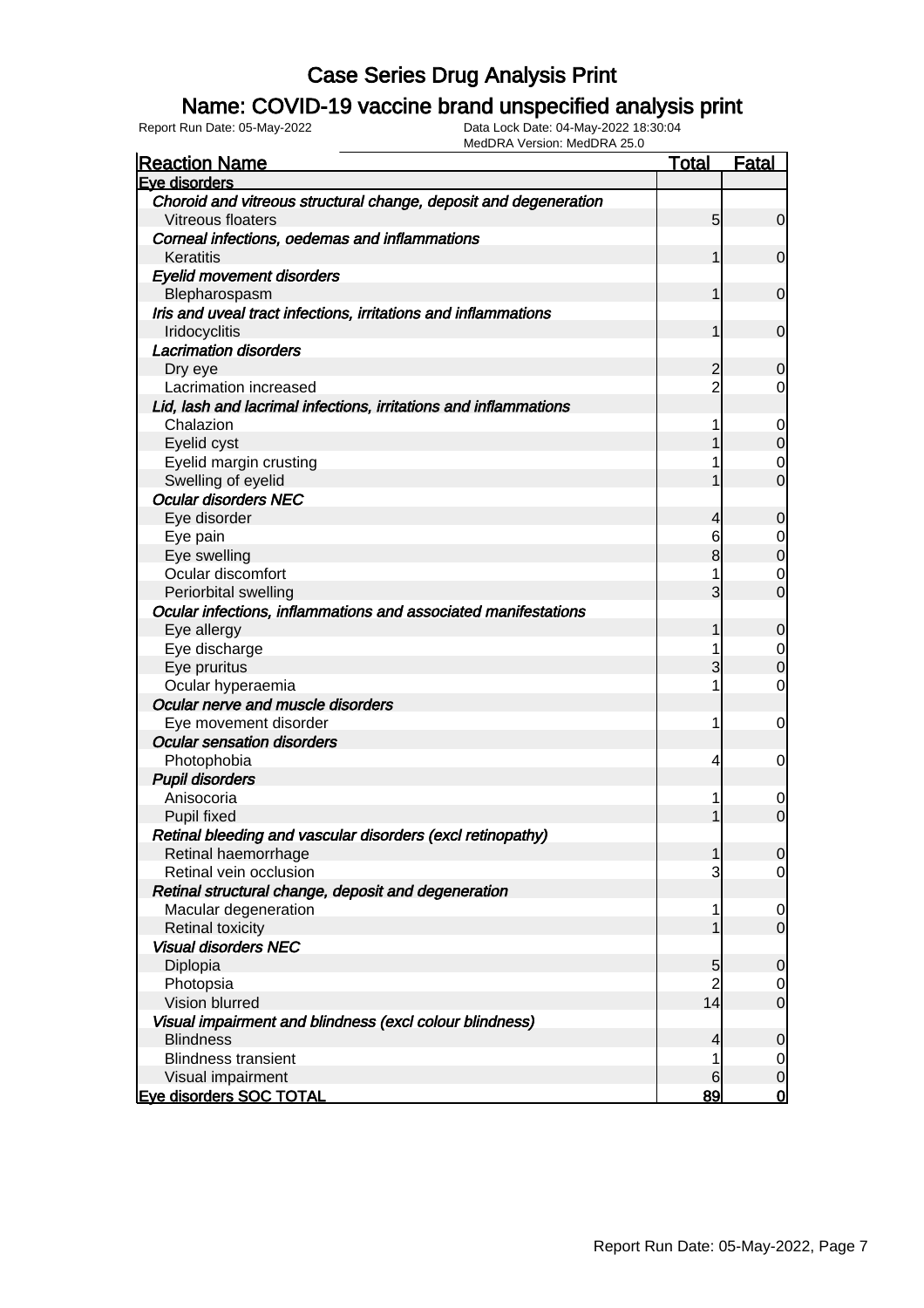### Name: COVID-19 vaccine brand unspecified analysis print

| <b>Reaction Name</b>                                         | <b>Total</b>   | <b>Fatal</b>          |
|--------------------------------------------------------------|----------------|-----------------------|
| <b>Gastrointestinal disorders</b>                            |                |                       |
| Anal and rectal pains                                        |                |                       |
| Proctalgia                                                   | 1              | $\overline{0}$        |
| Colitis (excl infective)                                     |                |                       |
| Colitis                                                      | 3              | 0                     |
| Colitis ulcerative                                           | $\overline{c}$ | $\overline{0}$        |
| Crohn's disease                                              | $\overline{2}$ | $\mathbf 0$           |
| Dental pain and sensation disorders                          |                |                       |
| Toothache                                                    | 3              | $\mathbf 0$           |
| Diarrhoea (excl infective)                                   |                |                       |
| Diarrhoea                                                    | 56             | $\mathbf 0$           |
| Dyspeptic signs and symptoms                                 |                |                       |
| Dyspepsia                                                    | 3              | $\mathbf 0$           |
| <b>Faecal abnormalities NEC</b>                              |                |                       |
| Abnormal faeces                                              | $\overline{c}$ | 0                     |
| Faeces discoloured                                           | 4              | $\overline{0}$        |
| Flatulence, bloating and distension                          |                |                       |
| Abdominal distension                                         | 4              | 0                     |
| Flatulence                                                   |                | $\overline{0}$        |
| Gastritis (excl infective)                                   |                |                       |
| Gastritis                                                    | 1              | $\mathbf 0$           |
| Gastrointestinal and abdominal pains (excl oral and throat)  |                |                       |
| Abdominal pain                                               | 14             | 0                     |
| Abdominal pain lower                                         |                | $\mathbf 0$           |
| Abdominal pain upper                                         | 27             | $\mathbf 0$           |
| Abdominal tenderness                                         | 1              | $\mathbf 0$           |
| Gastrointestinal pain                                        | $\overline{2}$ | $\mathbf 0$           |
| Gastrointestinal atonic and hypomotility disorders NEC       |                |                       |
| Constipation                                                 | 4              | 0                     |
| Gastrooesophageal reflux disease                             | 3              | $\overline{0}$        |
| Gastrointestinal signs and symptoms NEC                      |                |                       |
| Abdominal discomfort                                         | 16             |                       |
| Anal incontinence                                            |                | 0<br>$\boldsymbol{0}$ |
|                                                              | $\overline{c}$ | $\mathbf 0$           |
| Dysphagia                                                    |                |                       |
| Gastrointestinal spastic and hypermotility disorders         |                |                       |
| Irritable bowel syndrome                                     | $\overline{c}$ | $\mathbf 0$           |
| Gastrointestinal stenosis and obstruction NEC                |                |                       |
| <b>Ileus</b>                                                 | 1              | $\overline{0}$        |
| Gastrointestinal vascular occlusion and infarction           |                |                       |
| Mesenteric vein thrombosis                                   | 1              | $\mathbf 0$           |
| Gingival disorders, signs and symptoms NEC                   |                |                       |
| Gingival pain                                                | 2              | $\mathbf 0$           |
| Haemorrhoids and gastrointestinal varices (excl oesophageal) |                |                       |
| Haemorrhoids                                                 | 1              | $\mathbf 0$           |
| Intestinal haemorrhages                                      |                |                       |
| Intestinal haemorrhage                                       | 1              | $\mathbf 0$           |
| Nausea and vomiting symptoms                                 |                |                       |
| Nausea                                                       | 146            | $\mathbf 0$           |
| Retching                                                     | 4              | $\boldsymbol{0}$      |
| Vomiting                                                     | 62             | $\overline{0}$        |
| Vomiting projectile                                          | $\overline{2}$ | $\overline{0}$        |
| Non-site specific gastrointestinal haemorrhages              |                |                       |
| Gastrointestinal haemorrhage                                 | 1              | 1                     |
| <b>Haematemesis</b>                                          | $\overline{2}$ | $\overline{0}$        |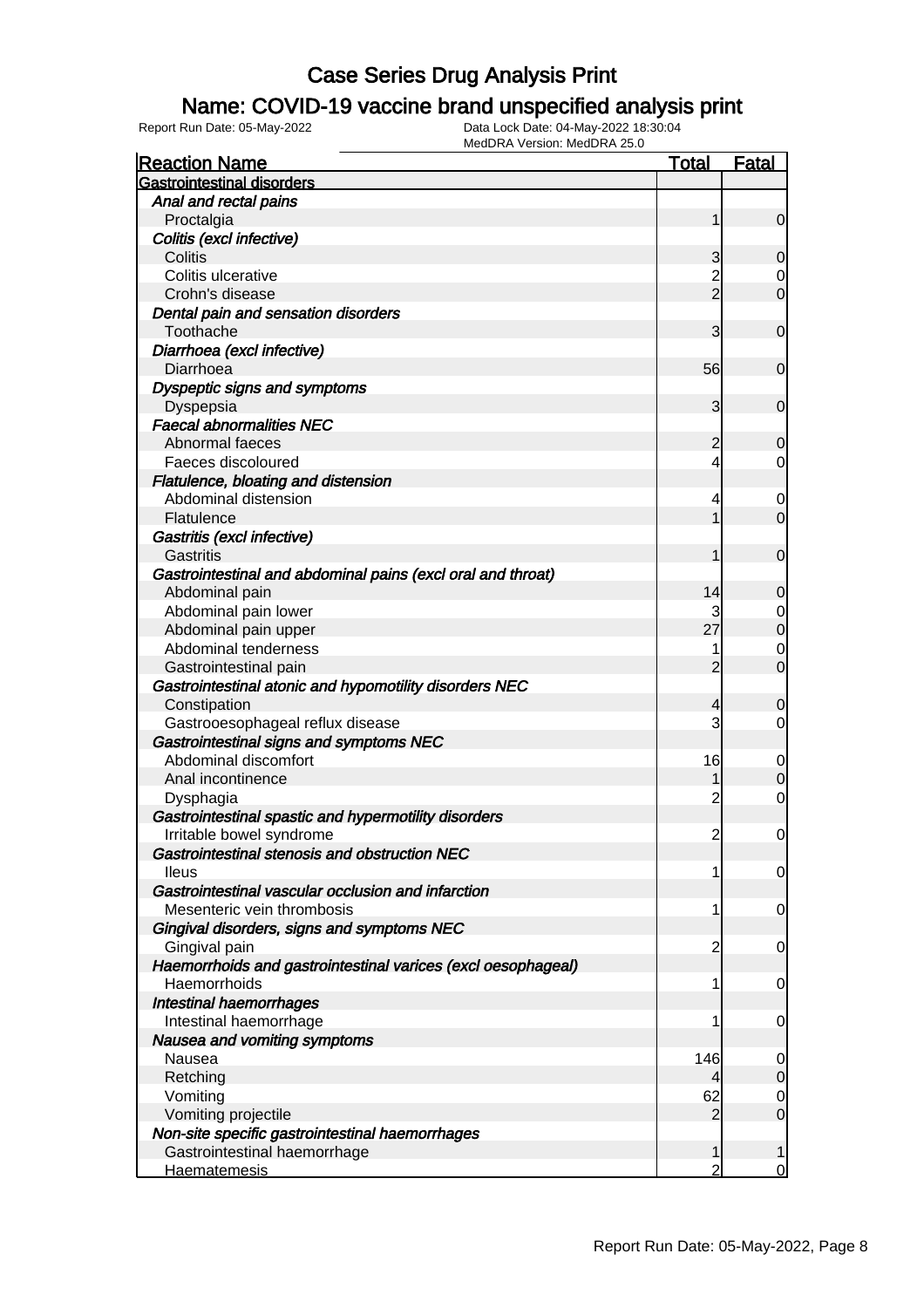#### Name: COVID-19 vaccine brand unspecified analysis print

| <b>Reaction Name</b>                                          | <u>Total</u>   | <u>Fatal</u>                         |
|---------------------------------------------------------------|----------------|--------------------------------------|
| <b>Gastrointestinal disordersointestinal disorders cont'd</b> |                |                                      |
| Oral dryness and saliva altered                               |                |                                      |
| Dry mouth                                                     |                | $\overline{0}$                       |
| Oral soft tissue disorders NEC                                |                |                                      |
| Enlarged uvula                                                |                | $\overline{O}$                       |
| Oral papule                                                   |                | $\overline{O}$                       |
| Oral soft tissue haemorrhages                                 |                |                                      |
| Oral blood blister                                            |                | $\overline{0}$                       |
| Oral soft tissue signs and symptoms                           |                |                                      |
| Hypoaesthesia oral                                            | $\overline{2}$ | $\overline{0}$                       |
| Lip erythema                                                  |                | $\overline{0}$                       |
| Lip exfoliation                                               |                | $\overline{0}$                       |
| Oral mucosal eruption                                         |                | $\begin{matrix} 0 \\ 0 \end{matrix}$ |
| Oral pain                                                     |                |                                      |
| Paraesthesia oral                                             |                | $\overline{0}$                       |
| Oral soft tissue swelling and oedema                          |                |                                      |
| Lip swelling                                                  |                | $\overline{0}$                       |
| Mouth swelling                                                | 2              | $\overline{0}$                       |
| <b>Stomatitis and ulceration</b>                              |                |                                      |
| Mouth ulceration                                              | 3              | $\overline{0}$                       |
| <b>Tongue disorders</b>                                       |                |                                      |
| <b>Glossitis</b>                                              | 1              | $\overline{0}$                       |
| Tongue signs and symptoms                                     |                |                                      |
| Glossodynia                                                   |                | $\overline{0}$                       |
| Swollen tongue                                                |                | $\overline{0}$                       |
| Tongue discolouration                                         |                | $\overline{0}$                       |
| Gastrointestinal disorders SOC TOTAL                          | 410            | 1                                    |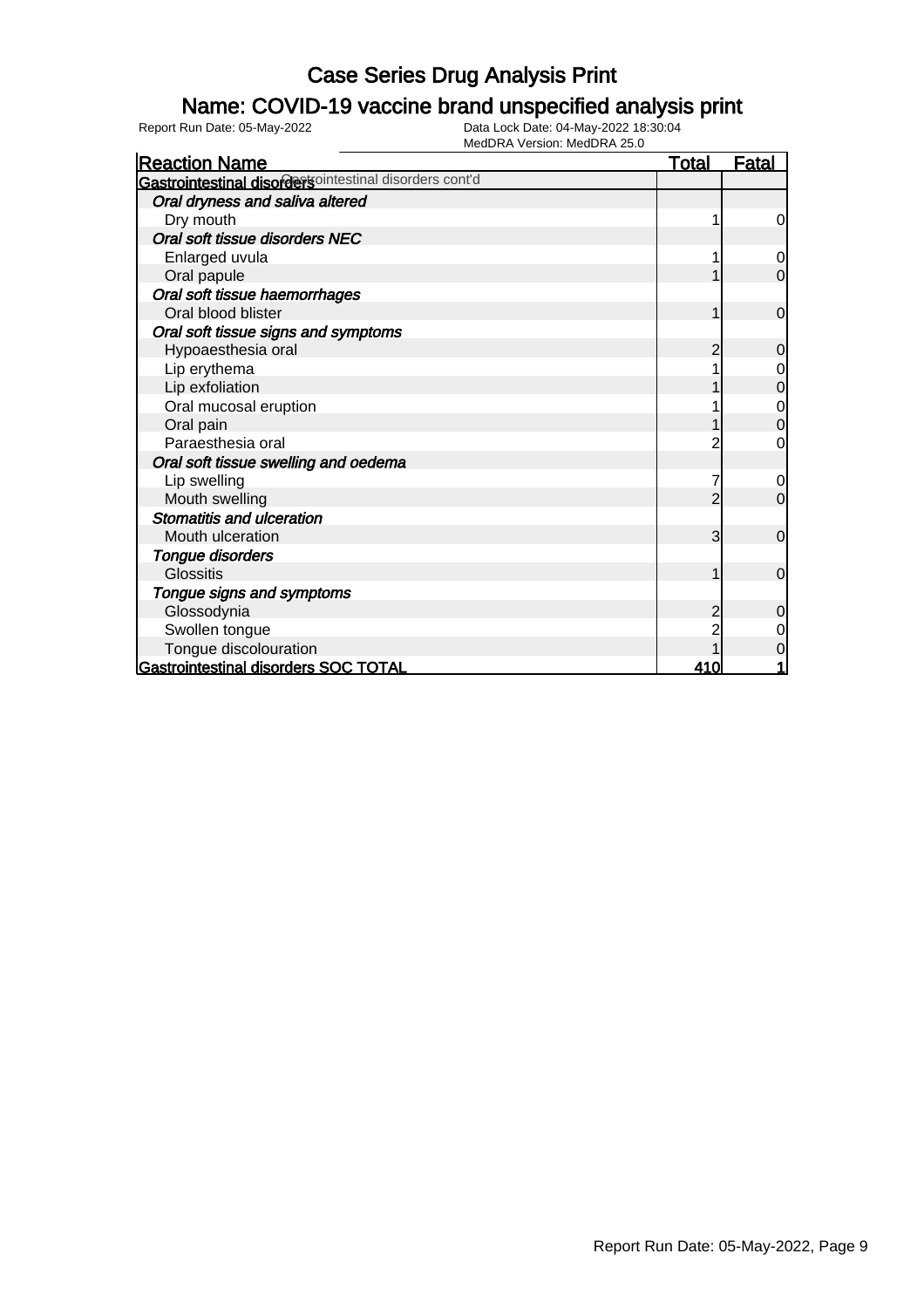#### Name: COVID-19 vaccine brand unspecified analysis print

| <b>Reaction Name</b>                        | Total           | <u>Fatal</u>                         |
|---------------------------------------------|-----------------|--------------------------------------|
| <b>General disorders</b>                    |                 |                                      |
| Administration site reactions NEC           |                 |                                      |
| Administration site erythema                | 1               | $\overline{0}$                       |
| Application and instillation site reactions |                 |                                      |
| Application site swelling                   |                 | $\overline{0}$                       |
| <b>Asthenic conditions</b>                  |                 |                                      |
| Asthenia                                    | 49              | $\overline{0}$                       |
| Chronic fatigue syndrome                    |                 |                                      |
| Fatigue                                     | 225             | $\begin{matrix} 0 \\ 0 \end{matrix}$ |
| Malaise                                     | 88              | $\overline{0}$                       |
| <b>Body temperature altered</b>             |                 |                                      |
| Hyperthermia                                | 1               | $\mathbf 0$                          |
| Hypothermia                                 |                 | $\overline{0}$                       |
| Death and sudden death                      |                 |                                      |
| Death                                       | 15              | 15                                   |
| Sudden death                                |                 | 1                                    |
| <b>Febrile disorders</b>                    |                 |                                      |
| Pyrexia                                     | 178             | 0                                    |
| <b>Feelings and sensations NEC</b>          |                 |                                      |
| Chills                                      | 109             | $\overline{0}$                       |
| Feeling abnormal                            | 27              | $\mathbf 0$                          |
| Feeling cold                                | 25              |                                      |
| Feeling hot                                 | 14              | $\begin{matrix} 0 \\ 0 \end{matrix}$ |
| Feeling of body temperature change          | 11              |                                      |
| Sensation of foreign body                   | 1               | $\begin{matrix} 0 \\ 0 \end{matrix}$ |
| <b>Thirst</b>                               | 5               | $\mathbf 0$                          |
| Gait disturbances                           |                 |                                      |
| Gait disturbance                            | 8               | $\mathbf 0$                          |
| Gait inability                              | $\overline{2}$  | $\mathbf 0$                          |
| General signs and symptoms NEC              |                 |                                      |
| Condition aggravated                        | 13              | 0                                    |
| Crying                                      |                 |                                      |
| Effusion                                    |                 | $0\atop 0$                           |
| General physical health deterioration       |                 | $\overline{0}$                       |
| Ill-defined disorder                        |                 | $\overline{0}$                       |
| <b>Illness</b>                              | 32              | $\mathbf 0$                          |
| Influenza like illness                      | 36              | 0                                    |
| Local reaction                              | 1               | $\overline{0}$                       |
| Peripheral swelling                         | 40              | $\overline{0}$                       |
| Secretion discharge                         | 1               | $\overline{0}$                       |
| Swelling                                    | 28              | $\mathbf 0$                          |
| Swelling face                               | 15              | $\mathbf 0$                          |
| Symptom recurrence                          | 1               | $\mathbf 0$                          |
| Unevaluable event                           | $\overline{2}$  | $\mathbf 0$                          |
| <b>Inflammations</b>                        |                 |                                      |
| Inflammation                                | 7               | $\overline{0}$                       |
| Systemic inflammatory response syndrome     | 1               | $\mathbf 0$                          |
| Injection site reactions                    |                 |                                      |
| Injection site discomfort                   | 1               | 0                                    |
| Injection site erythema                     | 3               | $\overline{0}$                       |
| Injection site inflammation                 | $\overline{c}$  | $\mathbf 0$                          |
| Injection site mass                         | $6\overline{6}$ | $\overline{0}$                       |
| Injection site pain                         | 12              | $\overline{0}$                       |
| Injection site paraesthesia                 | 1               | $\overline{0}$                       |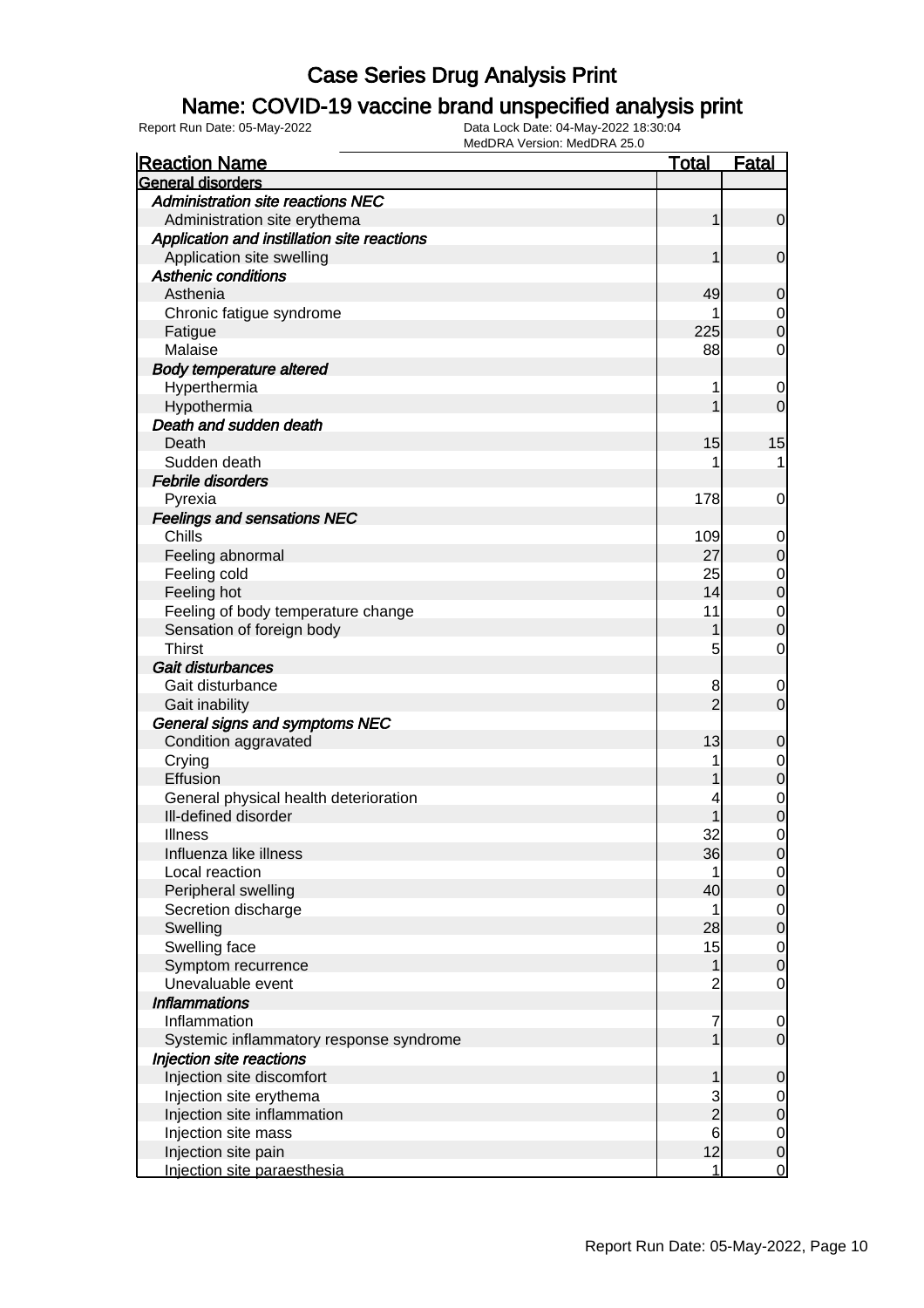### Name: COVID-19 vaccine brand unspecified analysis print

| <b>Reaction Name</b>                              | <b>Total</b>   | <b>Fatal</b>   |
|---------------------------------------------------|----------------|----------------|
| General disorders cont'd<br>General disorders     |                |                |
| Injection site pruritus                           | 1              | $\mathbf 0$    |
| Injection site reaction                           |                | $\mathbf 0$    |
| Injection site swelling                           | 3              | $\mathbf 0$    |
| Injection site warmth                             |                | $\mathbf 0$    |
| <b>Interactions</b>                               |                |                |
| Drug interaction                                  | 1              | $\mathbf 0$    |
| <b>Mass conditions NEC</b>                        |                |                |
| Cyst                                              | $\overline{c}$ | $\mathbf 0$    |
| Mass                                              |                | $\mathbf 0$    |
| Nodule                                            |                | 0              |
| Oedema NEC                                        |                |                |
| Oedema                                            |                | $\mathbf 0$    |
| Oedema peripheral                                 |                | $\overline{0}$ |
| <b>Pain and discomfort NEC</b>                    |                |                |
| Axillary pain                                     | 11             | $\mathbf 0$    |
| Chest discomfort                                  | 9              | $\mathbf 0$    |
| Chest pain                                        | 43             | $\overline{0}$ |
| <b>Discomfort</b>                                 | 6              | $\mathbf 0$    |
| Facial discomfort                                 |                | $\overline{0}$ |
| Facial pain                                       |                | $\mathbf 0$    |
| Pain                                              | 100            | $\overline{0}$ |
| Tenderness                                        |                | $\mathbf 0$    |
| Therapeutic and nontherapeutic responses          |                |                |
| Drug ineffective                                  | 17             | $\mathbf 0$    |
| Drug intolerance                                  |                | $\mathbf 0$    |
| No reaction on previous exposure to drug          |                | $\mathbf 0$    |
| Surgical failure                                  |                | $\overline{0}$ |
| Therapeutic product effect decreased              |                | $\mathbf 0$    |
| Therapeutic product ineffective                   |                | $\overline{0}$ |
| Therapeutic response decreased                    |                | $\mathbf 0$    |
| Therapeutic response unexpected                   |                | $\overline{0}$ |
| <b>Vaccination site reactions</b>                 |                |                |
| Shoulder injury related to vaccine administration | $\overline{c}$ | $\mathbf 0$    |
| Vaccination site bruising                         |                | $\mathbf 0$    |
| Vaccination site erythema                         | 18             | $\overline{0}$ |
| Vaccination site hypoaesthesia                    | 1              | $\overline{0}$ |
| Vaccination site induration                       | $\overline{c}$ | $\mathbf 0$    |
| Vaccination site inflammation                     | 2<br>4         | $\mathbf 0$    |
| Vaccination site mass                             |                | $\overline{0}$ |
| Vaccination site movement impairment              | 3              | $\mathbf 0$    |
| Vaccination site pain                             | 17             | $\overline{0}$ |
| Vaccination site papule                           |                | $\mathbf 0$    |
| Vaccination site pruritus                         | 3              | $\overline{0}$ |
| Vaccination site rash                             |                | $\mathbf{0}$   |
| Vaccination site reaction                         |                | $\overline{0}$ |
| Vaccination site scab                             |                | $\mathbf 0$    |
| Vaccination site swelling                         | 15             | $\mathbf 0$    |
| Vaccination site warmth                           |                | $\mathbf 0$    |
| <b>General disorders SOC TOTAL</b>                | 1265           | <u>16</u>      |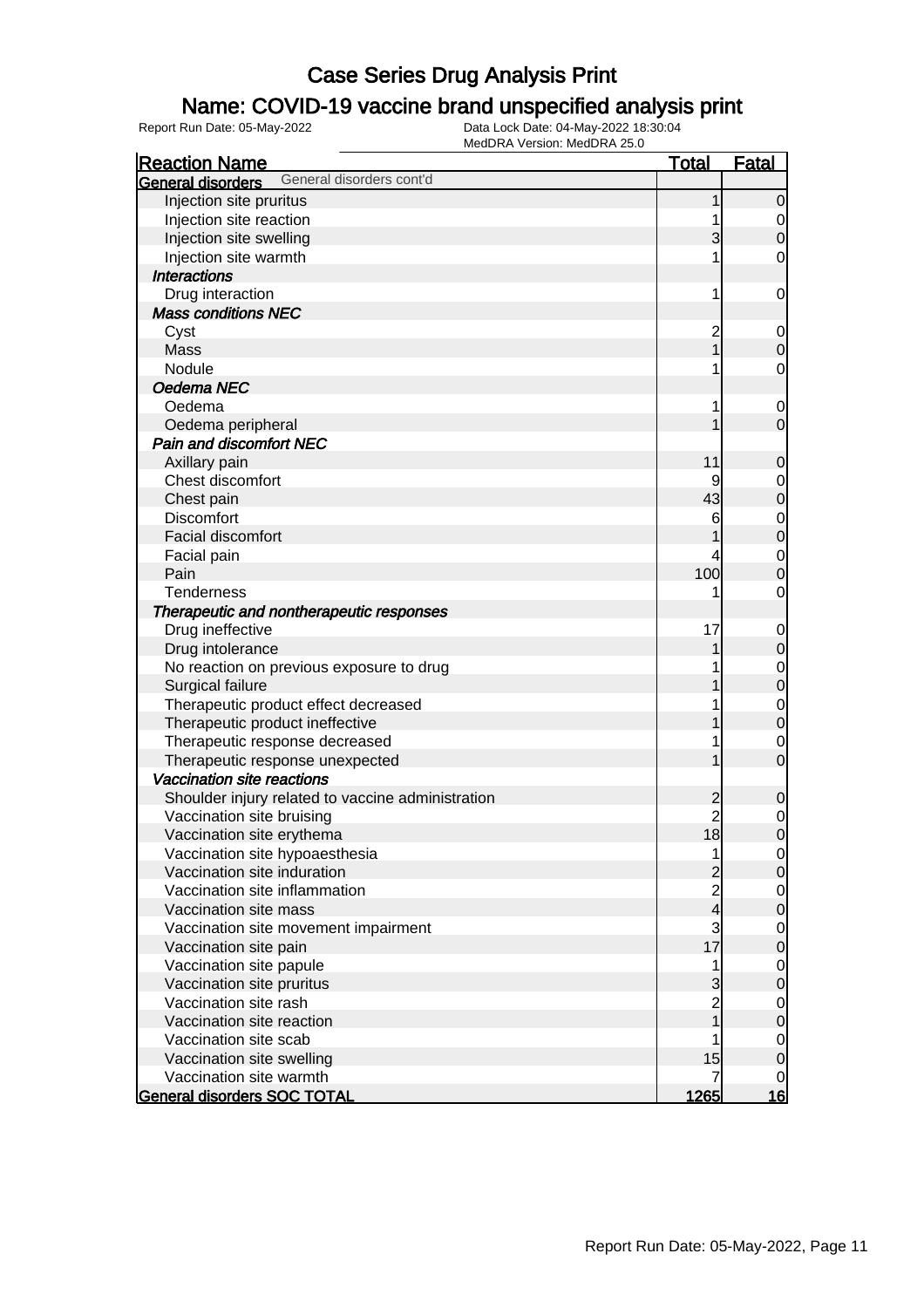#### Name: COVID-19 vaccine brand unspecified analysis print

Report Run Date: 05-May-2022 Data Lock Date: 04-May-2022 18:30:04

MedDRA Version: MedDRA 25.0

| <b>Reaction Name</b>                    | Total | Fata     |
|-----------------------------------------|-------|----------|
| <b>Hepatic disorders</b>                |       |          |
| <b>Cholecystitis and cholelithiasis</b> |       |          |
| Cholecystitis acute                     |       | $\Omega$ |
| <b>Cholestasis and jaundice</b>         |       |          |
| Jaundice                                |       | $\Omega$ |
| <b>Hepatic vascular disorders</b>       |       |          |
| Hepatic infarction                      |       | 0l       |
| Portal vein thrombosis                  |       |          |
| <b>Hepatic disorders SOC TOTAL</b>      |       |          |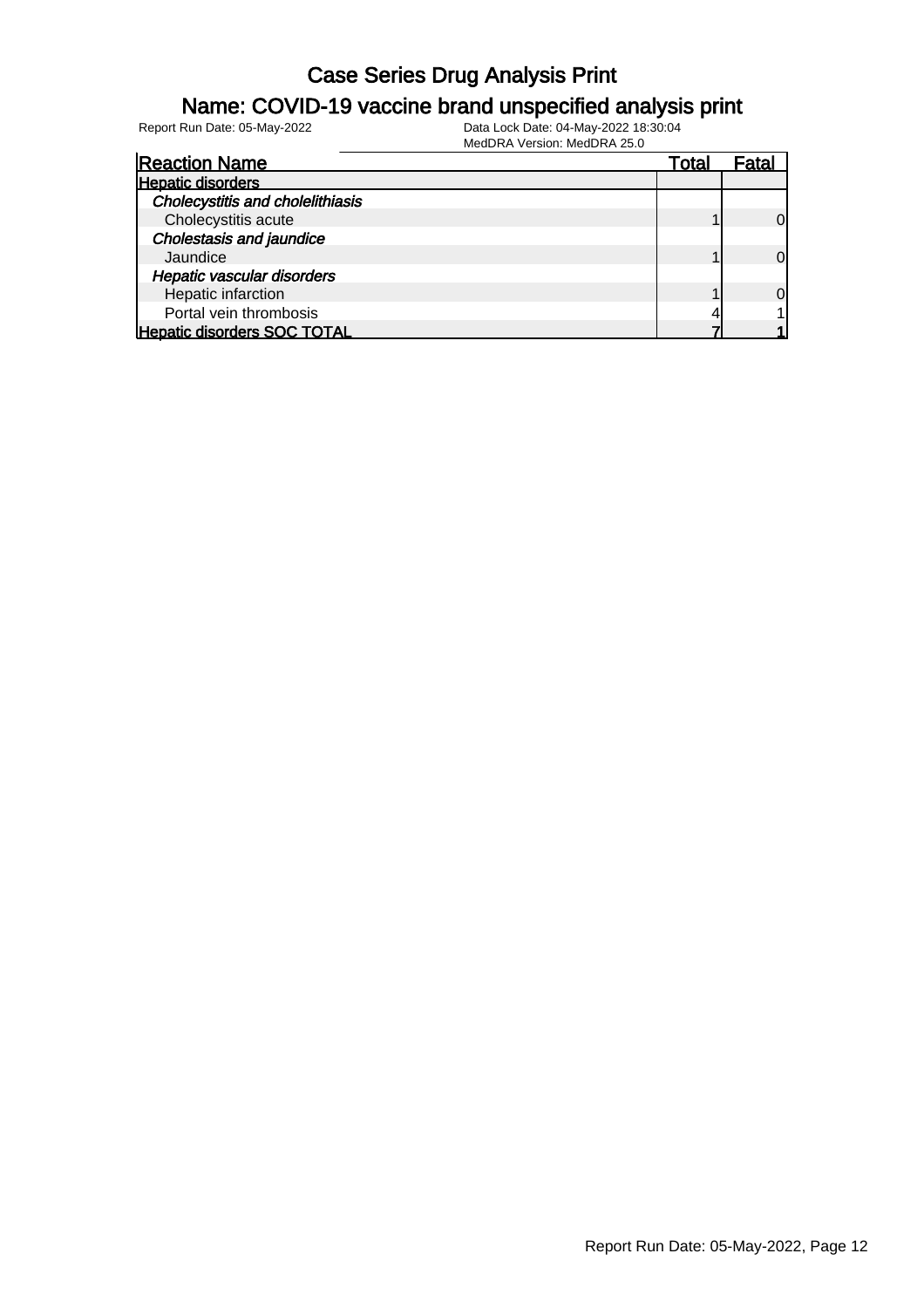#### Name: COVID-19 vaccine brand unspecified analysis print

| <b>Reaction Name</b>                                          | <u>Total</u> | <b>Fatal</b>   |
|---------------------------------------------------------------|--------------|----------------|
| Immune system disorders                                       |              |                |
| Acute and chronic sarcoidosis                                 |              |                |
| Sarcoidosis                                                   |              | $\overline{0}$ |
| <b>Allergic conditions NEC</b>                                |              |                |
| Hypersensitivity                                              | 8            | $\overline{0}$ |
| Allergies to foods, food additives, drugs and other chemicals |              |                |
| Allergy to vaccine                                            |              | $\overline{0}$ |
| Drug hypersensitivity                                         |              | $\overline{0}$ |
| Food allergy                                                  |              | $\overline{0}$ |
| Anaphylactic and anaphylactoid responses                      |              |                |
| Anaphylactic reaction                                         | 2            | $\overline{0}$ |
| Anaphylactic shock                                            |              | 0              |
| Atopic disorders                                              |              |                |
| Seasonal allergy                                              |              | $\overline{0}$ |
| Immune and associated conditions NEC                          |              |                |
| Immune system disorder                                        |              | $\overline{0}$ |
| Immunisation reaction                                         | 12           | $\overline{0}$ |
| <b>Immunodeficiency disorders NEC</b>                         |              |                |
| Immunodeficiency                                              |              | $\overline{0}$ |
| <b>Transplant rejections</b>                                  |              |                |
| Corneal graft rejection                                       |              | $\overline{0}$ |
| Immune system disorders SOC TOTAL                             | <u>36</u>    | 0              |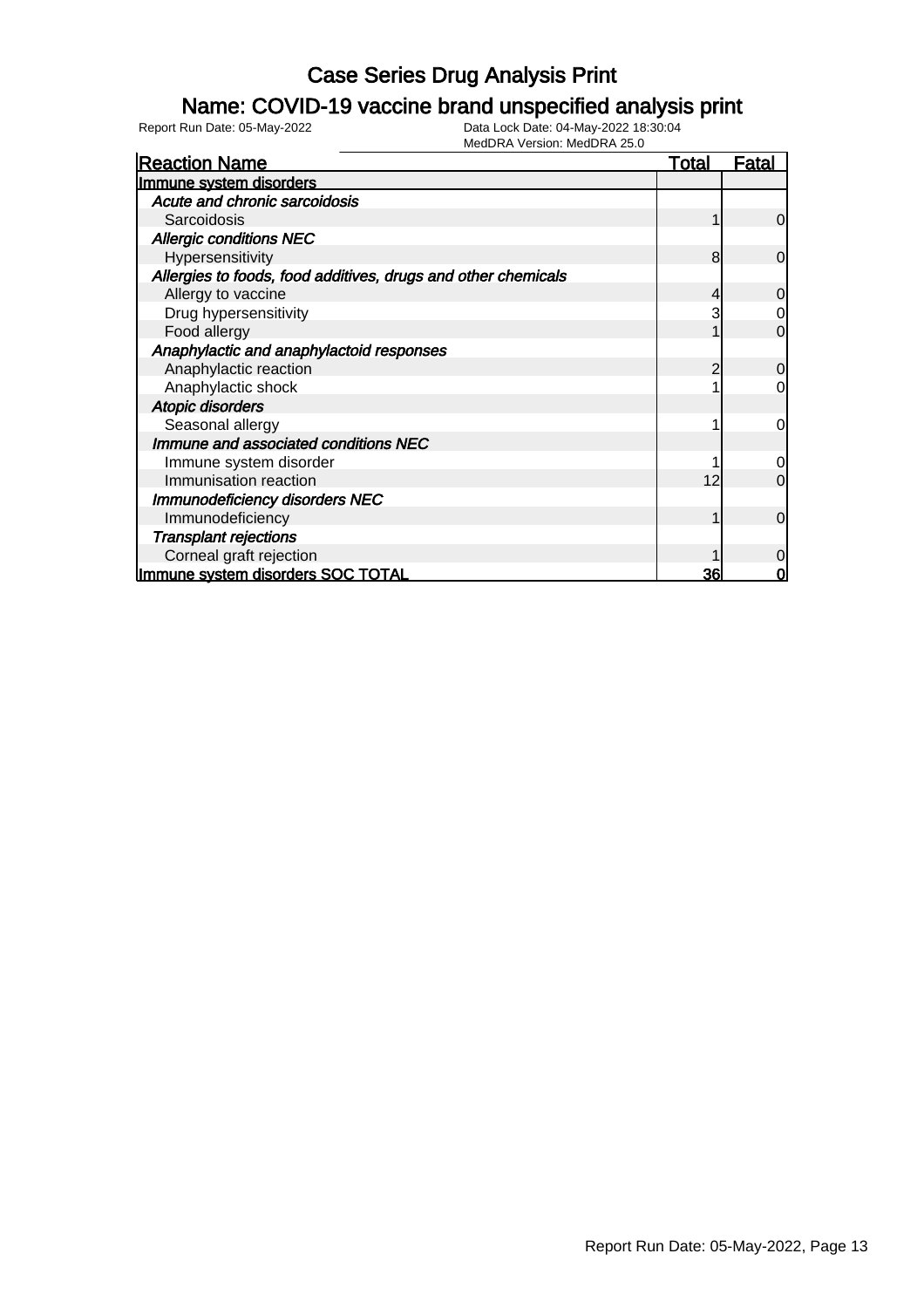#### Name: COVID-19 vaccine brand unspecified analysis print

| <b>Reaction Name</b>                                  | <b>Total</b>   | <b>Fatal</b>     |
|-------------------------------------------------------|----------------|------------------|
| Infections                                            |                |                  |
| Abdominal and gastrointestinal infections             |                |                  |
| Appendicitis                                          | 1              | $\overline{0}$   |
| <b>Bacterial infections NEC</b>                       |                |                  |
| Arthritis bacterial                                   | 1              | 0                |
| Cellulitis                                            | 3              | 0                |
| <b>Breast infections</b>                              |                |                  |
| <b>Mastitis</b>                                       | 1              | 0                |
| <b>Caliciviral infections</b>                         |                |                  |
| Norovirus infection                                   | 1              | 0                |
| Candida infections                                    |                |                  |
| Candida infection                                     | 1              | 0                |
| Central nervous system and spinal infections          |                |                  |
| Encephalitis                                          | 1              | 0                |
| Meningitis aseptic                                    | 1              | $\overline{0}$   |
| <b>Clostridia infections</b>                          |                |                  |
| Clostridium difficile infection                       | 1              | $\mathbf 0$      |
| <b>Coronavirus infections</b>                         |                |                  |
| COVID-19                                              | 50             |                  |
| Post-acute COVID-19 syndrome                          | $\overline{c}$ | 0                |
| Suspected COVID-19                                    | 3              | $\overline{0}$   |
| <b>Ear infections</b>                                 |                |                  |
| Ear infection                                         | $\overline{2}$ | $\mathbf 0$      |
| Eye and eyelid infections                             |                |                  |
| Conjunctivitis                                        | $\overline{2}$ | 0                |
| Eye infection                                         |                | 0                |
| Hordeolum                                             | 1              | $\overline{0}$   |
| <b>Fungal infections NEC</b>                          |                |                  |
| Fungal infection                                      | 1              | $\mathbf 0$      |
| <b>Herpes viral infections</b>                        |                |                  |
| Disseminated varicella zoster vaccine virus infection | 1              | 0                |
| Genital herpes                                        | $\overline{c}$ | 0                |
| Herpes zoster                                         | 19             | $\boldsymbol{0}$ |
| Herpes zoster oticus                                  | 1              | $\mathbf 0$      |
| Oral herpes                                           | 3              | $\mathbf 0$      |
| Varicella                                             | 1              | 0                |
| <b>Infections NEC</b>                                 |                |                  |
| Abscess                                               | 1              | $\overline{0}$   |
| Infection                                             | $\overline{9}$ | $\overline{0}$   |
| Localised infection                                   | 1              | $\overline{0}$   |
| <b>Infectious transmissions</b>                       |                |                  |
| Vaccine virus shedding                                | 1              | 0                |
| Influenza viral infections                            |                |                  |
| Influenza                                             | 22             | 0                |
| Lower respiratory tract and lung infections           |                |                  |
| Lower respiratory tract infection                     | 3              | 1                |
| Pneumonia                                             | 11             | 3                |
| <b>Mumps viral infections</b>                         |                |                  |
| <b>Mumps</b>                                          | 1              | $\mathbf 0$      |
| Sepsis, bacteraemia, viraemia and fungaemia NEC       |                |                  |
| Sepsis                                                | $\overline{2}$ | $\mathbf 0$      |
| Skin structures and soft tissue infections            |                |                  |
| Rash pustular                                         | 1              | $\mathbf 0$      |
| <b>Staphylococcal infections</b>                      |                |                  |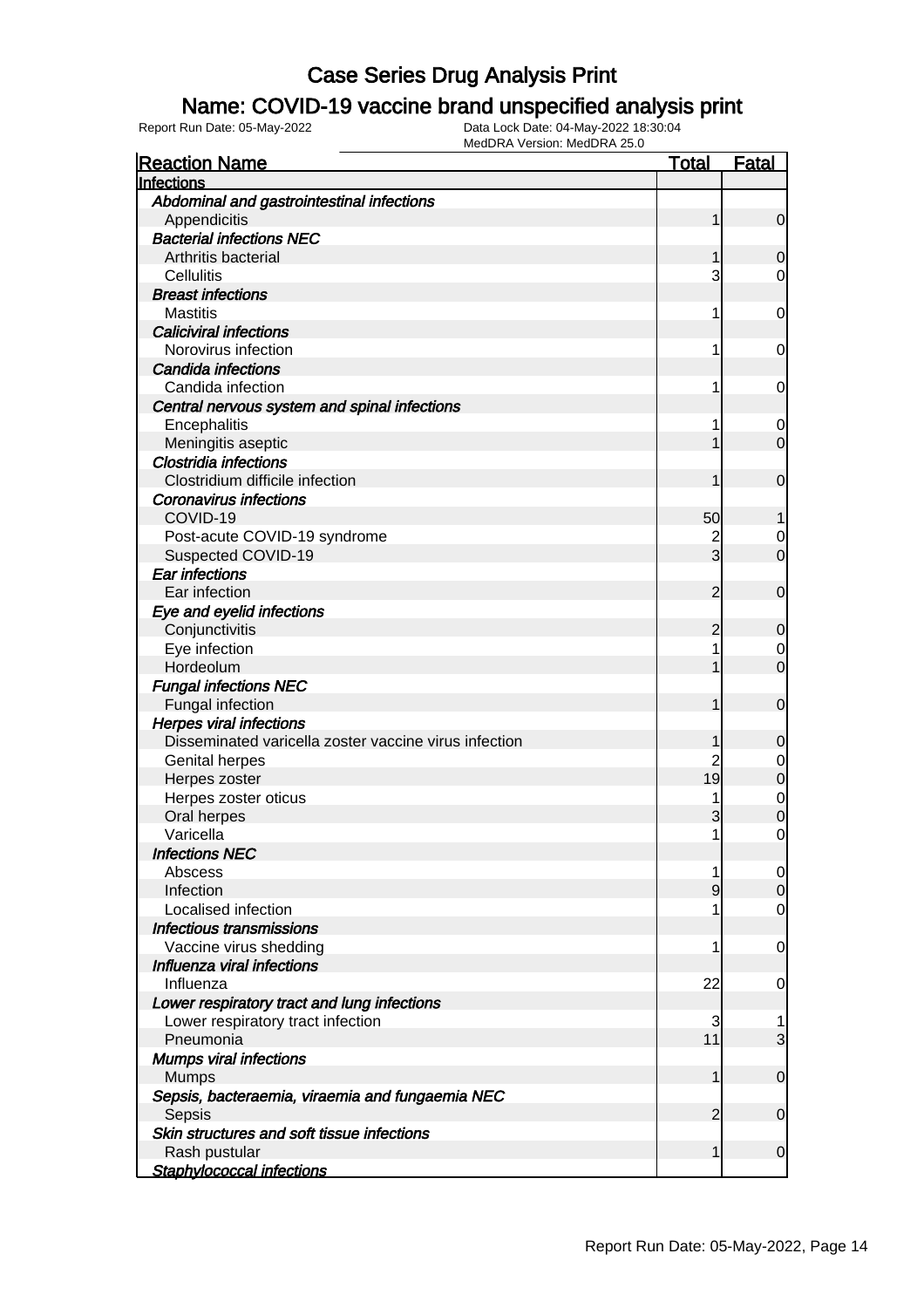### Name: COVID-19 vaccine brand unspecified analysis print

| <b>Reaction Name</b>                      | <u>Total</u> | Fatal    |
|-------------------------------------------|--------------|----------|
| Infections cont'd<br>Infections           |              |          |
| Furuncle                                  | c            | $\Omega$ |
| <b>Trypanosomal infections</b>            |              |          |
| African trypanosomiasis                   |              | 0        |
| <b>Upper respiratory tract infections</b> |              |          |
| Laryngitis                                |              | $\Omega$ |
| Nasopharyngitis                           |              | 0        |
| <b>Sinusitis</b>                          |              | 0        |
| <b>Tonsillitis</b>                        |              | 0        |
| Upper respiratory tract infection         |              | $\Omega$ |
| <b>Urinary tract infections</b>           |              |          |
| Kidney infection                          | 2            | 0        |
| Urinary tract infection                   |              | 0        |
| <b>Viral infections NEC</b>               |              |          |
| Gastroenteritis viral                     |              | 0        |
| Sweating fever                            |              | 0        |
| Viral infection                           |              | 0        |
| <b>Infections SOC TOTAL</b>               | 183          | 5        |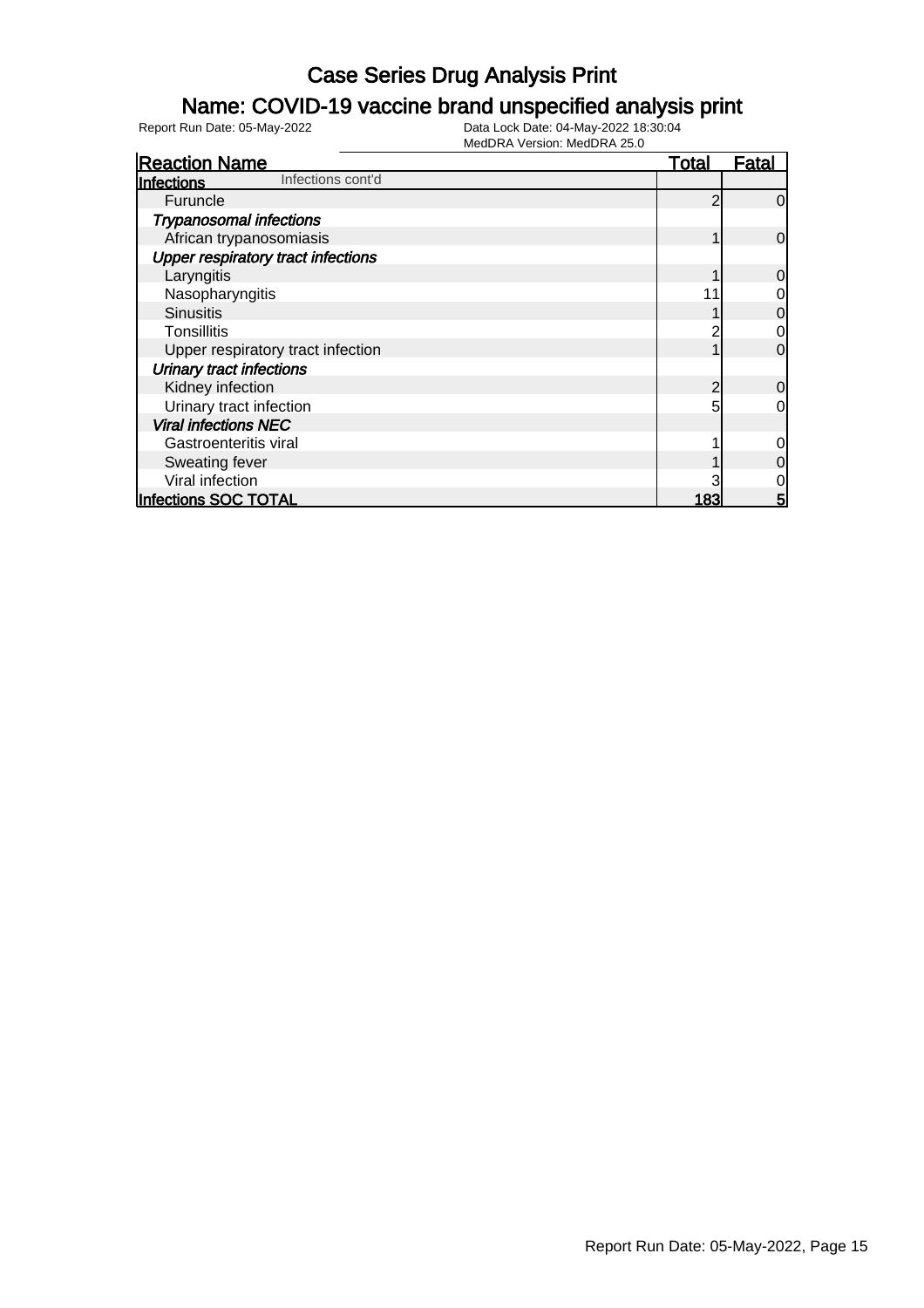#### Name: COVID-19 vaccine brand unspecified analysis print

| <b>Reaction Name</b>                                        | <u>Total</u>   | <b>Fatal</b>        |
|-------------------------------------------------------------|----------------|---------------------|
| <b>Injuries</b>                                             |                |                     |
| Abdominal and gastrointestinal injuries NEC                 |                |                     |
| Gallbladder injury                                          | 1              | $\overline{0}$      |
| <b>Bone and joint injuries NEC</b>                          |                |                     |
| Joint injury                                                | 1              | $\mathbf 0$         |
| <b>Cerebral injuries NEC</b>                                |                |                     |
| Subdural haematoma                                          | 1              | 1                   |
| Exposures associated with pregnancy, delivery and lactation |                |                     |
| Exposure via breast milk                                    | 2              | $\overline{0}$      |
| Maternal exposure during breast feeding                     | 1              | $\mathbf 0$         |
| Maternal exposure during pregnancy                          | 8              | $\overline{0}$      |
| <b>Exposures to agents or circumstances NEC</b>             |                |                     |
| Exposure to vaccinated person                               | 2              | $\mathbf 0$         |
| Eye injuries NEC                                            |                |                     |
| Eye contusion                                               | 1              | $\overline{0}$      |
| Eye injury                                                  | 3              | $\mathbf 0$         |
| Retinal injury                                              |                | $\overline{0}$      |
| Intentional product misuses                                 |                |                     |
| Intentional product misuse                                  | 2              | $\mathbf 0$         |
| Intentional product use issues                              |                |                     |
| Intentional dose omission                                   | 2              | $\mathbf 0$         |
| Medication errors, product use errors and issues NEC        |                |                     |
| <b>Medication error</b>                                     | 2              | 0                   |
| Prescription drug used without a prescription               | 1              | $\overline{0}$      |
| Vaccination error                                           |                | $\overline{0}$      |
| Wrong technique in product usage process                    | $\overline{2}$ | $\overline{0}$      |
| Muscle, tendon and ligament injuries                        |                |                     |
| Muscle strain                                               | 1              | $\mathbf 0$         |
| Tendon rupture                                              |                | $\overline{0}$      |
| Nerve injuries NEC                                          |                |                     |
| Nerve injury                                                | 1              | $\mathbf 0$         |
| Non-site specific injuries NEC                              |                |                     |
| Fall                                                        | 12             | $\mathbf 0$         |
| Non-site specific procedural complications                  |                |                     |
| Incision site pain                                          |                | 0                   |
| Injection related reaction                                  | $\overline{2}$ | $\overline{0}$      |
| Off label uses                                              |                |                     |
| Off label use                                               | 1              | $\overline{0}$      |
| <b>Overdoses NEC</b>                                        |                |                     |
| Overdose                                                    | 1              | 0                   |
| Product administration errors and issues                    |                |                     |
| Expired product administered                                | 2              | 0                   |
| Inappropriate schedule of product administration            | $\overline{4}$ | $\mathsf{O}\xspace$ |
| Incorrect route of product administration                   | 1              | $\overline{0}$      |
| Product administered at inappropriate site                  | 4              | $\pmb{0}$           |
| Product administration error                                |                | $\overline{0}$      |
| Product dose omission in error                              |                | $\mathbf 0$         |
| Product dose omission issue                                 | 3              | $\mathbf 0$         |
| Wrong product administered                                  | 1              | $\overline{0}$      |
| Product dispensing errors and issues                        |                |                     |
| Product dispensing error                                    | 1              | $\mathbf 0$         |
| Site specific injuries NEC                                  |                |                     |
| Limb injury                                                 | $\overline{2}$ | 0                   |
| Spinal column injury                                        | 1              | $\overline{0}$      |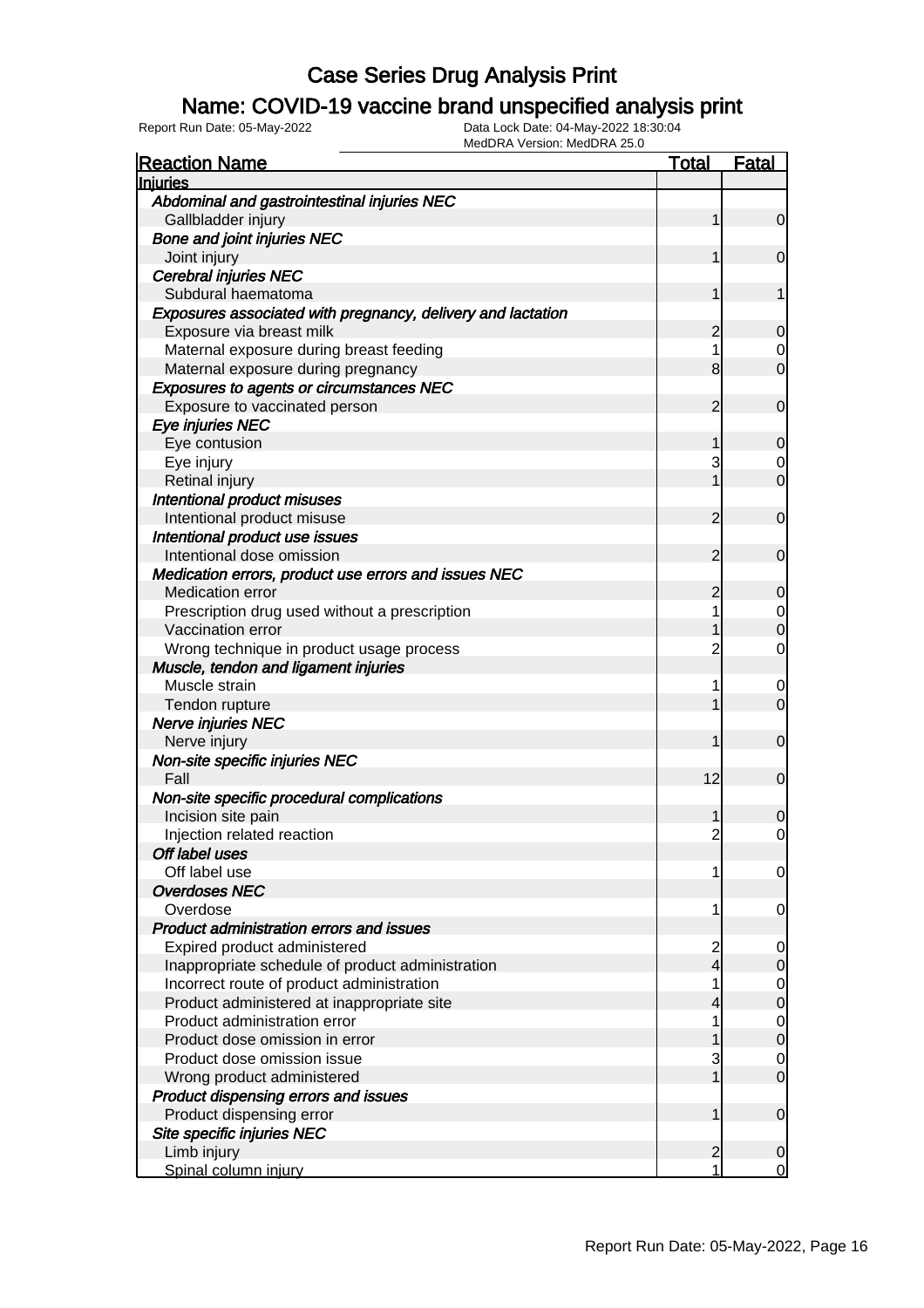### Name: COVID-19 vaccine brand unspecified analysis print

| <b>Reaction Name</b>              | Total | -atal |
|-----------------------------------|-------|-------|
| Injuries cont'd<br>Injuries       |       |       |
| <b>Skin injuries NEC</b>          |       |       |
| Contusion                         | 14    | 0l    |
| <b>Underdoses NEC</b>             |       |       |
| Prescribed underdose              |       | 0l    |
| Vaccination related complications |       |       |
| Vaccination complication          |       | 0     |
| Injuries SOC TOTAL                | 88    |       |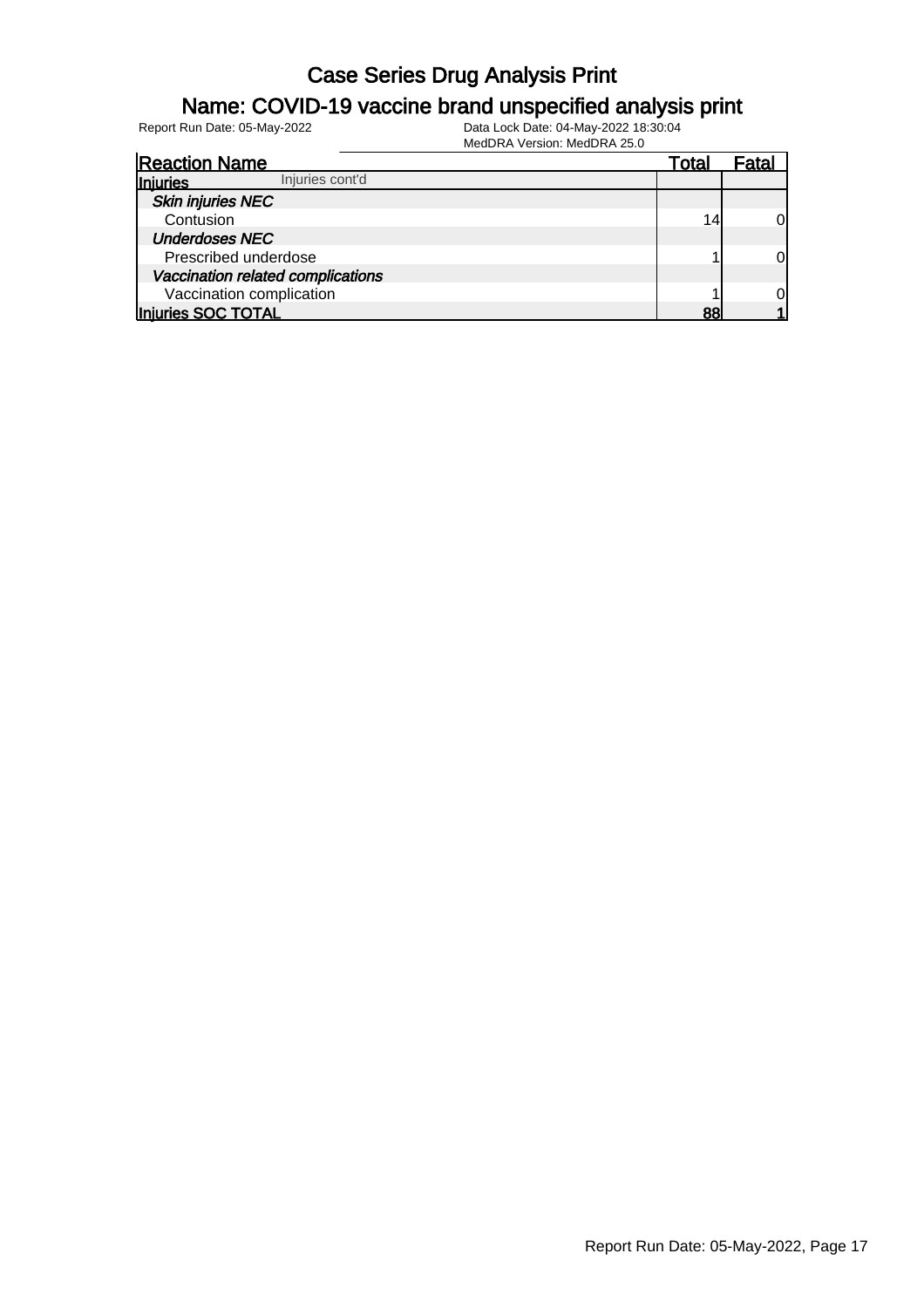### Name: COVID-19 vaccine brand unspecified analysis print

Report Run Date: 05-May-2022 Data Lock Date: 04-May-2022 18:30:04

MedDRA Version: MedDRA 25.0

| <b>Reaction Name</b>                                    | <b>Total</b>   | <b>Fatal</b>   |
|---------------------------------------------------------|----------------|----------------|
| Investigations                                          |                |                |
| <b>Autoimmunity analyses</b>                            |                |                |
| Anti-HLA antibody test positive                         | 1              | 0              |
| Blood gas and acid base analyses                        |                |                |
| Oxygen saturation decreased                             | 1              | 0              |
| Carbohydrate tolerance analyses (incl diabetes)         |                |                |
| Blood glucose increased                                 | 3              | 0              |
| Cardiac auscultatory investigations                     |                |                |
| Cardiac murmur                                          | 2              | 0              |
| Cardiac function diagnostic procedures                  |                |                |
| Myocardial strain imaging                               | 1              | 0              |
| Cerebrospinal fluid tests (excl microbiology)           |                |                |
| CSF glucose decreased                                   |                | 0              |
| CSF protein increased                                   |                | 0              |
| <b>Chemistry analyses NEC</b>                           |                |                |
| Inflammatory marker increased                           | 1              | 0              |
| <b>Cholesterol analyses</b>                             |                |                |
| Blood cholesterol increased                             | 2              | 0              |
| Coagulation and bleeding analyses                       |                |                |
| Fibrin D dimer increased                                | 2              | 0              |
| International normalised ratio increased                | 3              | 0              |
| <b>ECG</b> investigations                               |                |                |
| Electrocardiogram abnormal                              | 1              | 0              |
| Heart rate and pulse investigations                     |                |                |
| Heart rate                                              | 8              | 0              |
| Heart rate decreased                                    | $\overline{2}$ | 0              |
| Heart rate increased                                    | 12             | 0              |
| Heart rate irregular                                    | 3              | 0              |
| Hepatobiliary function diagnostic procedures            |                |                |
| Liver function test                                     | 1              | 0              |
| <b>Hepatobiliary imaging procedures</b>                 |                |                |
| Liver scan                                              | 1              | 0              |
| <b>Immunology skin tests NEC</b>                        |                |                |
| Skin test positive                                      | 1              | 0              |
| <b>Investigations NEC</b>                               |                |                |
| <b>Blood test</b>                                       | 1              | 0              |
| Blood test abnormal                                     |                | $\Omega$       |
| Quality of life decreased                               |                | $\mathbf 0$    |
| Mineral and electrolyte analyses                        |                |                |
| Blood iron decreased                                    | 1              | $\overline{0}$ |
| Blood potassium decreased                               |                | $\mathbf 0$    |
| Physical examination procedures and organ system status |                |                |
| Body temperature                                        | 2              | 0              |
| Body temperature abnormal                               |                | $\overline{0}$ |
| Body temperature decreased                              | 2              | 0              |
| Body temperature fluctuation                            | 1              | $\mathbf 0$    |
| Body temperature increased                              | 4              | $\mathbf 0$    |
| Breath sounds abnormal                                  |                | $\mathbf 0$    |
| Respiratory rate decreased                              |                | $\mathbf 0$    |
| Respiratory rate increased                              |                | $\mathbf 0$    |
| Weight decreased                                        |                | 0              |
| Weight increased                                        | $\overline{2}$ | 0              |
| <b>Platelet analyses</b>                                |                |                |
| Platelet count decreased                                | 1              | $\overline{0}$ |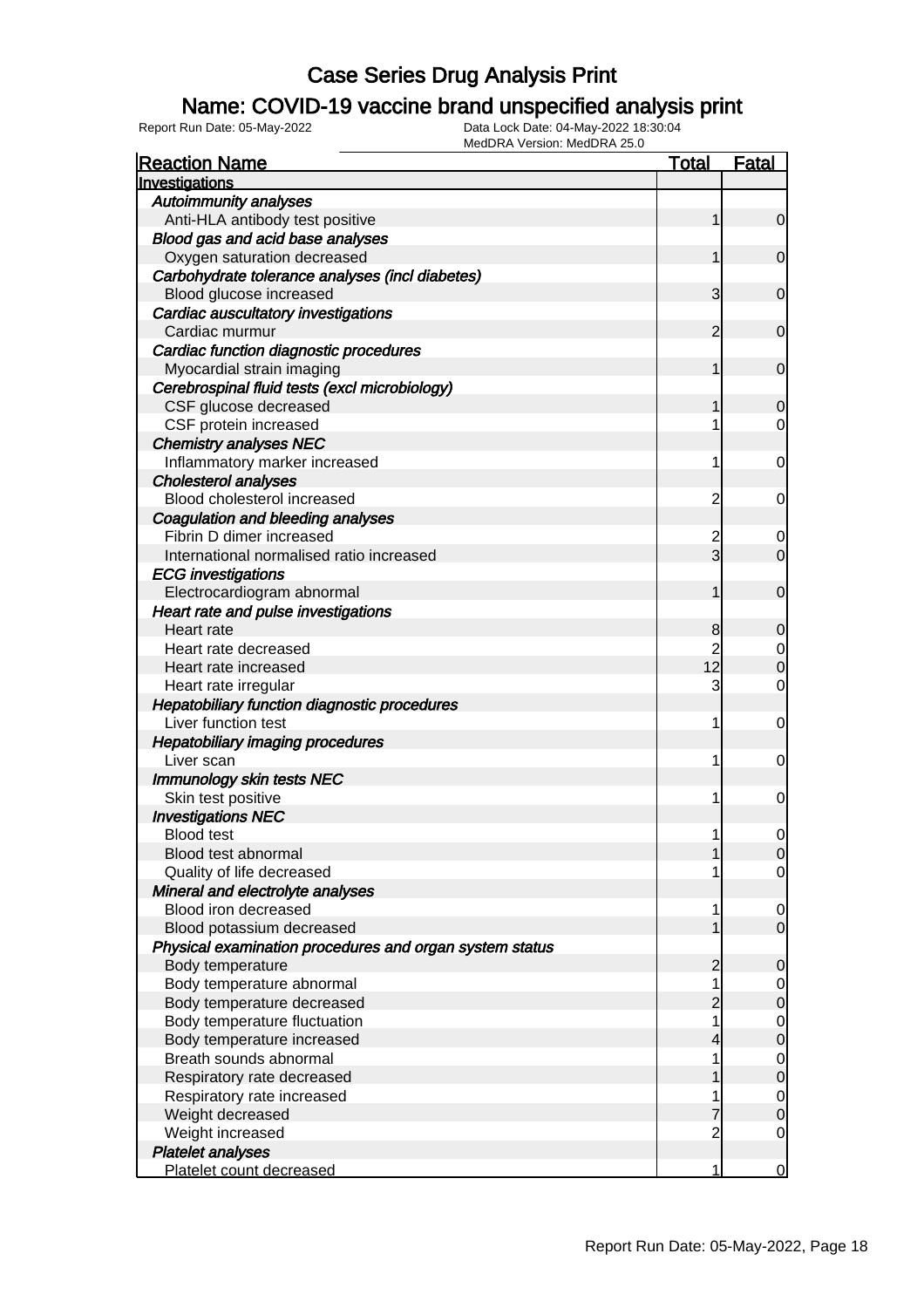### Name: COVID-19 vaccine brand unspecified analysis print

| IVIEUURA VEISIOII. IVIEUURA ZO.U<br><b>Reaction Name</b> | <u>Total</u>   | <b>Fatal</b>   |
|----------------------------------------------------------|----------------|----------------|
| Investigations cont'd<br><b>Investigations</b>           |                |                |
| Platelet count increased                                 | 1              | $\Omega$       |
| Red blood cell analyses                                  |                |                |
| Haemoglobin E                                            |                | $\overline{0}$ |
| Haemoglobin decreased                                    |                | 0              |
| Red cell distribution width increased                    |                | $\Omega$       |
| Respiratory and pulmonary function diagnostic procedures |                |                |
| Peak expiratory flow rate decreased                      | 1              | $\overline{0}$ |
| Respiratory tract and thoracic histopathology procedures |                |                |
| Aspiration pleural cavity                                |                | $\mathbf 0$    |
| Skeletal and cardiac muscle analyses                     |                |                |
| Blood creatine phosphokinase increased                   |                | $\mathbf 0$    |
| Therapeutic drug monitoring analyses                     |                |                |
| Anticoagulation drug level below therapeutic             |                | $\mathbf 0$    |
| <b>Triglyceride analyses</b>                             |                |                |
| <b>Blood triglycerides</b>                               |                | $\mathbf 0$    |
| Blood triglycerides increased                            |                | 0              |
| Vascular tests NEC (incl blood pressure)                 |                |                |
| Blood pressure abnormal                                  |                | 0              |
| Blood pressure decreased                                 |                | $\Omega$       |
| Blood pressure increased                                 | 10             | 0              |
| Virus identification and serology                        |                |                |
| SARS-CoV-2 test                                          |                | $\mathbf 0$    |
| SARS-CoV-2 test false negative                           |                | $\overline{0}$ |
| SARS-CoV-2 test negative                                 | 2              | 0              |
| SARS-CoV-2 test positive                                 | $\overline{2}$ | 0              |
| White blood cell analyses                                |                |                |
| Neutrophil count decreased                               | 3              | 0              |
| Neutrophil count increased                               |                | 0              |
| White blood cell count increased                         |                | 0              |
| <b>Investigations SOC TOTAL</b>                          | 108            | 0              |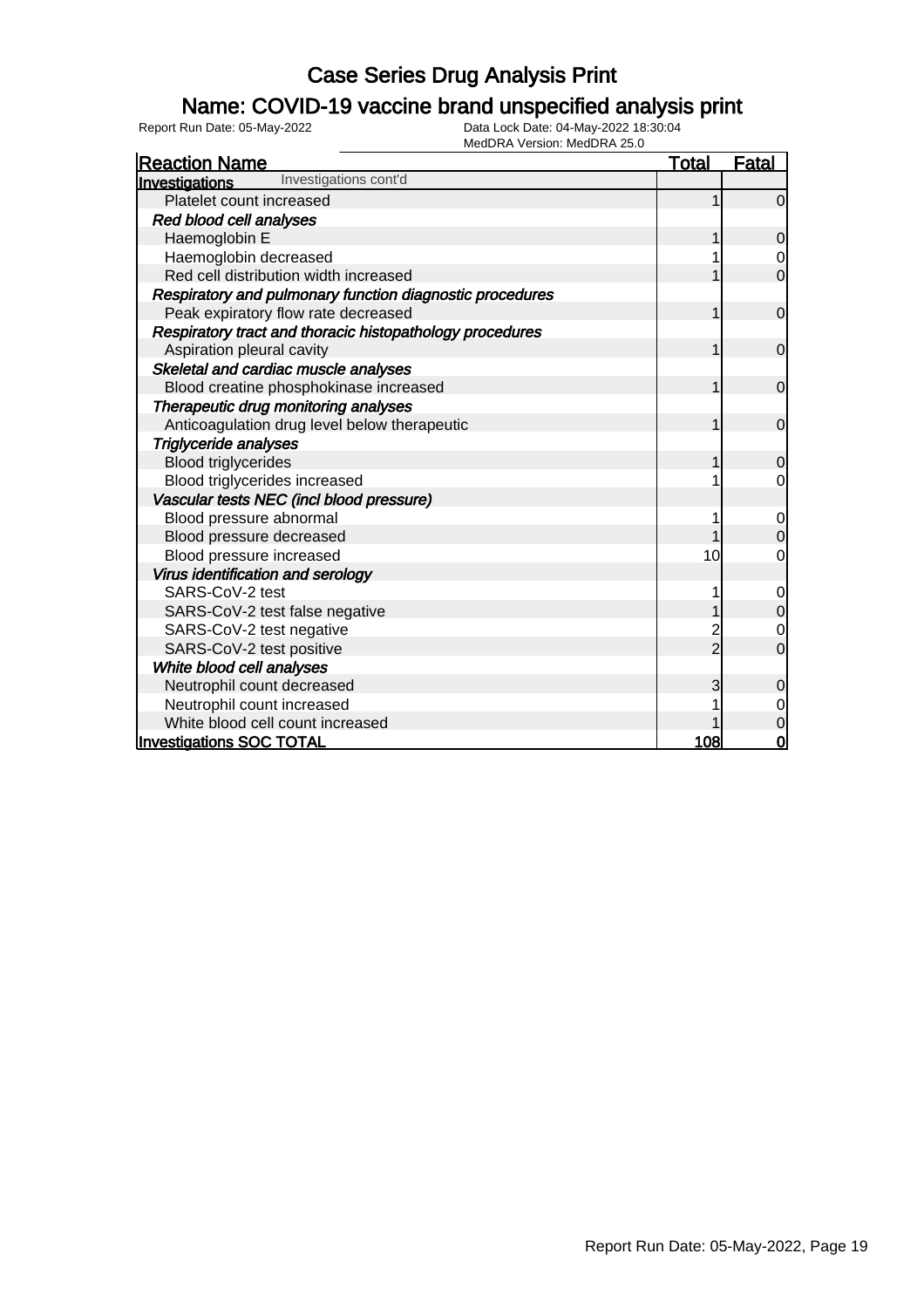### Name: COVID-19 vaccine brand unspecified analysis print

| <b>Reaction Name</b>                     | <b>Total</b>   | <u>Fatal</u>   |
|------------------------------------------|----------------|----------------|
| <b>Metabolic disorders</b>               |                |                |
| <b>Appetite disorders</b>                |                |                |
| Decreased appetite                       | 38             | 0              |
| Hypophagia                               |                | 0              |
| Increased appetite                       |                | $\overline{0}$ |
| Diabetes mellitus (incl subtypes)        |                |                |
| Diabetes mellitus                        | $\overline{2}$ | $\mathbf 0$    |
| Diabetes mellitus inadequate control     |                | $\overline{0}$ |
| Disorders of purine metabolism           |                |                |
| Gout                                     | 4              | 0              |
| Electrolyte imbalance NEC                |                |                |
| Electrolyte imbalance                    |                | 0              |
| <b>General nutritional disorders NEC</b> |                |                |
| Abnormal weight gain                     |                | 0              |
| Feeding disorder                         |                | $\overline{0}$ |
| <b>Hyperglycaemic conditions NEC</b>     |                |                |
| Hyperglycaemia                           | 3              | $\overline{0}$ |
| Phosphorus metabolism disorders          |                |                |
| Hypophosphataemia                        |                | $\overline{0}$ |
| Sodium imbalance                         |                |                |
| Hyponatraemia                            |                | $\mathbf 0$    |
| Total fluid volume decreased             |                |                |
| Dehydration                              | 5              | $\mathbf 0$    |
| Water soluble vitamin deficiencies       |                |                |
| Folate deficiency                        |                | $\Omega$       |
| <b>Metabolic disorders SOC TOTAL</b>     | 62             | $\Omega$       |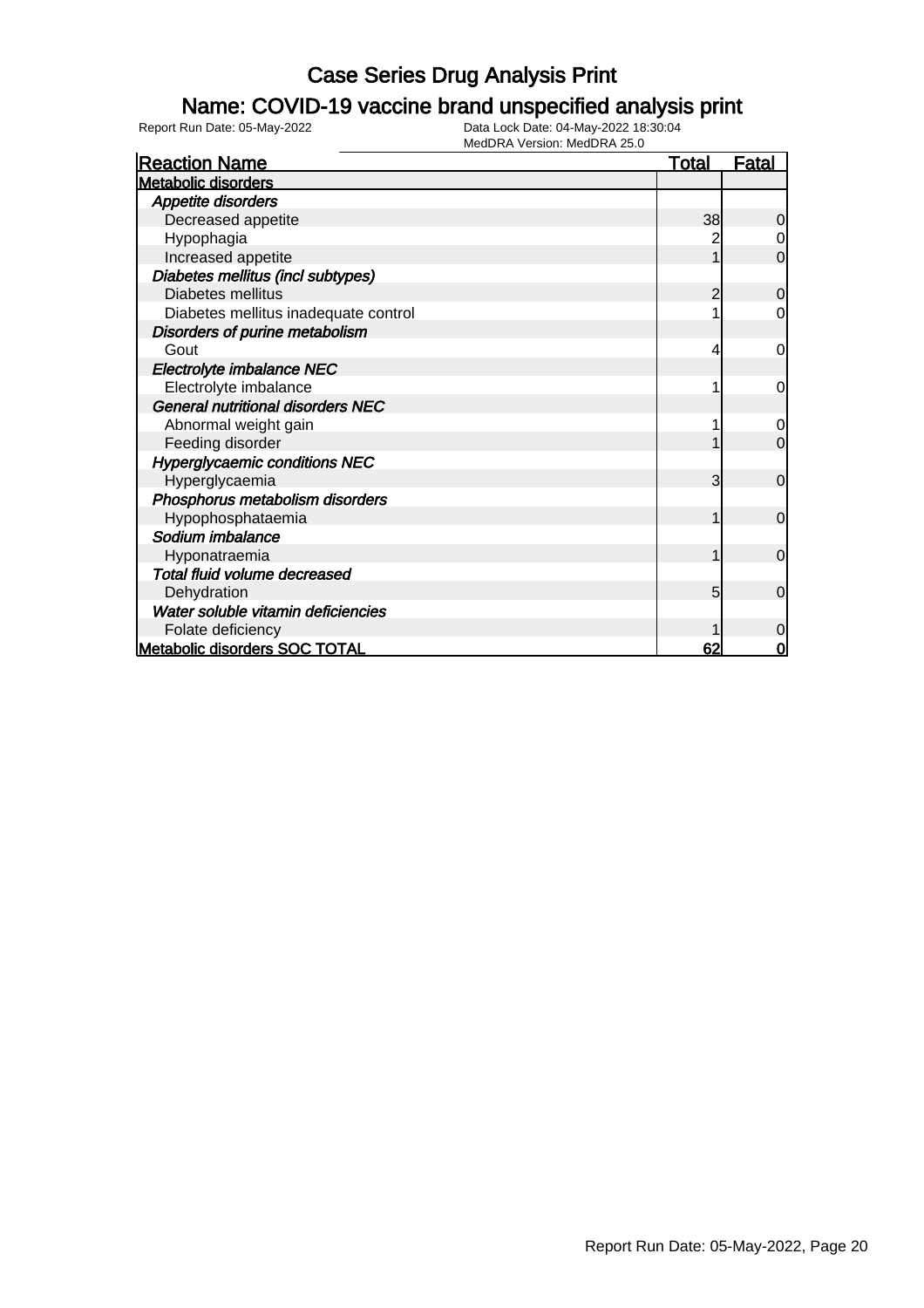#### Name: COVID-19 vaccine brand unspecified analysis print

| <b>Reaction Name</b>                                      | <b>Total</b>   | <b>Fatal</b>     |
|-----------------------------------------------------------|----------------|------------------|
| Muscle & tissue disorders                                 |                |                  |
| <b>Arthropathies NEC</b>                                  |                |                  |
| Arthritis                                                 | 14             | 0                |
| Arthropathy                                               |                | 0                |
| Polyarthritis                                             |                | $\overline{0}$   |
| Bone related signs and symptoms                           |                |                  |
| Bone pain                                                 | 5              | $\mathbf 0$      |
| Pain in jaw                                               |                | 0                |
| Spinal pain                                               |                | $\mathbf 0$      |
| <b>Bursal disorders</b>                                   |                |                  |
| <b>Bursitis</b>                                           | 3              | $\mathbf 0$      |
| Cartilage disorders                                       |                |                  |
| Costochondritis                                           | 4              | $\mathbf 0$      |
| <b>Connective tissue disorders NEC</b>                    |                |                  |
| Polymyalgia rheumatica                                    | 6              | $\mathbf 0$      |
| Joint related disorders NEC                               |                |                  |
| Hypermobility syndrome                                    | 1              | $\mathbf 0$      |
| Joint lock                                                |                | 0                |
| Periarthritis                                             | 2<br>3         | $\mathbf 0$      |
| Rotator cuff syndrome                                     |                | 0                |
| Joint related signs and symptoms                          |                |                  |
| Arthralgia                                                | 106            | $\mathbf 0$      |
| Joint stiffness                                           |                | $\mathbf 0$      |
| Joint swelling                                            | 11             | $\mathbf 0$      |
| Lupus erythematosus (incl subtypes)                       |                |                  |
| Systemic lupus erythematosus                              | $\overline{c}$ | $\mathbf 0$      |
| <b>Muscle pains</b>                                       |                |                  |
| Fibromyalgia                                              | 3              | 0                |
| Myalgia                                                   | 89             | $\mathbf 0$      |
| Muscle related signs and symptoms NEC                     |                |                  |
| Muscle disorder                                           |                | $\mathbf 0$      |
| Muscle fatigue                                            | 3              | 0                |
| Muscle spasms                                             | 18             | $\mathbf 0$      |
| Muscle tightness                                          | $\overline{c}$ | $\mathbf 0$      |
| Muscle twitching                                          | $\overline{5}$ | $\overline{0}$   |
| <b>Muscle tone abnormalities</b>                          |                |                  |
| Muscle rigidity                                           | 5 <sub>5</sub> | 0                |
| Muscle weakness conditions                                |                |                  |
| Muscular weakness                                         | 19             | $\mathbf 0$      |
| Musculoskeletal and connective tissue conditions NEC      |                |                  |
| Back disorder                                             | 1              | $\mathbf 0$      |
| Mobility decreased                                        | 14             | 0                |
| Musculoskeletal disorder                                  | 1              | $\mathbf 0$      |
| Musculoskeletal stiffness                                 | 16             | $\overline{0}$   |
| Musculoskeletal and connective tissue pain and discomfort |                |                  |
| Back pain                                                 | 38             | 0                |
| Limb discomfort                                           | 15             | $\mathbf 0$      |
| Musculoskeletal chest pain                                | $\overline{c}$ | $\overline{0}$   |
| Musculoskeletal discomfort                                | 1              | $\boldsymbol{0}$ |
| Musculoskeletal pain                                      | $\overline{c}$ | $\overline{0}$   |
| Neck pain                                                 | 17             | $\boldsymbol{0}$ |
| Pain in extremity                                         | 138            | $\overline{0}$   |
| <b>Osteoarthropathies</b>                                 |                |                  |
| <b>Osteoarthritis</b>                                     | 1              | $\mathbf 0$      |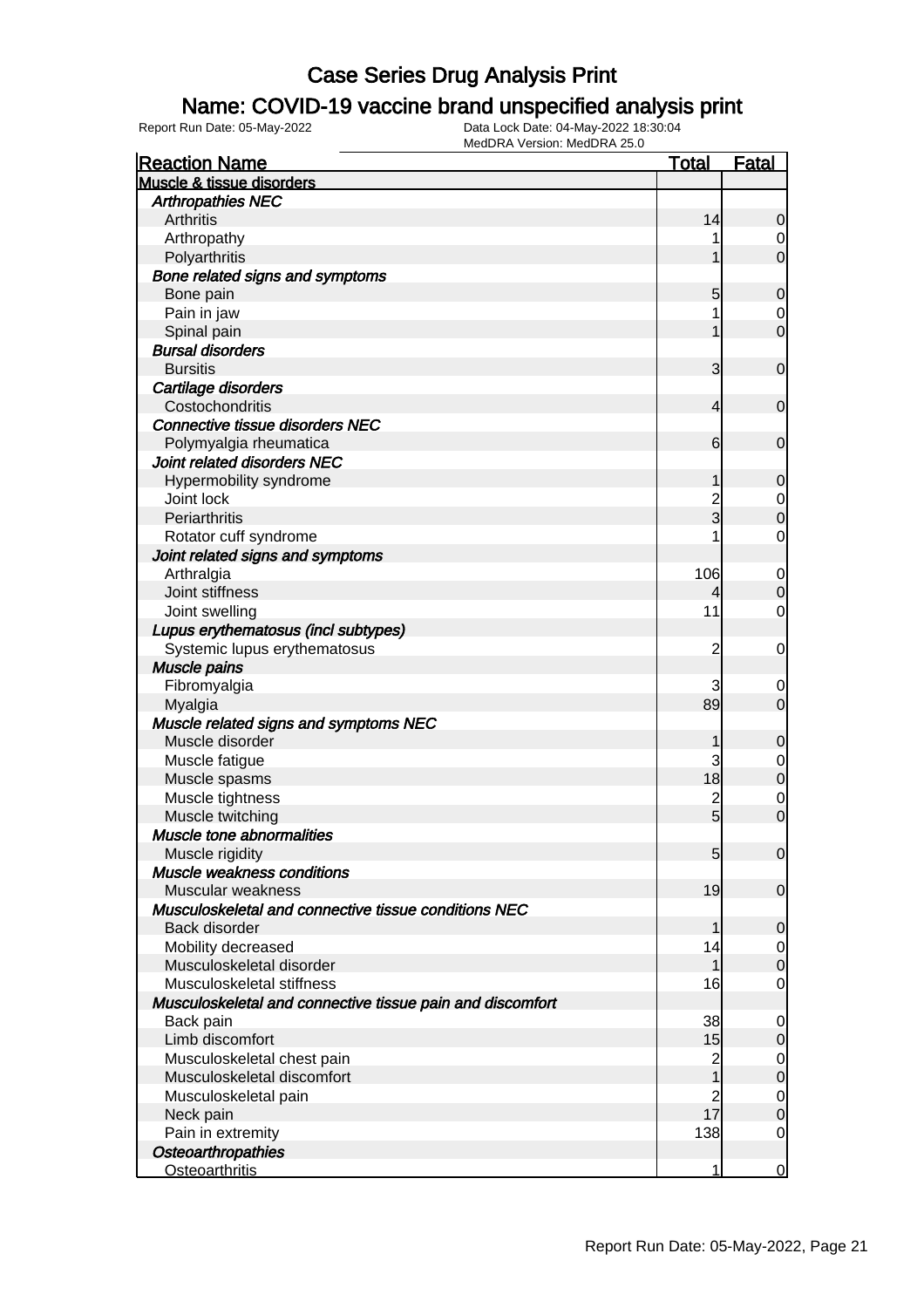#### Name: COVID-19 vaccine brand unspecified analysis print

| <b>Reaction Name</b>                                  | <u>Total</u> | Fatal          |
|-------------------------------------------------------|--------------|----------------|
| Muscle & tissue disordersle & tissue disorders cont'd |              |                |
| <b>Psoriatic arthropathies</b>                        |              |                |
| Psoriatic arthropathy                                 |              | $\overline{0}$ |
| <b>Rheumatoid arthropathies</b>                       |              |                |
| Rheumatoid arthritis                                  | 5            | $\overline{0}$ |
| Soft tissue disorders NEC                             |              |                |
| Axillary mass                                         | 2            | $\overline{0}$ |
| Groin pain                                            | 2            | $\overline{0}$ |
| Neck mass                                             |              | $\overline{0}$ |
| Spondyloarthropathies                                 |              |                |
| Arthritis reactive                                    |              | $\overline{0}$ |
| Spondyloarthropathy                                   |              | $\overline{0}$ |
| <b>Tendon disorders</b>                               |              |                |
| Tendon pain                                           |              | $\overline{0}$ |
| <b>Tendonitis</b>                                     |              | $\overline{0}$ |
| Trigger finger                                        |              | $\overline{0}$ |
| Muscle & tissue disorders SOC TOTAL                   | 574          | 0              |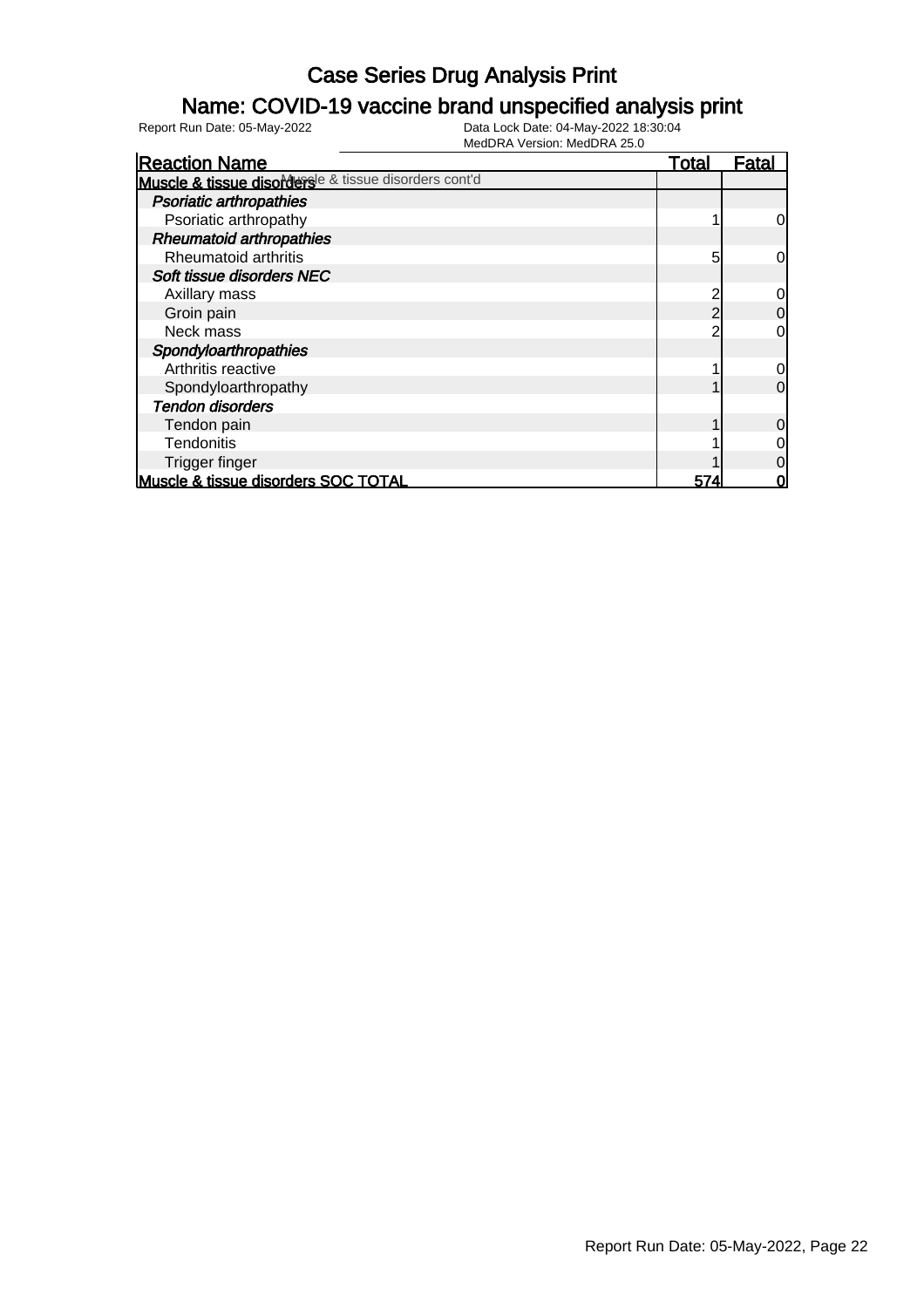### Name: COVID-19 vaccine brand unspecified analysis print

| <b>Reaction Name</b>                                                                  | <u>Total</u> | <b>Fatal</b>   |
|---------------------------------------------------------------------------------------|--------------|----------------|
| <b>Neoplasms</b>                                                                      |              |                |
| Breast and nipple neoplasms malignant                                                 |              |                |
| <b>Breast cancer</b>                                                                  |              | $\overline{0}$ |
| Breast cancer female                                                                  |              | 0              |
| Haematologic neoplasms NEC                                                            |              |                |
| Benign lymph node neoplasm                                                            |              | 0              |
| Leukaemias acute myeloid                                                              |              |                |
| Acute myeloid leukaemia                                                               |              |                |
| Lymphomas unspecified NEC                                                             |              |                |
| Lymphoma                                                                              |              | 0              |
| Neoplasms malignant site unspecified NEC                                              |              |                |
| Malignant neoplasm progression                                                        |              | $\mathbf 0$    |
| Neoplasm malignant                                                                    | 3            | $\overline{0}$ |
| Nervous system neoplasms unspecified malignancy NEC                                   |              |                |
| Brain neoplasm                                                                        |              | $\overline{0}$ |
| Respiratory tract and pleural neoplasms malignant cell type unspecified<br><b>NEC</b> |              |                |
| Lung neoplasm malignant                                                               |              |                |
| Throat cancer                                                                         |              | $\Omega$       |
| Skin neoplasms benign                                                                 |              |                |
| Acrochordon                                                                           |              | 0              |
| Skin papilloma                                                                        |              | $\overline{0}$ |
| Uterine neoplasms benign                                                              |              |                |
| Uterine leiomyoma                                                                     |              | $\mathbf 0$    |
| Neoplasms SOC TOTAL                                                                   | 15           | $\overline{2}$ |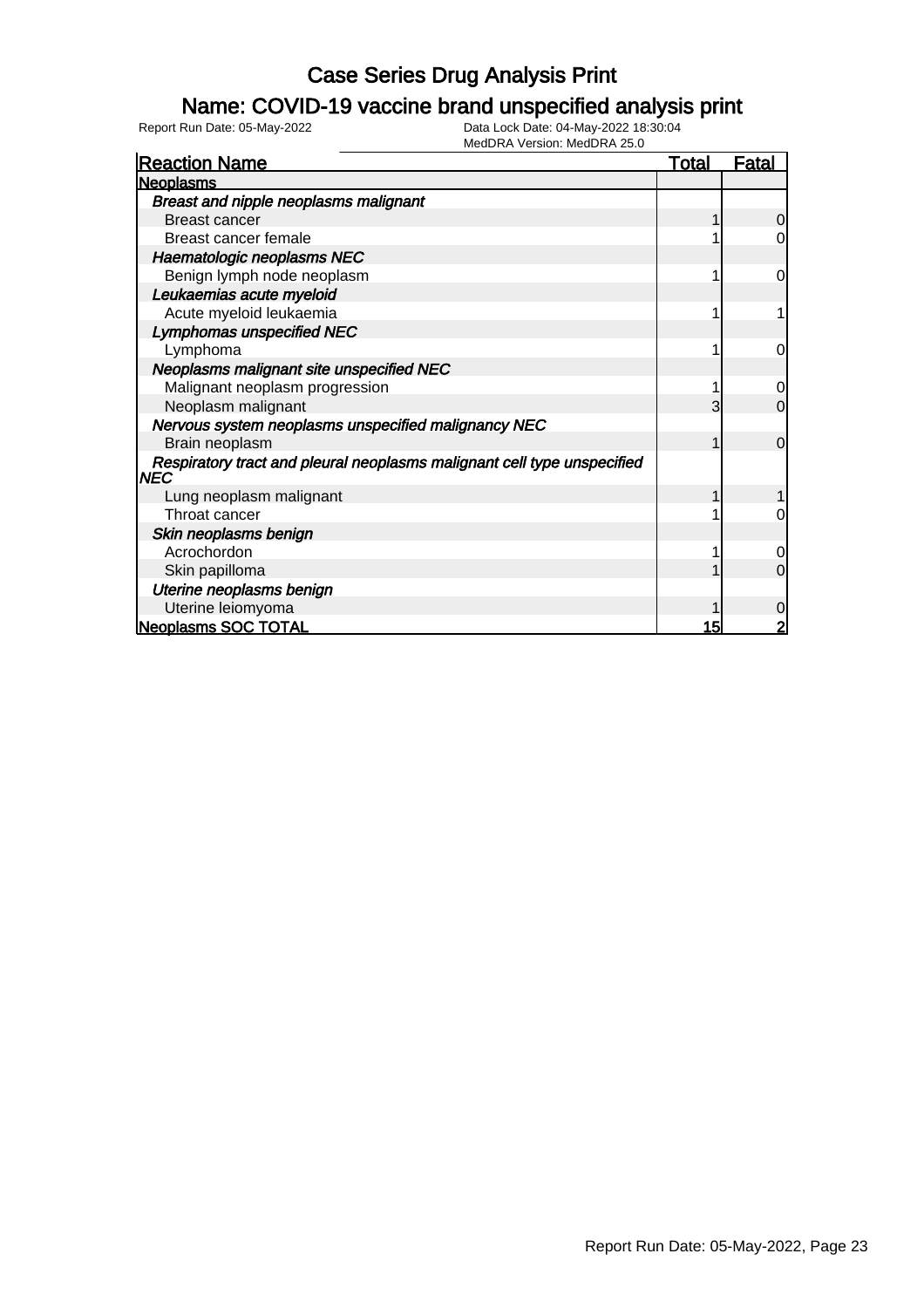### Name: COVID-19 vaccine brand unspecified analysis print

Report Run Date: 05-May-2022 Data Lock Date: 04-May-2022 18:30:04

MedDRA Version: MedDRA 25.0

| <b>Reaction Name</b>                                              | <b>Total</b>   | Fatal            |
|-------------------------------------------------------------------|----------------|------------------|
| Nervous system disorders                                          |                |                  |
| Acute polyneuropathies                                            |                |                  |
| Guillain-Barre syndrome                                           | 7              | $\overline{0}$   |
| Autonomic nervous system disorders                                |                |                  |
| Orthostatic intolerance                                           |                | $\mathbf 0$      |
| Central nervous system haemorrhages and cerebrovascular accidents |                |                  |
| Basilar artery thrombosis                                         |                | 1                |
| Carotid artery occlusion                                          |                | 0                |
| Cerebral thrombosis                                               |                | $\boldsymbol{0}$ |
| Cerebrovascular accident                                          | 10             | $\mathbf 0$      |
| Haemorrhage intracranial                                          | 2              | $\overline{0}$   |
| Ischaemic stroke                                                  |                | 0                |
| Cerebrovascular venous and sinus thrombosis                       |                |                  |
| Cerebral venous sinus thrombosis                                  | 1              | 1                |
| Coma states                                                       |                |                  |
| Coma                                                              | 1              | $\mathbf 0$      |
| <b>Coordination and balance disturbances</b>                      |                |                  |
| Balance disorder                                                  | 10             | 0                |
| Coordination abnormal                                             | $\overline{c}$ | $\mathbf 0$      |
| Dysstasia                                                         | $\overline{2}$ | $\overline{0}$   |
| <b>Cortical dysfunction NEC</b>                                   |                |                  |
| Aphasia                                                           | 4              | $\mathbf 0$      |
| Dementia (excl Alzheimer's type)                                  |                |                  |
| Dementia                                                          | 1              | $\mathbf 0$      |
| Disturbances in consciousness NEC                                 |                |                  |
| Depressed level of consciousness                                  |                | 0                |
| Lethargy                                                          | 31             | $\mathbf 0$      |
| Loss of consciousness                                             | 13             | $\mathbf 0$      |
| Somnolence                                                        | 16             | $\overline{0}$   |
| Syncope                                                           | 19             | $\overline{0}$   |
| Dyskinesias and movement disorders NEC                            |                |                  |
| Bradykinesia                                                      |                | $\mathbf 0$      |
| Hypokinesia                                                       |                | $\boldsymbol{0}$ |
| Movement disorder                                                 | $\overline{c}$ | $\mathbf 0$      |
| <b>Encephalopathies NEC</b>                                       |                |                  |
| Autoimmune encephalopathy                                         | 1              | $\mathbf 0$      |
| Eye movement disorders                                            |                |                  |
| VIth nerve paralysis                                              | 1              | $\overline{0}$   |
| <b>Facial cranial nerve disorders</b>                             |                |                  |
| Bell's palsy                                                      | 3              | $\overline{0}$   |
| Facial paralysis<br><b>Facial paresis</b>                         | 6              | $\mathbf 0$      |
|                                                                   |                | 0<br>$\mathbf 0$ |
| Facial spasm<br>Generalised tonic-clonic seizures                 |                |                  |
| Generalised tonic-clonic seizure                                  | 1              | $\mathbf 0$      |
| <b>Headaches NEC</b>                                              |                |                  |
| Cluster headache                                                  |                | 0                |
| Headache                                                          | 300            | 0                |
| Sinus headache                                                    | 2              | $\boldsymbol{0}$ |
| <b>Tension headache</b>                                           | 6              | $\overline{0}$   |
| Increased intracranial pressure disorders                         |                |                  |
| Brain oedema                                                      | 1              | $\mathbf 0$      |
| Lumbar spinal cord and nerve root disorders                       |                |                  |
| Sciatica                                                          | 1              | $\overline{0}$   |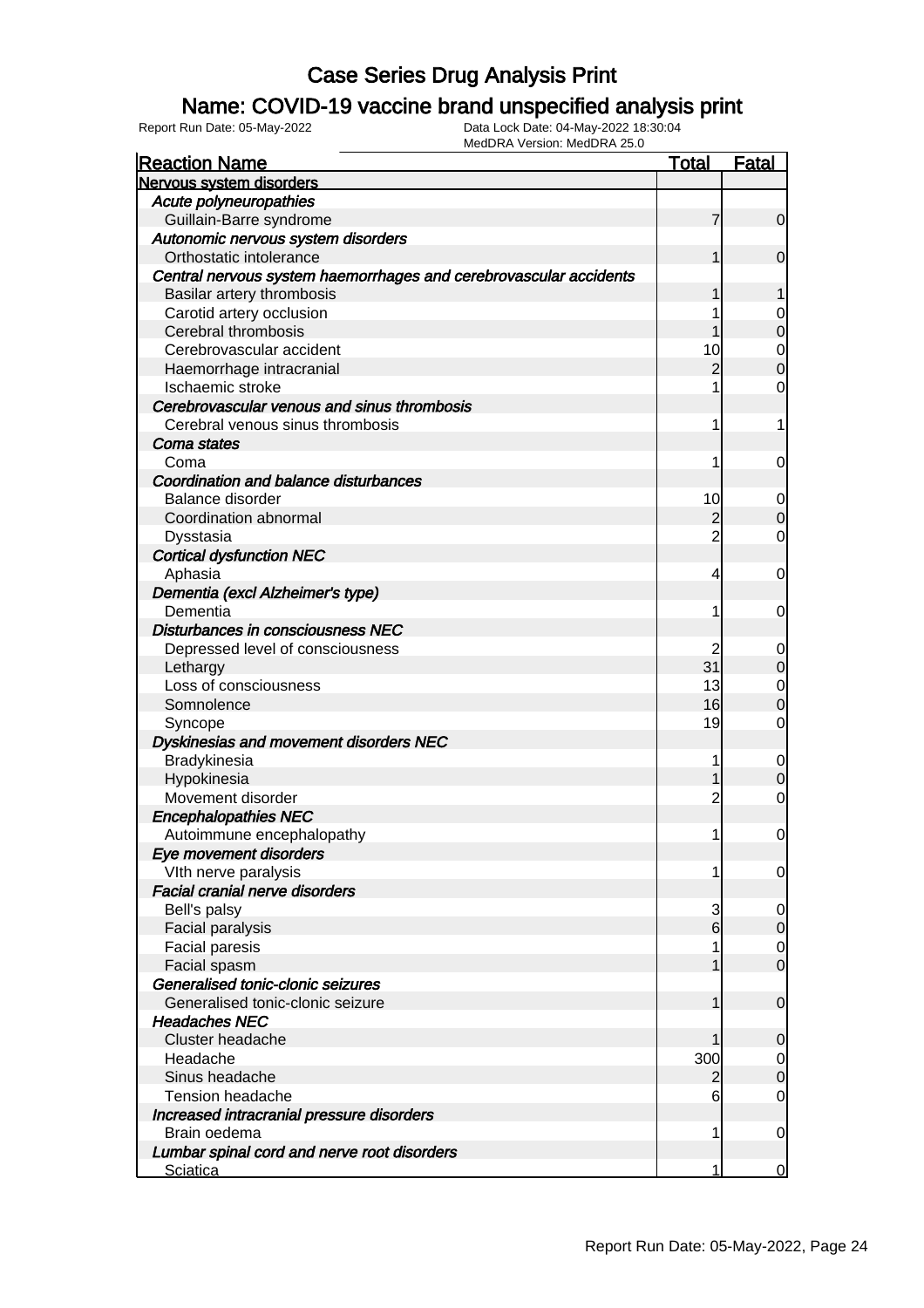#### Name: COVID-19 vaccine brand unspecified analysis print

| <b>Reaction Name</b>                               | <b>Total</b>   | <b>Fatal</b>                     |
|----------------------------------------------------|----------------|----------------------------------|
| Nervous system disordersus system disorders cont'd |                |                                  |
| Memory loss (excl dementia)                        |                |                                  |
| Amnesia                                            | 8              | 0                                |
| Memory impairment                                  | 3              | $\overline{0}$                   |
| <b>Meningitis NEC</b>                              |                |                                  |
| Meningitis noninfective                            | 1              | $\mathbf 0$                      |
| Mental impairment (excl dementia and memory loss)  |                |                                  |
| Cognitive disorder                                 | $\overline{c}$ | $\mathbf 0$                      |
| Disturbance in attention                           | 4              | 0                                |
| Mental impairment                                  |                | $\mathbf 0$                      |
| Migraine headaches                                 |                |                                  |
| Migraine                                           | 37             | $\mathbf 0$                      |
| Retinal migraine                                   |                | $\overline{0}$                   |
| Mononeuropathies                                   |                |                                  |
| Carpal tunnel syndrome                             | 1              | $\mathbf 0$                      |
| Peroneal nerve palsy                               |                | $\mathbf 0$                      |
| Motor neurone diseases                             |                |                                  |
| Motor neurone disease                              | 1              | $\mathbf 0$                      |
| Multiple sclerosis acute and progressive           |                |                                  |
| Multiple sclerosis                                 | 2              | $\mathbf 0$                      |
| Muscle tone abnormal                               |                |                                  |
| Drop attacks                                       | 1              | $\mathbf 0$                      |
| Hypotonia                                          |                | $\overline{0}$                   |
| Narcolepsy and hypersomnia                         |                |                                  |
| Hypersomnia                                        | $\overline{c}$ | $\mathbf 0$                      |
| Nervous system disorders NEC                       |                |                                  |
| Nervous system disorder                            | 2              | 0                                |
| <b>Neurological signs and symptoms NEC</b>         |                |                                  |
| <b>Dizziness</b>                                   | 111            | $\mathbf 0$                      |
| Dizziness exertional                               |                | $\mathbf 0$                      |
| Dizziness postural                                 |                |                                  |
| Head discomfort                                    | $\overline{2}$ | $\begin{matrix}0\\0\end{matrix}$ |
| Meningism                                          |                |                                  |
| Myoclonus                                          |                | $\begin{matrix}0\\0\end{matrix}$ |
| Neurological symptom                               | $\overline{c}$ | $\begin{matrix}0\\0\end{matrix}$ |
| Presyncope                                         | $\overline{4}$ |                                  |
| Unresponsive to stimuli                            | 3              | $\overline{0}$                   |
| <b>Olfactory nerve disorders</b>                   |                |                                  |
| Anosmia                                            | 3              | $\overline{0}$                   |
| Parosmia                                           | $\overline{4}$ | $\overline{0}$                   |
| Paraesthesias and dysaesthesias                    |                |                                  |
| Burning sensation                                  | 14             | $\mathbf 0$                      |
| Formication                                        | 1              | $\overline{0}$                   |
| Hypoaesthesia                                      | 36             | $\pmb{0}$                        |
| Paraesthesia                                       | 52             | $\mathbf 0$                      |
| Paralysis and paresis (excl cranial nerve)         |                |                                  |
| Hemiparesis                                        | $\overline{c}$ | $\mathbf 0$                      |
| Hemiplegia                                         | $\overline{2}$ | $\mathbf 0$                      |
| Monoparesis                                        | 1              | $\overline{0}$                   |
| Monoplegia                                         | $\overline{c}$ | $\pmb{0}$                        |
| Paralysis                                          | $\mathbf{3}$   | $\overline{0}$                   |
| Paraparesis                                        | 1              | $\mathbf 0$                      |
| Parkinson's disease and parkinsonism               |                |                                  |
| Freezing phenomenon                                | $\overline{2}$ | $\overline{0}$                   |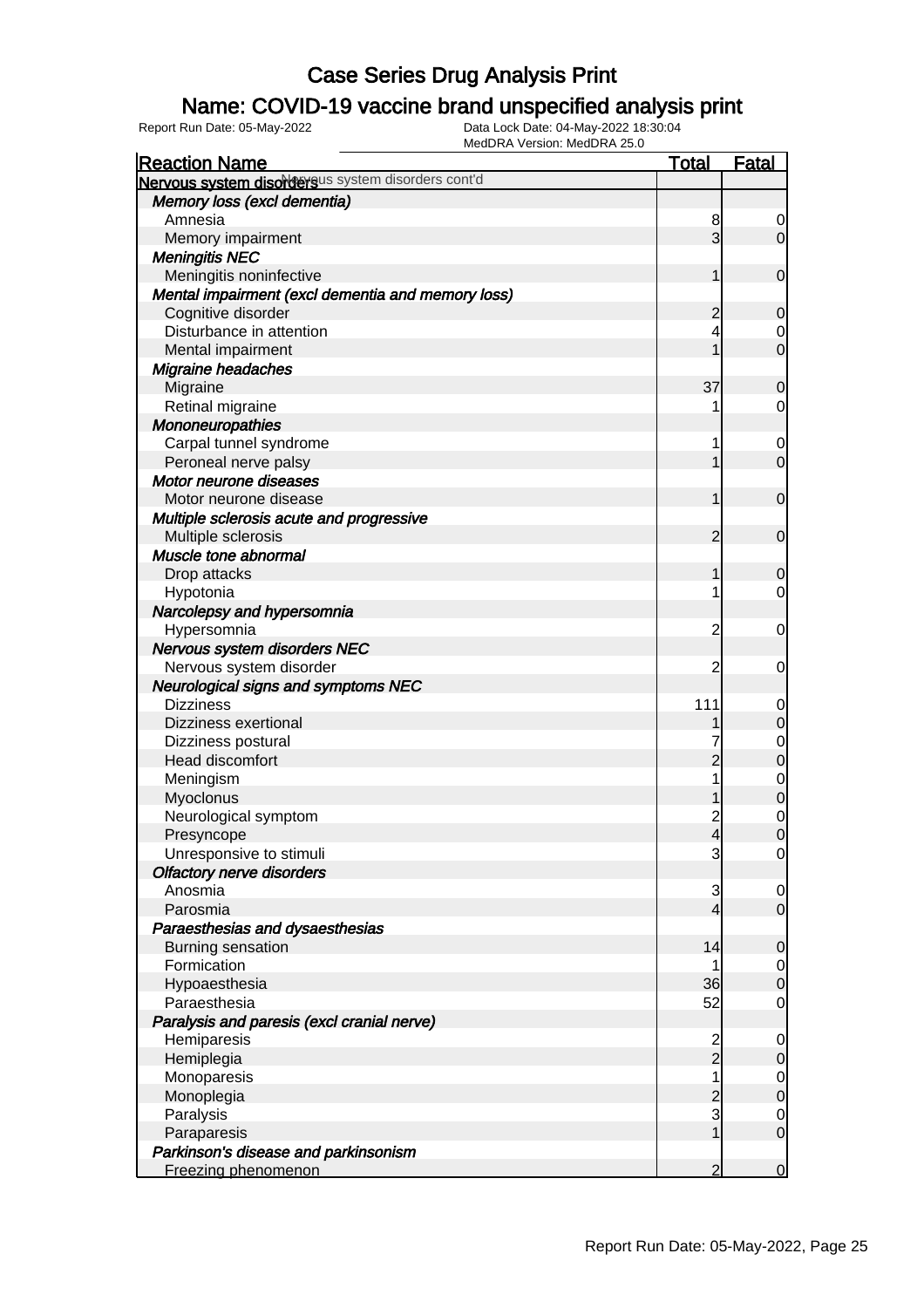### Name: COVID-19 vaccine brand unspecified analysis print

| <b>Reaction Name</b>                               | <u>Total</u>   | <u>Fatal</u>     |
|----------------------------------------------------|----------------|------------------|
| Nervous system disordersus system disorders cont'd |                |                  |
| Parkinson's disease                                |                | $\overline{0}$   |
| <b>Peripheral neuropathies NEC</b>                 |                |                  |
| Neuropathy peripheral                              |                | 0                |
| Seizures and seizure disorders NEC                 |                |                  |
| Convulsions local                                  |                | 0                |
| Epilepsy                                           | 5              | $\boldsymbol{0}$ |
| Psychogenic seizure                                |                | $\mathbf{0}$     |
| Seizure                                            | 13             | $\overline{0}$   |
| Seizure like phenomena                             |                | $\mathbf 0$      |
| <b>Sensory abnormalities NEC</b>                   |                |                  |
| Ageusia                                            | 6              | 0                |
| Dysgeusia                                          | 8              | $\mathbf 0$      |
| Neuralgia                                          | 8              | $\mathbf 0$      |
| Restless legs syndrome                             | $\overline{2}$ | $\mathbf 0$      |
| Sensory disturbance                                | 3              | $\mathbf 0$      |
| Sensory loss                                       |                | $\overline{0}$   |
| Taste disorder                                     | 3              | 0                |
| Speech and language abnormalities                  |                |                  |
| Dysarthria                                         | 5              | 0                |
| Transient cerebrovascular events                   |                |                  |
| Transient ischaemic attack                         |                | 0                |
| Tremor (excl congenital)                           |                |                  |
| Tremor                                             | 52             | 0                |
| <b>Trigeminal disorders</b>                        |                |                  |
| Trigeminal neuralgia                               |                | 0                |
| Nervous system disorders SOC TOTAL                 | 897            | 2                |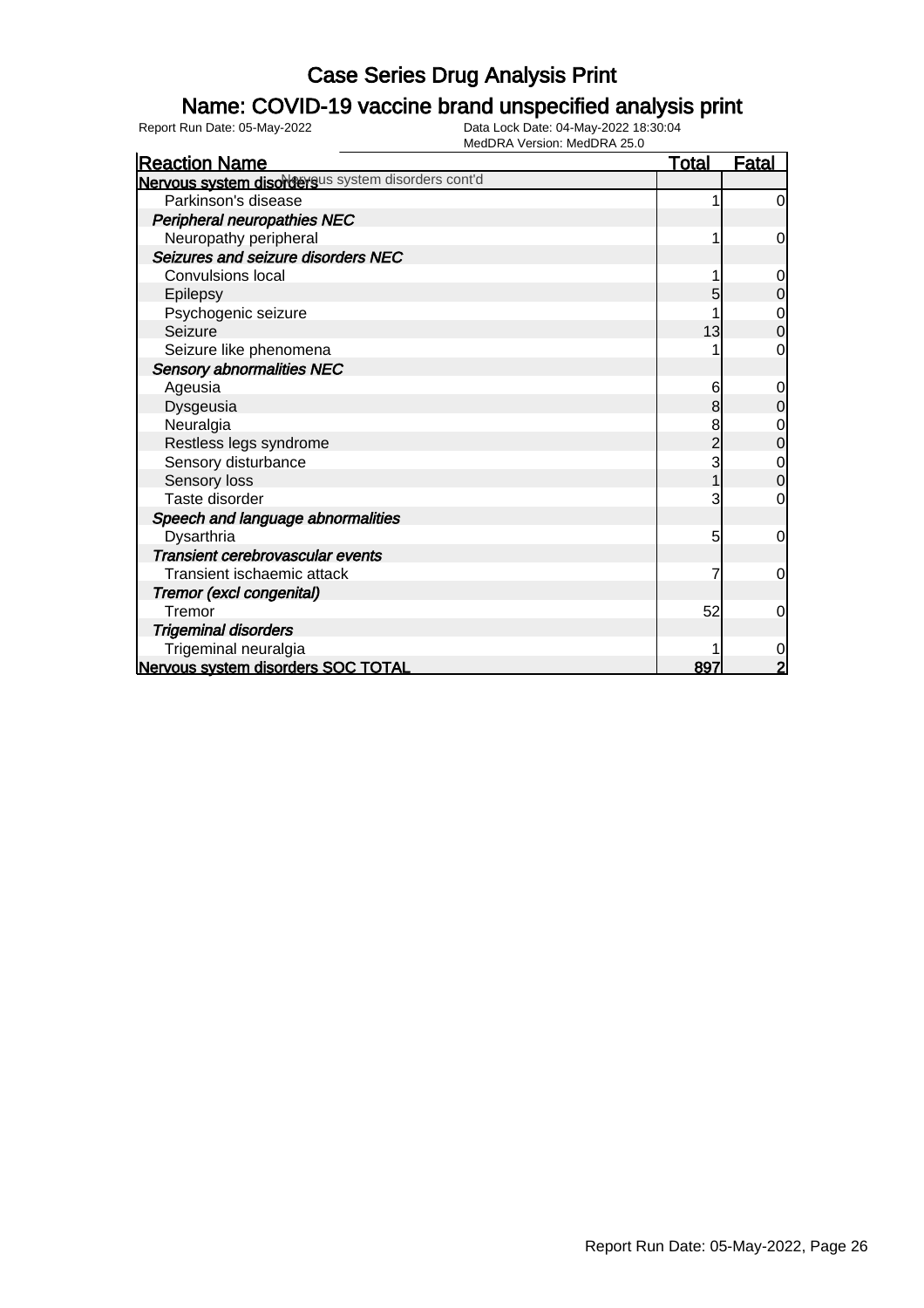### Name: COVID-19 vaccine brand unspecified analysis print

Report Run Date: 05-May-2022 Data Lock Date: 04-May-2022 18:30:04

MedDRA Version: MedDRA 25.0

| <b>Reaction Name</b>                    | Total |                |
|-----------------------------------------|-------|----------------|
| <b>Pregnancy conditions</b>             |       |                |
| <b>Abortions spontaneous</b>            |       |                |
| Abortion spontaneous                    | 6     | $\Omega$       |
| Maternal complications of pregnancy NEC |       |                |
| <b>Biochemical pregnancy</b>            |       | $\overline{0}$ |
| Ectopic pregnancy                       |       | $\overline{0}$ |
| Preterm premature rupture of membranes  |       | $\overline{0}$ |
| Normal pregnancy, labour and delivery   |       |                |
| Pregnancy                               |       | $\overline{0}$ |
| <b>Pregnancy conditions SOC TOTAL</b>   |       | വ              |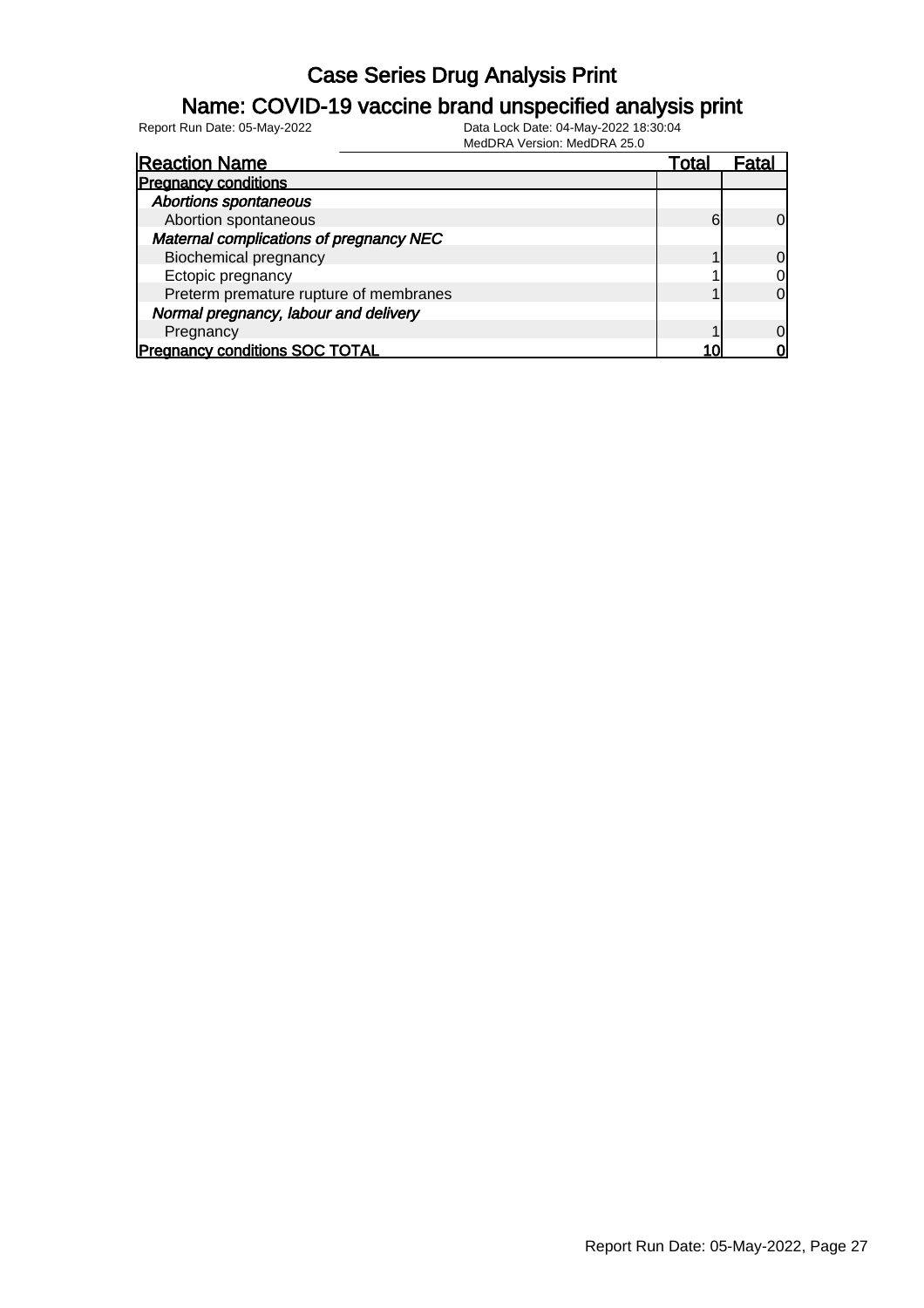#### Name: COVID-19 vaccine brand unspecified analysis print

| <b>Reaction Name</b>                   | otal |  |
|----------------------------------------|------|--|
| <b>Product quality issues NEC</b>      |      |  |
| Product complaint                      |      |  |
| Product supply and availability issues |      |  |
| Product availability issue             |      |  |
| <b>Inull SOC TOTAL</b>                 | ≏    |  |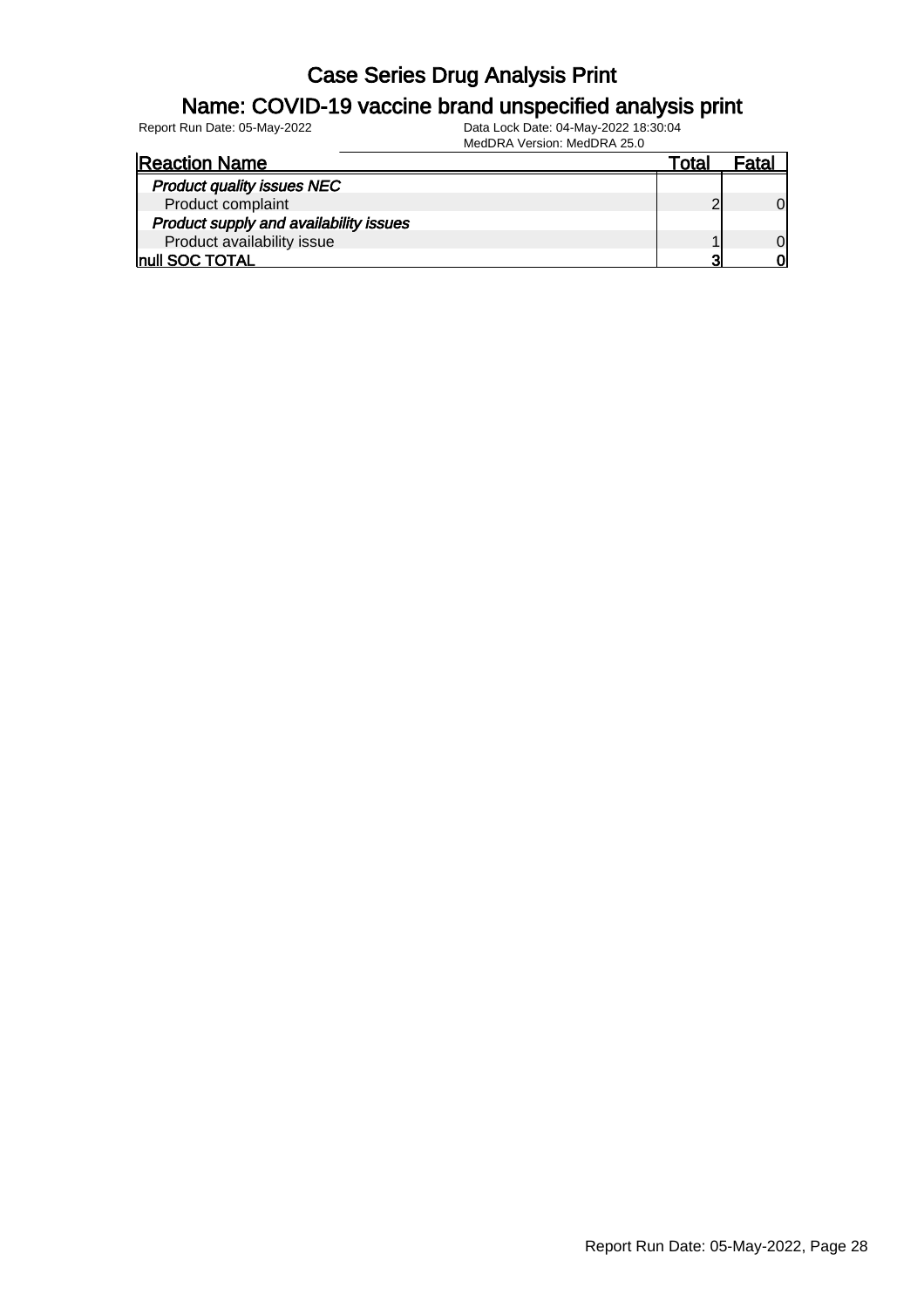#### Name: COVID-19 vaccine brand unspecified analysis print

| <b>Reaction Name</b>                                   | <u>Total</u>   | <b>Fatal</b>     |
|--------------------------------------------------------|----------------|------------------|
| <b>Psychiatric disorders</b>                           |                |                  |
| <b>Abnormal behaviour NEC</b>                          |                |                  |
| Abnormal behaviour                                     | 1              | $\mathbf 0$      |
| <b>Anxiety symptoms</b>                                |                |                  |
| Agitation                                              |                | 0                |
| Anxiety                                                | 9              | $\mathbf 0$      |
| Nervousness                                            | 4              | $\mathbf 0$      |
| <b>Stress</b>                                          | 3              | $\mathbf 0$      |
| <b>Behaviour and socialisation disturbances</b>        |                |                  |
| Personality change                                     | 1              | 0                |
| Cognitive and attention disorders and disturbances NEC |                |                  |
| Mental fatigue                                         | 2              | 0                |
| Confusion and disorientation                           |                |                  |
| Confusional state                                      | 19             | 0                |
| Disorientation                                         |                | $\mathbf 0$      |
| Deliria                                                |                |                  |
| Delirium                                               | 2              | $\mathbf 0$      |
| Depressive disorders                                   |                |                  |
| Depression                                             | 5              | $\mathbf 0$      |
| <b>Dissociative states</b>                             |                |                  |
| Dissociative amnesia                                   | 1              |                  |
|                                                        |                | $\mathbf 0$      |
| Disturbances in initiating and maintaining sleep       |                |                  |
| Insomnia                                               | 15             | 0                |
| Middle insomnia                                        | 1              | 0                |
| <b>Dyssomnias</b>                                      |                |                  |
| Poor quality sleep                                     | 3              | 0                |
| <b>Emotional and mood disturbances NEC</b>             |                |                  |
| Anger                                                  | 1              | 0                |
| <b>Emotional disorder</b>                              |                | $\boldsymbol{0}$ |
| Irritability                                           | 1              | $\mathbf 0$      |
| Mood altered                                           | 1              | $\overline{0}$   |
| <b>Fluctuating mood symptoms</b>                       |                |                  |
| Mood swings                                            | $\overline{2}$ | $\mathbf 0$      |
| Hallucinations (excl sleep-related)                    |                |                  |
| Hallucination                                          | 5              | $\mathbf 0$      |
| Increased physical activity levels                     |                |                  |
| Restlessness                                           | 4              | $\overline{0}$   |
| <b>Mental disorders NEC</b>                            |                |                  |
| Mental disorder                                        | $\overline{2}$ | $\mathbf 0$      |
| Mood alterations with depressive symptoms              |                |                  |
| Depressed mood                                         | 6              | $\mathbf 0$      |
| Negative thoughts                                      |                | $\overline{0}$   |
| <b>Mood disorders NEC</b>                              |                |                  |
| Apathy                                                 | 1              | $\mathbf 0$      |
| Panic attacks and disorders                            |                |                  |
| Panic attack                                           | 4              | $\mathbf 0$      |
| <b>Parasomnias</b>                                     |                |                  |
| Abnormal dreams                                        | 1              | $\mathbf 0$      |
| Nightmare                                              |                | $\mathbf 0$      |
| Somnambulism                                           |                | 0                |
| <b>Perception disturbances NEC</b>                     |                |                  |
| Autoscopy                                              | 1              | $\mathbf 0$      |
| <b>Psychotic disorder NEC</b>                          |                |                  |
| Acute psychosis                                        | 1              | 0                |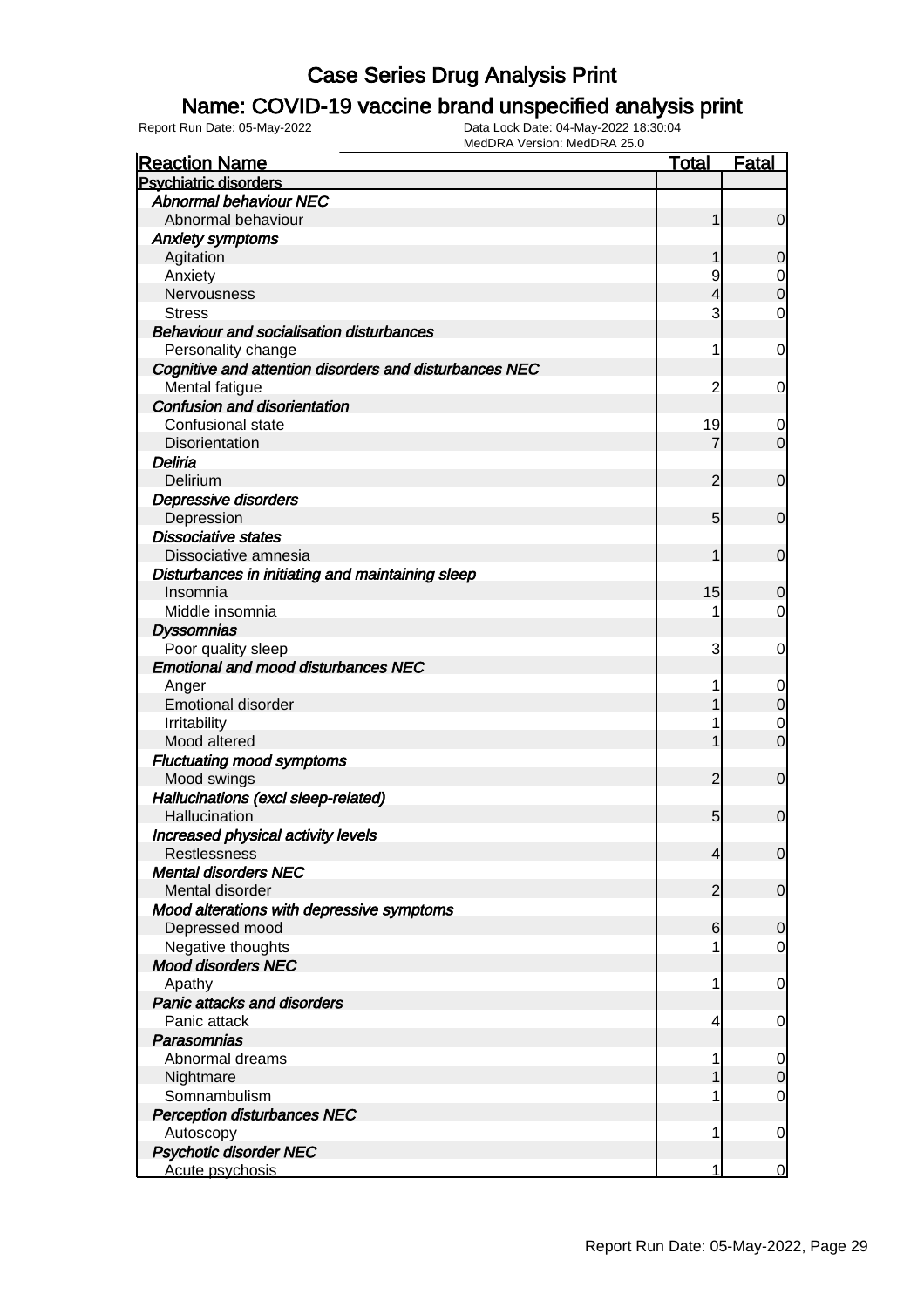### Name: COVID-19 vaccine brand unspecified analysis print

| <b>Reaction Name</b>                               | Total | Fatal |
|----------------------------------------------------|-------|-------|
| Psychiatric disorders Psychiatric disorders cont'd |       |       |
| <b>Sleep disorders NEC</b>                         |       |       |
| Sleep disorder                                     |       |       |
| <b>Stress disorders</b>                            |       |       |
| Post-traumatic stress disorder                     |       |       |
| Suicidal and self-injurious behaviour              |       |       |
| Intentional self-injury                            |       |       |
| Suicidal ideation                                  |       | 0     |
| Suicide attempt                                    |       |       |
| Thinking disturbances                              |       |       |
| Bradyphrenia                                       |       |       |
| <b>Psychiatric disorders SOC TOTAL</b>             |       |       |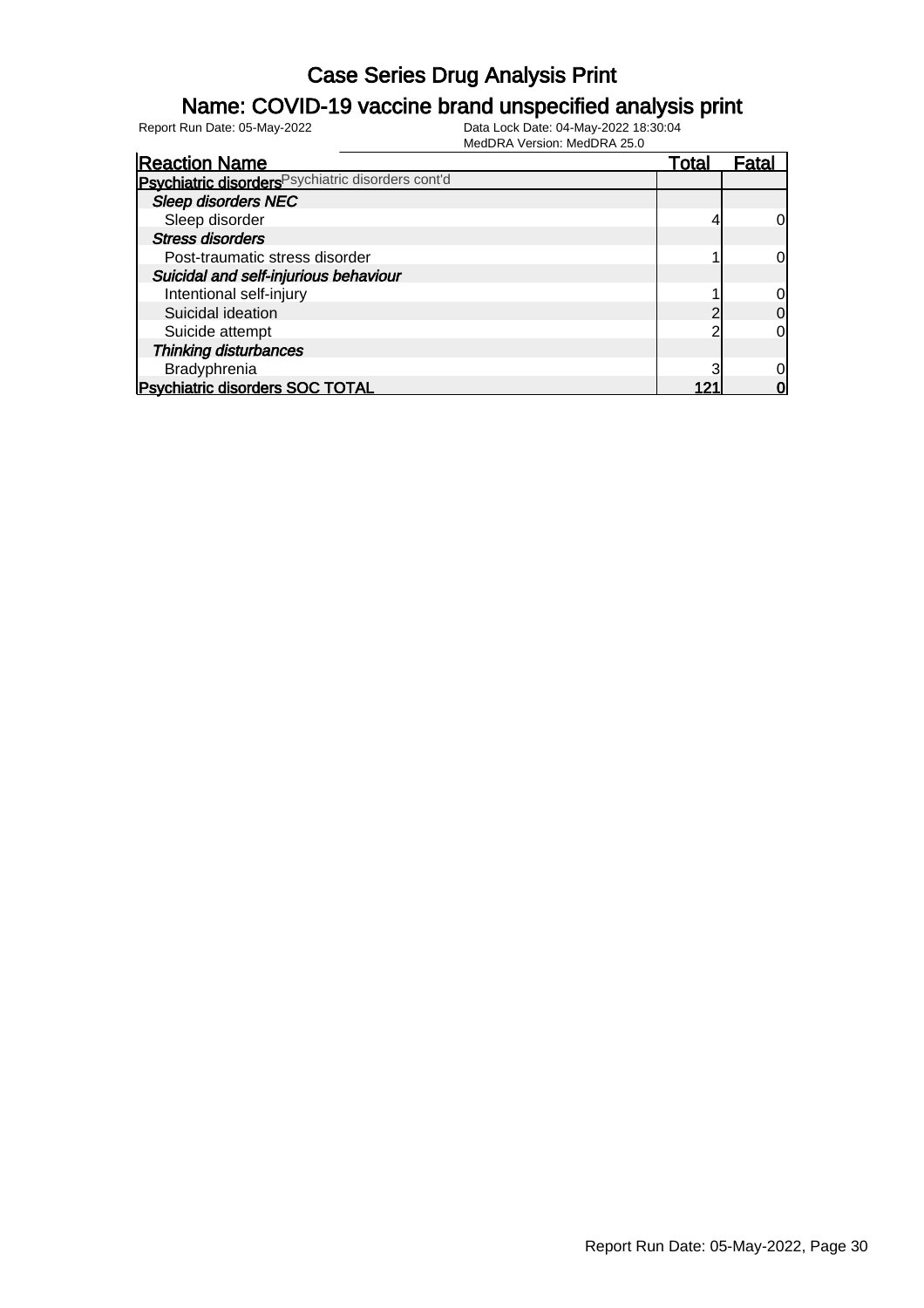#### Name: COVID-19 vaccine brand unspecified analysis print

| <b>Reaction Name</b>                      | <b>Total</b>   | <b>Fatal</b>   |
|-------------------------------------------|----------------|----------------|
| <b>Renal &amp; urinary disorders</b>      |                |                |
| <b>Bladder and urethral symptoms</b>      |                |                |
| Dysuria                                   | 1              | 0              |
| Incontinence                              |                | $\mathbf 0$    |
| Pollakiuria                               | $\overline{c}$ | $\mathbf 0$    |
| Urinary incontinence                      | 3              | $\mathbf 0$    |
| Urinary retention                         | $\overline{c}$ | $\overline{0}$ |
| Urine flow decreased                      |                | $\mathbf 0$    |
| <b>Bladder disorders NEC</b>              |                |                |
| Bladder disorder                          | 1              | $\mathbf 0$    |
| Urinary bladder haemorrhage               | 1              | $\mathbf 0$    |
| Glomerulonephritis and nephrotic syndrome |                |                |
| Nephrotic syndrome                        | 2              | $\mathbf 0$    |
| <b>Nephritis NEC</b>                      |                |                |
| Lupus nephritis                           | 1              | $\mathbf 0$    |
| Nephritis                                 | 1              | $\mathbf 0$    |
| Renal failure and impairment              |                |                |
| Acute kidney injury                       | $\overline{c}$ | $\mathbf 0$    |
| Oliguria                                  |                | $\mathbf 0$    |
| Renal failure                             | 1              | $\mathbf 0$    |
| Renal impairment                          | $\overline{2}$ | $\overline{0}$ |
| <b>Renal lithiasis</b>                    |                |                |
| Nephrolithiasis                           | $\overline{2}$ | $\mathbf 0$    |
| <b>Renal neoplasms</b>                    |                |                |
| Renal cyst                                | 1              | $\mathbf 0$    |
| Renal vascular and ischaemic conditions   |                |                |
| Renal infarct                             | 1              | $\mathbf 0$    |
| Renal vein thrombosis                     | 1              | $\mathbf 0$    |
| <b>Urinary abnormalities</b>              |                |                |
| Chromaturia                               | $\overline{c}$ | $\mathbf 0$    |
| Haematuria                                | $\overline{3}$ | $\mathbf 0$    |
| Urine odour abnormal                      | 1              | $\overline{0}$ |
| Urinary tract signs and symptoms NEC      |                |                |
| Nocturia                                  |                | $\mathbf 0$    |
| Renal pain                                |                | $\overline{0}$ |
| Renal & urinary disorders SOC TOTAL       | 37             | $\overline{0}$ |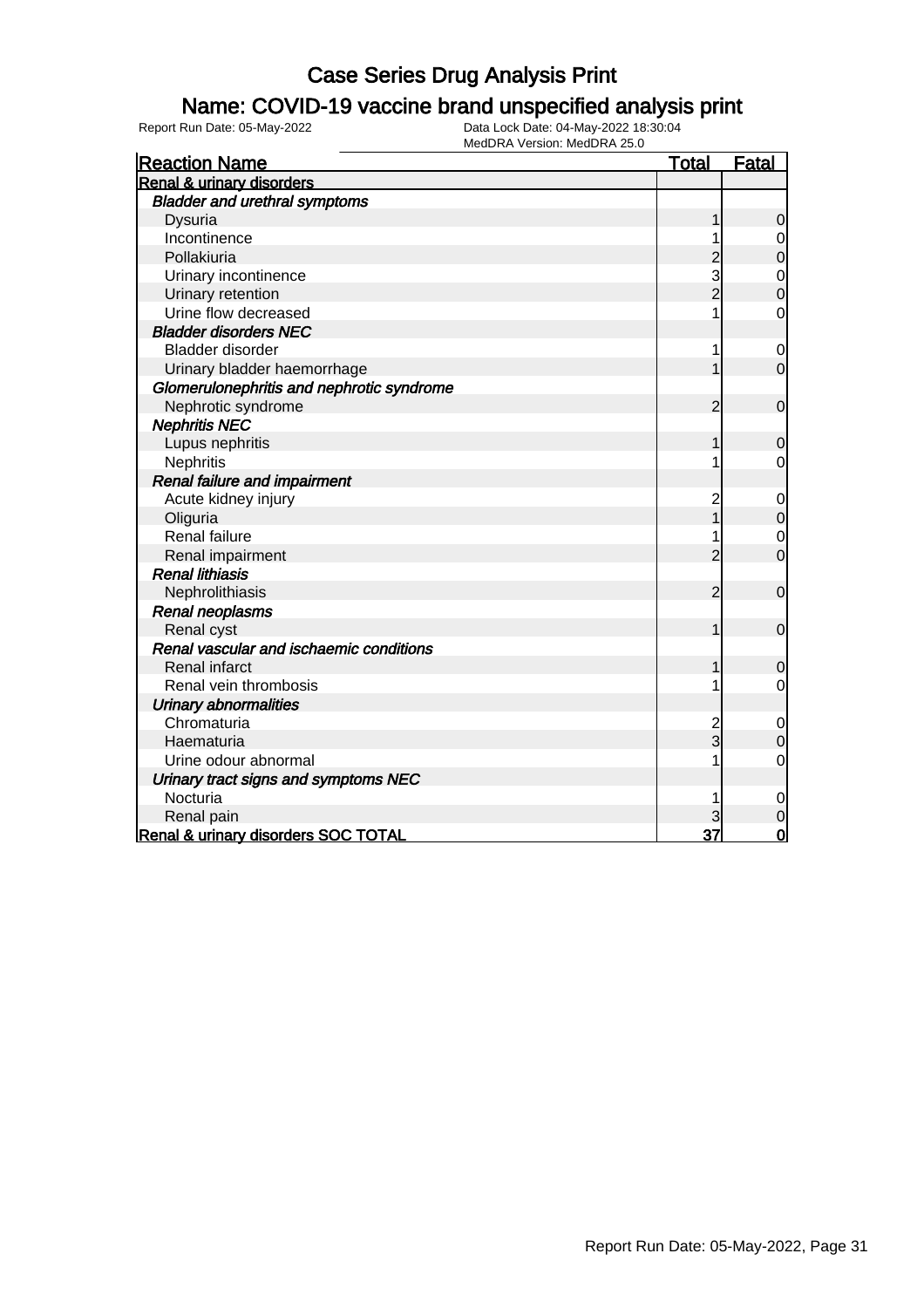### Name: COVID-19 vaccine brand unspecified analysis print

| <b>Reaction Name</b>                                  | <b>Total</b>   | Fatal                                |
|-------------------------------------------------------|----------------|--------------------------------------|
| Reproductive & breast disorders                       |                |                                      |
| <b>Breast disorders NEC</b>                           |                |                                      |
| <b>Breast mass</b>                                    | $\overline{2}$ | $\overline{0}$                       |
| <b>Breast infections and inflammations</b>            |                |                                      |
| Plasma cell mastitis                                  | 1              | $\mathbf 0$                          |
| <b>Breast signs and symptoms</b>                      |                |                                      |
| <b>Breast pain</b>                                    | 5              | $\mathbf 0$                          |
| <b>Breast swelling</b>                                |                | $\overline{0}$                       |
| <b>Breast tenderness</b>                              |                | $\mathbf 0$                          |
| Fallopian tube and ovary infections and inflammations |                |                                      |
| Noninfective oophoritis                               | 1              | $\mathbf 0$                          |
| <b>Menopausal effects NEC</b>                         |                |                                      |
| Menopausal symptoms                                   | $\overline{c}$ | $\mathbf 0$                          |
| Premature menopause                                   | 3              | $\overline{0}$                       |
| Menopausal effects on the genitourinary tract         |                |                                      |
| Postmenopausal haemorrhage                            | 2              | 0                                    |
| <b>Menstruation and uterine bleeding NEC</b>          |                |                                      |
|                                                       | 25             |                                      |
| Dysmenorrhoea                                         | 12             | 0                                    |
| Intermenstrual bleeding                               |                | $\pmb{0}$                            |
| Menstrual discomfort                                  |                | $\begin{matrix} 0 \\ 0 \end{matrix}$ |
| Menstrual disorder                                    | 21             |                                      |
| Menstruation irregular                                | 30             | $\mathbf 0$                          |
| Premenstrual syndrome                                 | 3              | $\mathbf 0$                          |
| <b>Menstruation with decreased bleeding</b>           |                |                                      |
| Amenorrhoea                                           | 9              | $\mathbf 0$                          |
| Hypomenorrhoea                                        | 4              | $\mathbf 0$                          |
| Menstruation delayed                                  | 31             | $\mathbf 0$                          |
| Oligomenorrhoea                                       |                | $\mathbf 0$                          |
| <b>Menstruation with increased bleeding</b>           |                |                                      |
| Heavy menstrual bleeding                              | 48             | $\mathbf 0$                          |
| Polymenorrhoea                                        | $\overline{9}$ | $\mathbf 0$                          |
| Ovarian and fallopian tube cysts and neoplasms        |                |                                      |
| Ovarian cyst ruptured                                 | 1              | $\mathbf 0$                          |
| Ovarian and fallopian tube disorders NEC              |                |                                      |
| Ovulation disorder                                    | 1              | $\boldsymbol{0}$                     |
| Ovulation pain                                        | 1              | $\mathbf 0$                          |
| Pelvis and broad ligament disorders NEC               |                |                                      |
| Adnexa uteri pain                                     | 1              | $\overline{0}$                       |
| Pelvic haemorrhage                                    |                | $\overline{0}$                       |
| Prostatic signs, symptoms and disorders NEC           |                |                                      |
| Prostatic pain                                        | 1              | $\mathbf 0$                          |
| Reproductive tract signs and symptoms NEC             |                |                                      |
| Genital swelling                                      | 1              | $\mathbf 0$                          |
| Pelvic pain                                           | 2              | $\mathbf 0$                          |
| <b>Testicular and epididymal disorders NEC</b>        |                |                                      |
| Testicular pain                                       | 1              | $\mathbf 0$                          |
| <b>Uterine disorders NEC</b>                          |                |                                      |
| Uterine pain                                          | 1              | $\mathbf 0$                          |
| <b>Vulvovaginal disorders NEC</b>                     |                |                                      |
| Vaginal haemorrhage                                   | 10             | $\overline{0}$                       |
| Vulvovaginal disorder                                 |                | $\overline{0}$                       |
| Vulvovaginal signs and symptoms                       |                |                                      |
| Vaginal discharge                                     | 1              | $\mathbf 0$                          |
| Reproductive & breast disorders SOC TOTAL             | 235            | 0                                    |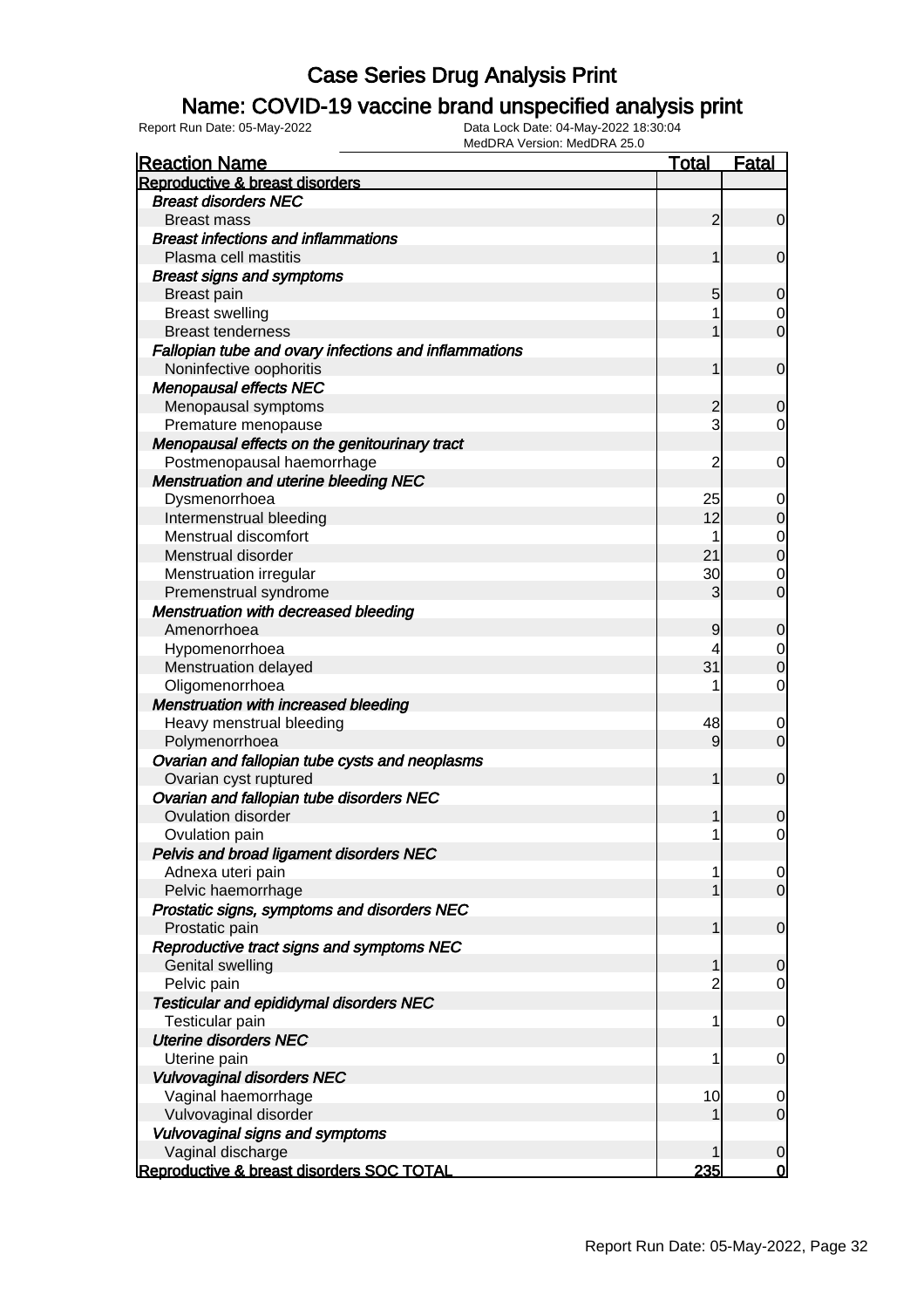### Name: COVID-19 vaccine brand unspecified analysis print

| <b>Reaction Name</b>                                                          | <b>Total</b>   | <b>Fatal</b>   |
|-------------------------------------------------------------------------------|----------------|----------------|
| <b>Respiratory disorders</b>                                                  |                |                |
| <b>Breathing abnormalities</b>                                                |                |                |
| Dyspnoea                                                                      | 81             |                |
| Dyspnoea exertional                                                           |                | 0              |
| Hyperventilation                                                              |                | $\mathbf 0$    |
| Hypopnoea                                                                     |                | 0              |
| Respiration abnormal                                                          |                | $\mathbf 0$    |
| Respiratory arrest                                                            |                | 0              |
| Tachypnoea                                                                    |                | $\overline{0}$ |
| <b>Bronchospasm and obstruction</b>                                           |                |                |
| Asthma                                                                        | 5              | $\mathbf 0$    |
| Chronic obstructive pulmonary disease                                         | $\overline{2}$ | 1              |
| Wheezing                                                                      | 5              | $\overline{0}$ |
| Conditions associated with abnormal gas exchange                              |                |                |
| Asphyxia                                                                      | 1              | 1              |
| Hypoxia                                                                       |                | $\overline{0}$ |
| Coughing and associated symptoms                                              |                |                |
| Cough                                                                         | 30             | 0              |
| Haemoptysis                                                                   | $\overline{2}$ | $\mathbf 0$    |
| Productive cough                                                              | 6              | $\overline{0}$ |
|                                                                               |                |                |
| Laryngeal and adjacent sites disorders NEC (excl infections and<br>neoplasms) |                |                |
| Reflux laryngitis                                                             | 1              | 0              |
| Lower respiratory tract inflammatory and immunologic conditions               |                |                |
| Pneumonitis                                                                   | 1              | 0              |
|                                                                               |                |                |
| Lower respiratory tract signs and symptoms<br>Pulmonary pain                  |                |                |
|                                                                               | $\overline{c}$ | 0              |
| Nasal congestion and inflammations                                            |                |                |
| Nasal congestion                                                              | 3              | 0              |
| <b>Nasal disorders NEC</b>                                                    |                |                |
| Epistaxis                                                                     | 12             | 0              |
| Paranasal sinus disorders (excl infections and neoplasms)                     |                |                |
| Sinus congestion                                                              | 1              | 0              |
| Parenchymal lung disorders NEC                                                |                |                |
| Emphysema                                                                     | 1              | $\mathbf 0$    |
| Pulmonary fibrosis                                                            |                | $\overline{0}$ |
| Pharyngeal disorders (excl infections and neoplasms)                          |                |                |
| Pharyngeal swelling                                                           | 1              | $\overline{0}$ |
| Pneumothorax and pleural effusions NEC                                        |                |                |
| Pleural effusion                                                              | 1              | $\overline{0}$ |
| <b>Pulmonary oedemas</b>                                                      |                |                |
| Pulmonary congestion                                                          | 1              | $\mathbf 0$    |
| Pulmonary thrombotic and embolic conditions                                   |                |                |
| Pulmonary embolism                                                            | 16             | 3              |
| Pulmonary thrombosis                                                          |                | 1              |
| <b>Respiratory tract disorders NEC</b>                                        |                |                |
| Lung disorder                                                                 | $\overline{c}$ | $\mathbf 0$    |
| Pulmonary mass                                                                | 1              | $\mathbf 0$    |
| Respiratory tract irritation                                                  | 1              | $\mathbf 0$    |
| Upper respiratory tract signs and symptoms                                    |                |                |
| Aphonia                                                                       | 1              | $\mathbf 0$    |
| Catarrh                                                                       |                | $\mathbf 0$    |
| Dysphonia                                                                     | $\overline{c}$ | $\overline{0}$ |
| Nasal discomfort                                                              | $\overline{1}$ | $\overline{0}$ |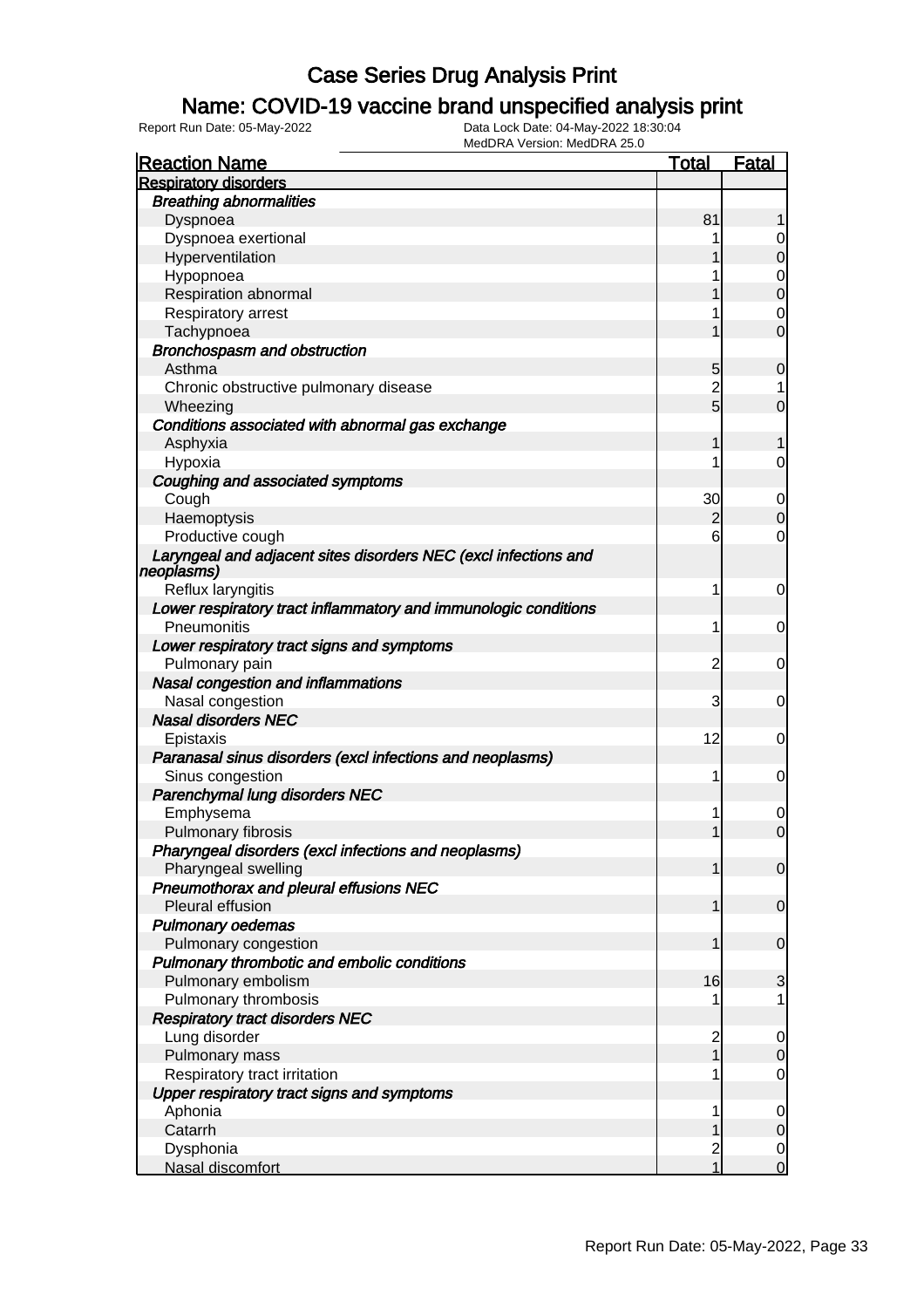#### Name: COVID-19 vaccine brand unspecified analysis print

| <b>Reaction Name</b>                              | Total           | Fatal          |
|---------------------------------------------------|-----------------|----------------|
| Respiratory disorders espiratory disorders cont'd |                 |                |
| Oropharyngeal pain                                | 16 <sub>1</sub> | 0l             |
| Paranasal sinus discomfort                        |                 | $\Omega$       |
| Rhinorrhoea                                       |                 | 01             |
| Sneezing                                          |                 | $\overline{0}$ |
| Throat irritation                                 |                 | 0              |
| Throat tightness                                  |                 | $\overline{0}$ |
| Yawning                                           |                 | 0              |
| <b>Respiratory disorders SOC TOTAL</b>            | つつつ             |                |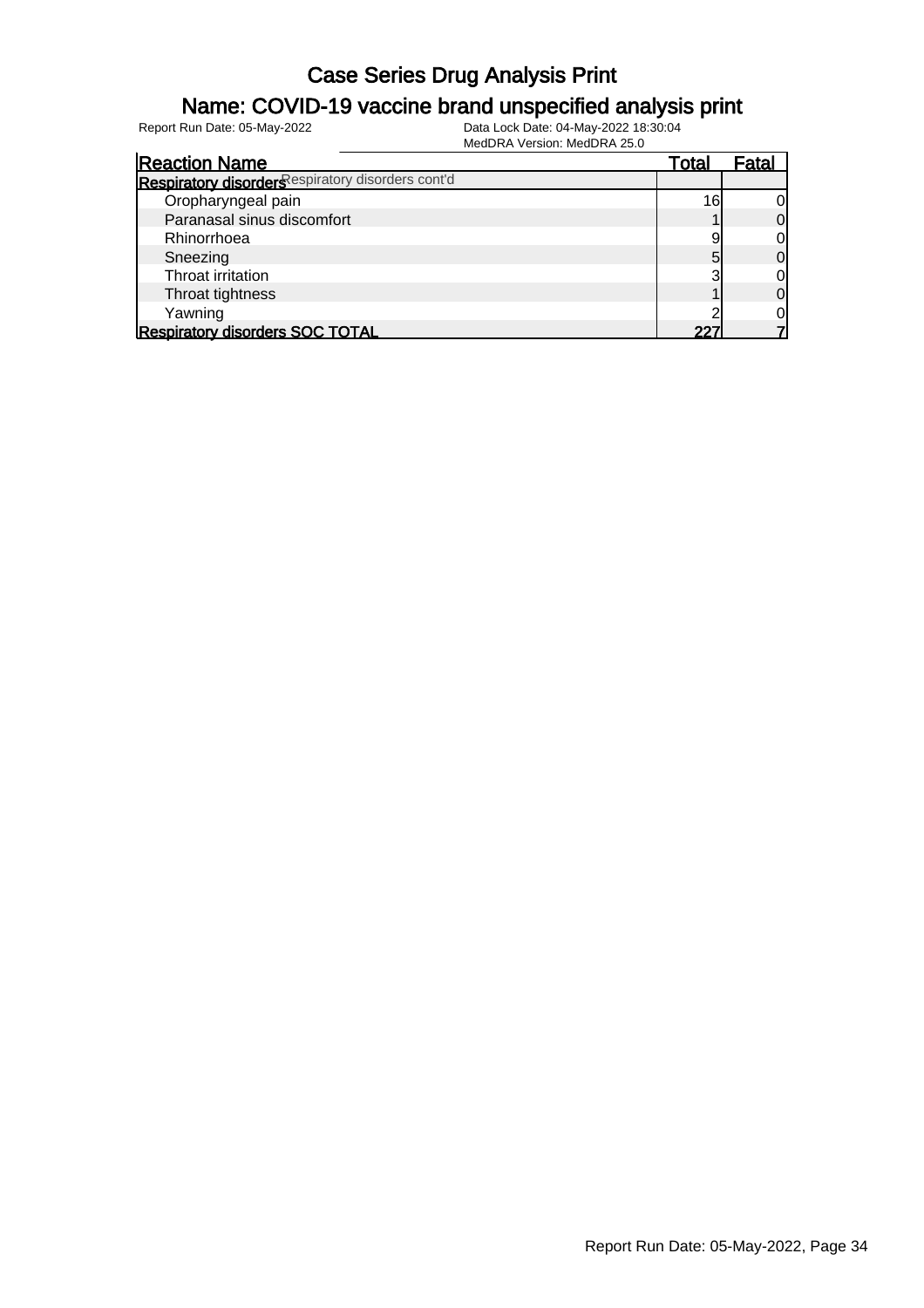### Name: COVID-19 vaccine brand unspecified analysis print

| <b>Reaction Name</b>                            | <u>Total</u>   | <b>Fatal</b>     |
|-------------------------------------------------|----------------|------------------|
| <b>Skin disorders</b>                           |                |                  |
| Acnes                                           |                |                  |
| Acne                                            | 1              | $\mathbf 0$      |
| <b>Alopecias</b>                                |                |                  |
| Alopecia                                        | 8              | $\mathbf 0$      |
| Angioedemas                                     |                |                  |
| Angioedema                                      | 4              | $\mathbf 0$      |
| Apocrine and eccrine gland disorders            |                |                  |
| Cold sweat                                      | 12             | $\mathbf 0$      |
| Hyperhidrosis                                   | 46             | 0                |
| Night sweats                                    | 3              | $\overline{0}$   |
| <b>Bullous conditions</b>                       |                |                  |
| <b>Blister</b>                                  | 5              | $\mathbf 0$      |
| <b>Blister rupture</b>                          | 1              | 0                |
| Erythema multiforme                             | $\overline{2}$ | $\overline{0}$   |
| Dermal and epidermal conditions NEC             |                |                  |
| Dry skin                                        | $\overline{c}$ | $\mathbf 0$      |
| Pain of skin                                    | $\overline{c}$ | $\mathbf 0$      |
| Papule                                          | $_3^-$         | $\mathbf 0$      |
| Scar pain                                       | 1              | $\mathbf 0$      |
| Sensitive skin                                  | $\overline{c}$ | $\mathbf{0}$     |
| Skin burning sensation                          |                | $\mathbf 0$      |
| Skin discolouration                             | 2<br>4         | $\mathbf{0}$     |
| Skin disorder                                   | $\overline{c}$ | $\mathbf 0$      |
| Skin fissures                                   | 1              | $\mathbf{0}$     |
| Skin indentation                                |                | $\mathbf 0$      |
| Skin reaction                                   |                | $\mathbf 0$      |
| Skin swelling                                   | 1              | $\mathbf 0$      |
| Skin warm                                       | $\overline{c}$ | 0                |
| Yellow skin                                     | 1              | $\mathbf 0$      |
| <b>Dermatitis and eczema</b>                    |                |                  |
| Dermatitis allergic                             | 5              | $\mathbf 0$      |
| Dermatitis atopic                               | 1              | $\boldsymbol{0}$ |
| Eczema                                          | 6              | $\mathbf 0$      |
| Eczema weeping                                  | 1              | $\mathbf 0$      |
| Seborrhoeic dermatitis                          | 1              | 0                |
| Skin irritation                                 | $\overline{2}$ | $\overline{0}$   |
| Erythemas                                       |                |                  |
| Erythema                                        | 36             | $\mathbf 0$      |
| <b>Exfoliative conditions</b>                   |                |                  |
| Skin exfoliation                                | $\overline{2}$ | $\mathbf 0$      |
| Hyperkeratoses                                  |                |                  |
| Lichenoid keratosis                             | 1              | $\mathbf 0$      |
| Papulosquamous conditions                       |                |                  |
| Lichen planus                                   | 1              | 0                |
| Lichen sclerosus                                | 1              | 0                |
| Parapsoriasis                                   | 1              | $\mathbf 0$      |
| Photosensitivity and photodermatosis conditions |                |                  |
| Photosensitivity reaction                       | 1              | $\mathbf 0$      |
| <b>Pigmentation changes NEC</b>                 |                |                  |
| Pigmentation disorder                           | 1              | $\mathbf 0$      |
| <b>Pilar disorders NEC</b>                      |                |                  |
| Hair growth abnormal                            | 1              | $\mathbf 0$      |
| <b>Pruritus NEC</b>                             |                |                  |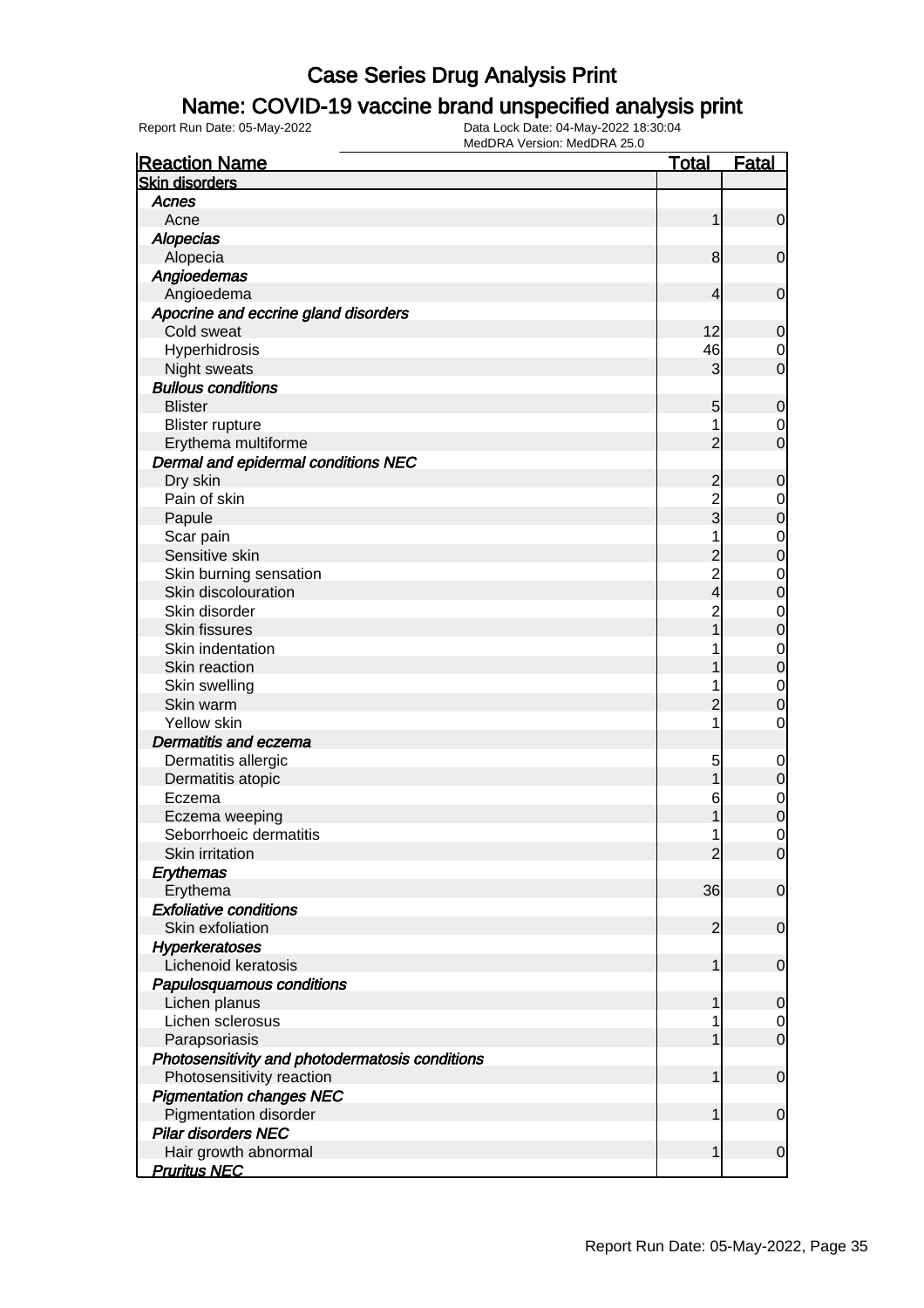#### Name: COVID-19 vaccine brand unspecified analysis print

| <b>Reaction Name</b>                           | <b>Total</b>   | <b>Fatal</b>   |
|------------------------------------------------|----------------|----------------|
| Skin disorders cont'd<br><b>Skin disorders</b> |                |                |
| Pruritus                                       | 48             | $\overline{0}$ |
| <b>Psoriatic conditions</b>                    |                |                |
| Guttate psoriasis                              | $\overline{c}$ | $\overline{0}$ |
| Psoriasis                                      | 3              | 0              |
| Purpura and related conditions                 |                |                |
| Petechiae                                      | 2              | $\mathbf 0$    |
| Purpura                                        |                | $\overline{0}$ |
| Rashes, eruptions and exanthems NEC            |                |                |
| Rash                                           | 72             | 0              |
| Rash erythematous                              | 10             | 0              |
| Rash macular                                   | 4              | $\mathbf 0$    |
| Rash morbilliform                              |                | $\mathbf 0$    |
| Rash papular                                   | 2              | $\overline{0}$ |
| Rash pruritic                                  | 20             | $\mathbf 0$    |
| Rash vesicular                                 |                | $\overline{0}$ |
| <b>Scaly conditions</b>                        |                |                |
| Pityriasis                                     |                | $\overline{0}$ |
| Skin and subcutaneous conditions NEC           |                |                |
| Skin mass                                      |                | $\mathbf 0$    |
| <b>Skin haemorrhages</b>                       |                |                |
| Haemorrhage subcutaneous                       |                | 0              |
| Skin haemorrhage                               |                | $\overline{0}$ |
| <b>Skin vasculitides</b>                       |                |                |
| Capillaritis                                   |                | 0              |
| Skin vasomotor conditions                      |                |                |
| Livedo reticularis                             |                | $\mathbf 0$    |
| <b>Urticarias</b>                              |                |                |
| Cold urticaria                                 |                | $\mathbf 0$    |
| Urticaria                                      | 22             | $\mathbf 0$    |
| <b>Skin disorders SOC TOTAL</b>                | 364            | $\overline{0}$ |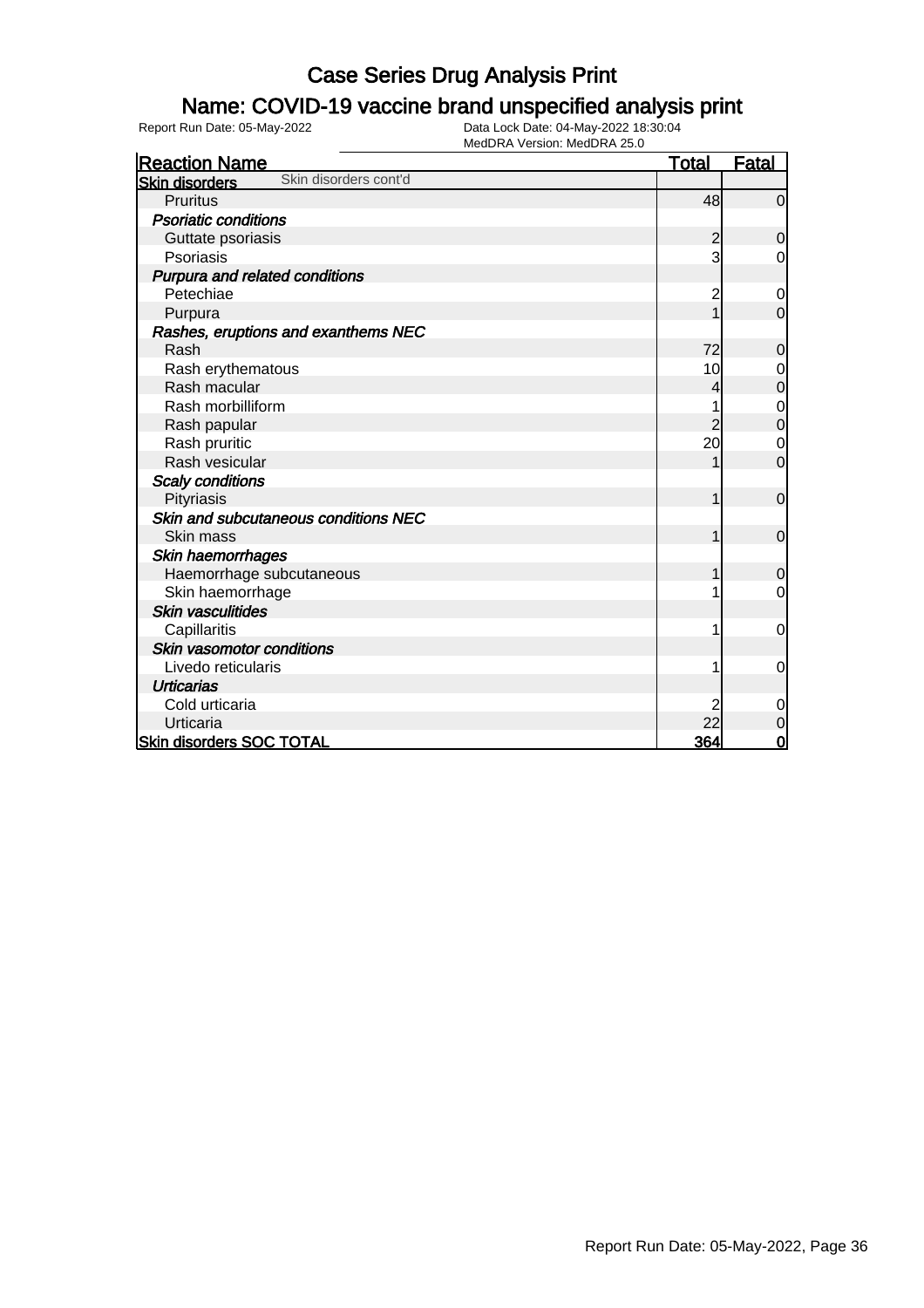#### Name: COVID-19 vaccine brand unspecified analysis print

| <b>Reaction Name</b>           | Total | Fatal    |
|--------------------------------|-------|----------|
| Social circumstances           |       |          |
| Age related issues             |       |          |
| Menopause                      |       | $\Omega$ |
| Postmenopause                  |       | 0        |
| <b>Disability issues</b>       |       |          |
| Bedridden                      |       | 0l       |
| <b>Social issues NEC</b>       |       |          |
| Impaired quality of life       |       | 0l       |
| Social circumstances SOC TOTAL |       |          |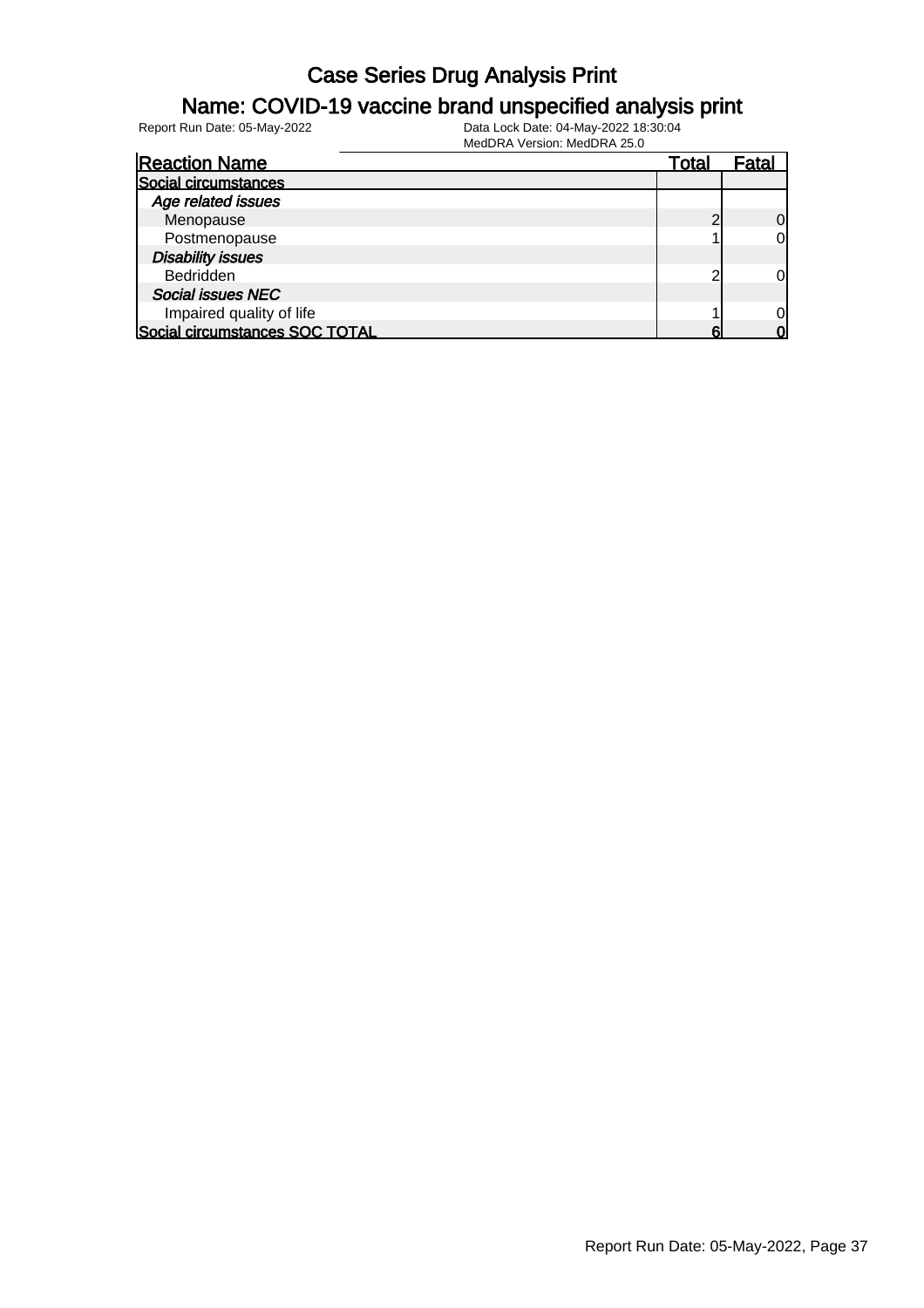#### Name: COVID-19 vaccine brand unspecified analysis print

| <b>Reaction Name</b>                    | <u>Total</u> | <u>Fatal</u>   |
|-----------------------------------------|--------------|----------------|
| Surgical & medical procedures           |              |                |
| Contraceptive methods female            |              |                |
| Contraception                           |              | $\overline{0}$ |
| <b>Immunisations</b>                    |              |                |
| COVID-19 immunisation                   |              | 0              |
| Immunisation                            |              | 0              |
| Joint therapeutic procedures            |              |                |
| Knee operation                          |              | <sub>0</sub>   |
| Limb therapeutic procedures             |              |                |
| Foot operation                          |              | $\overline{0}$ |
| Nail therapeutic procedures             |              |                |
| Nail operation                          |              | $\overline{0}$ |
| Obstetric therapeutic procedures        |              |                |
| Caesarean section                       |              | $\overline{0}$ |
| Therapeutic procedures NEC              |              |                |
| Bed rest                                |              | $\overline{0}$ |
| Hospitalisation                         |              | $\overline{0}$ |
| Interchange of vaccine products         |              | 0              |
| Surgical & medical procedures SOC TOTAL |              | 0              |